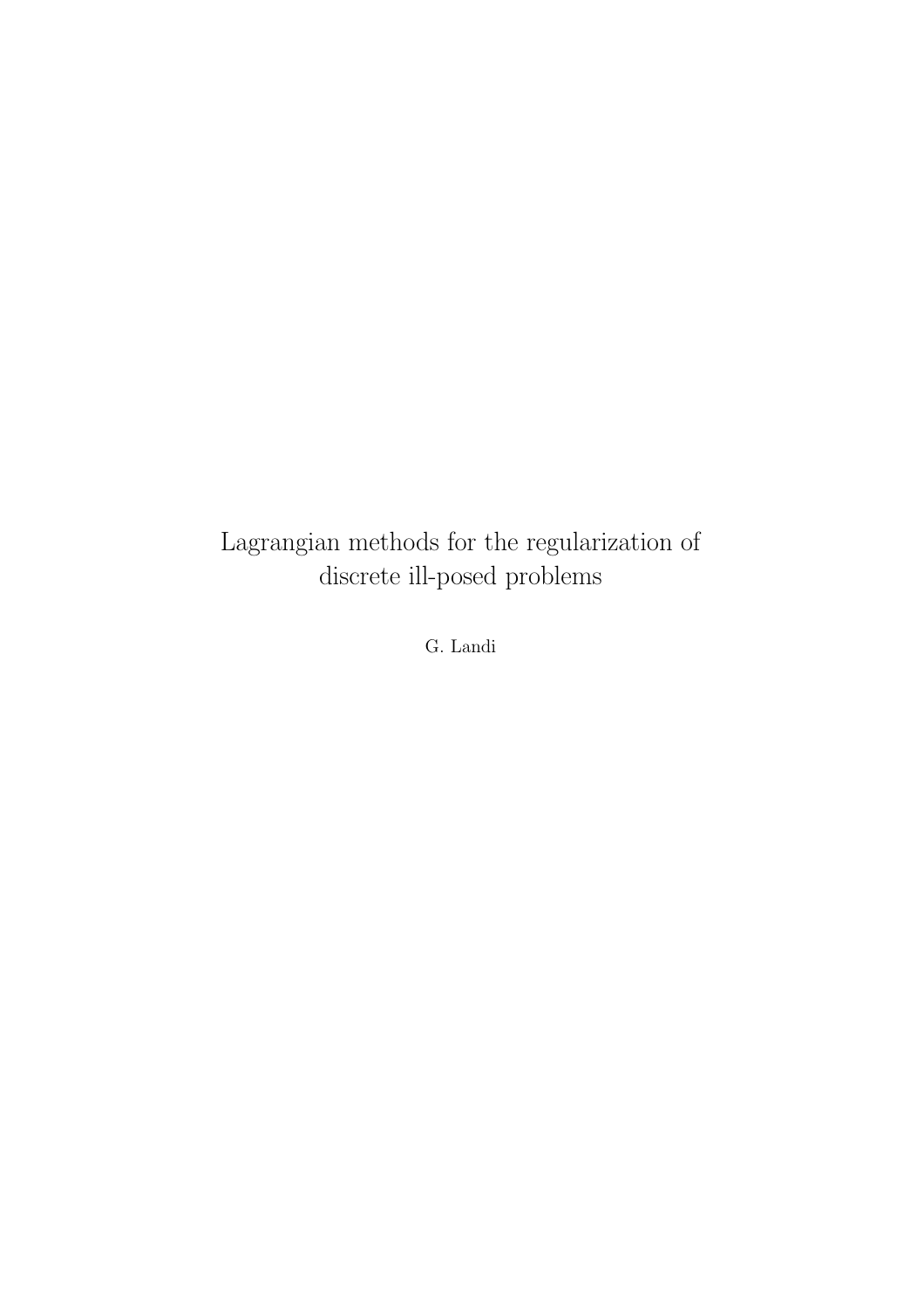#### Abstract

In many science and engineering applications, the discretization of linear illposed problems gives rise to large ill-conditioned linear systems with right-hand side degraded by noise. The solution of such linear systems requires the solution of a minimization problem with one quadratic constraint depending on an estimate of the variance of the noise. This strategy is known as regularization. In this work, we propose to use Lagrangian methods for the solution of the noise constrained regularization problem. Moreover, we introduce a new method based on Lagrangian methods and the discrepancy principle. We present numerical results on numerous test problems, image restoration and medical imaging denoising. Our results indicate that the proposed strategies are effective and efficient in computing good regularized solutions of ill-conditioned linear systems as well as the corresponding regularization parameters. Therefore, the proposed methods are actually a promising approach to deal with ill-posed problems.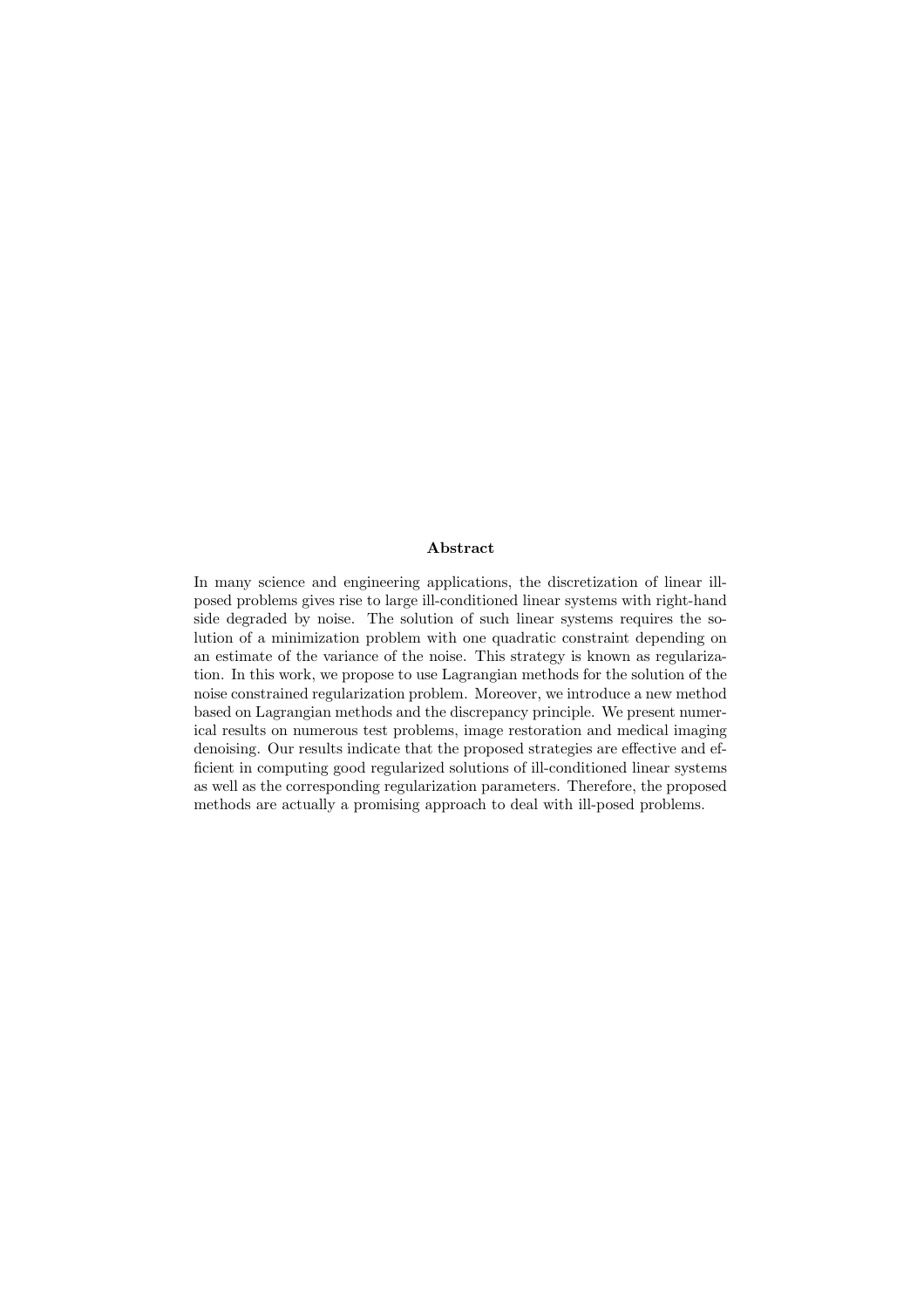## **Contents**

| $\mathbf{1}$   | Introduction                                                                                                                                                                                                                                                                                     | 5                                |
|----------------|--------------------------------------------------------------------------------------------------------------------------------------------------------------------------------------------------------------------------------------------------------------------------------------------------|----------------------------------|
| $\bf{2}$       | The noise constrained regularization problem                                                                                                                                                                                                                                                     | 9                                |
| 3              | Lagrangian Methods<br>3.1<br>3.2<br>The algorithm $\ldots \ldots \ldots \ldots \ldots \ldots \ldots \ldots$<br>3.2.1<br>3.2.2<br>3.2.3                                                                                                                                                           | 12<br>12<br>14<br>15<br>18<br>20 |
| $\overline{4}$ | <b>Truncated Lagrangian Methods</b><br>First-Order Truncated Lagrangian method<br>4.1<br>Second-Order Truncated Lagrangian method<br>4.2<br>Implementation issues $\dots \dots \dots \dots \dots \dots \dots$<br>4.2.1<br>Properties of the Truncated Lagrangian method<br>4.3                   | 21<br>22<br>24<br>25<br>26       |
| 5              | <b>Implementation details</b><br>5.1<br>Discrete formulation of the continuous Total Variation functional<br>Computation of the matrix-vector product $\mathbf{A}\mathbf{y} = \mathbf{z}$ when $\mathbf{A}$ is a<br>5.2<br>Solution of the Newton linear system when $A$ is a BTTB matrix<br>5.3 | 28<br>28<br>30<br>31             |
| 6              | <b>Numerical Results</b><br>6.1<br>6.2<br>6.3                                                                                                                                                                                                                                                    | 33<br>33<br>37<br>38             |
| 7              | Conclusions                                                                                                                                                                                                                                                                                      | 40                               |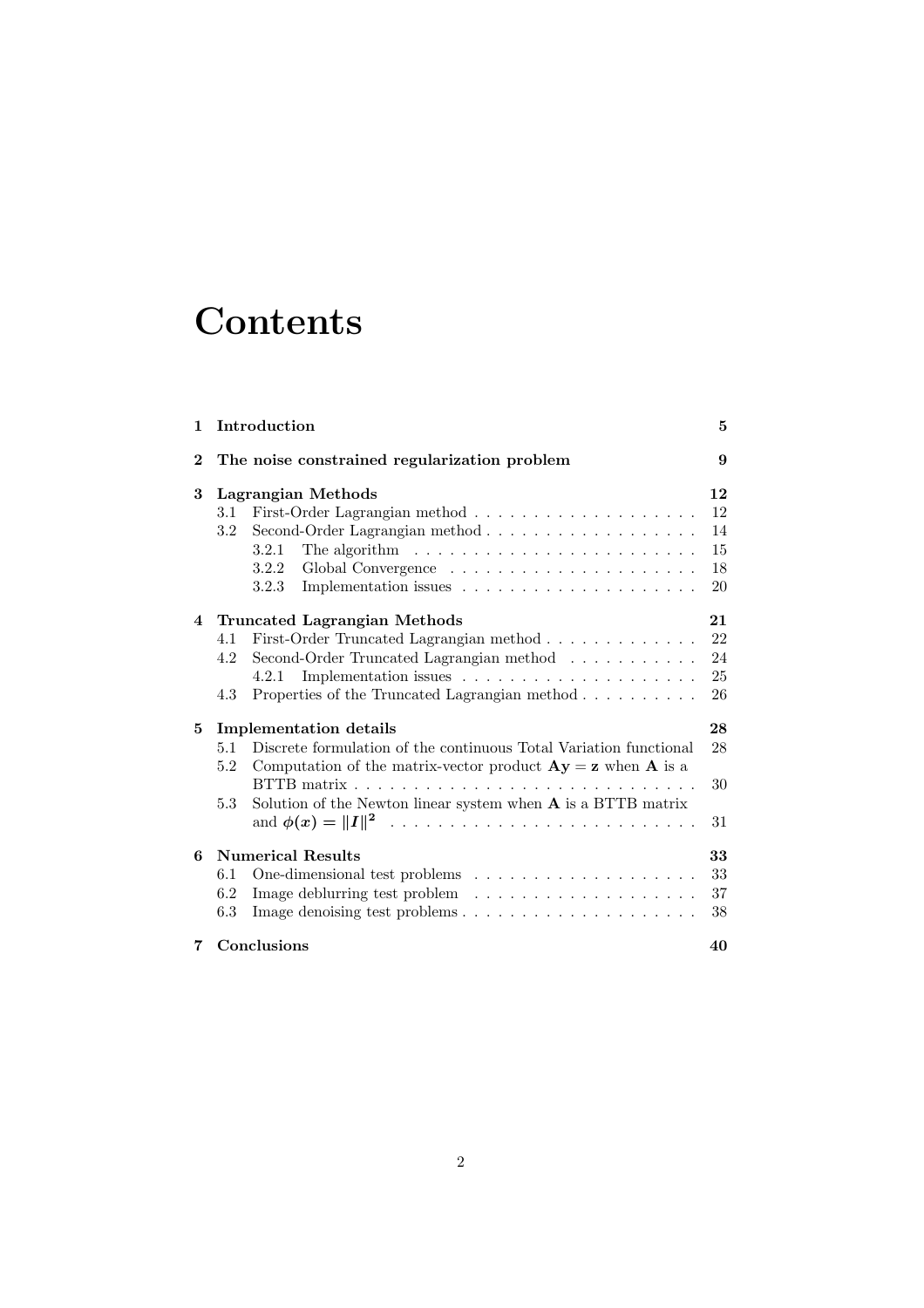# List of Tables

|  | 7.7 Test problem: deblurring a satellite image  42                          |  |
|--|-----------------------------------------------------------------------------|--|
|  | 7.8 Test problem: denoising a satellite image 42                            |  |
|  | 7.9 Test problem: denoising the Lena image $\ldots \ldots \ldots \ldots$ 43 |  |
|  | 7.10 Test problem: denoising a MR image 43                                  |  |
|  |                                                                             |  |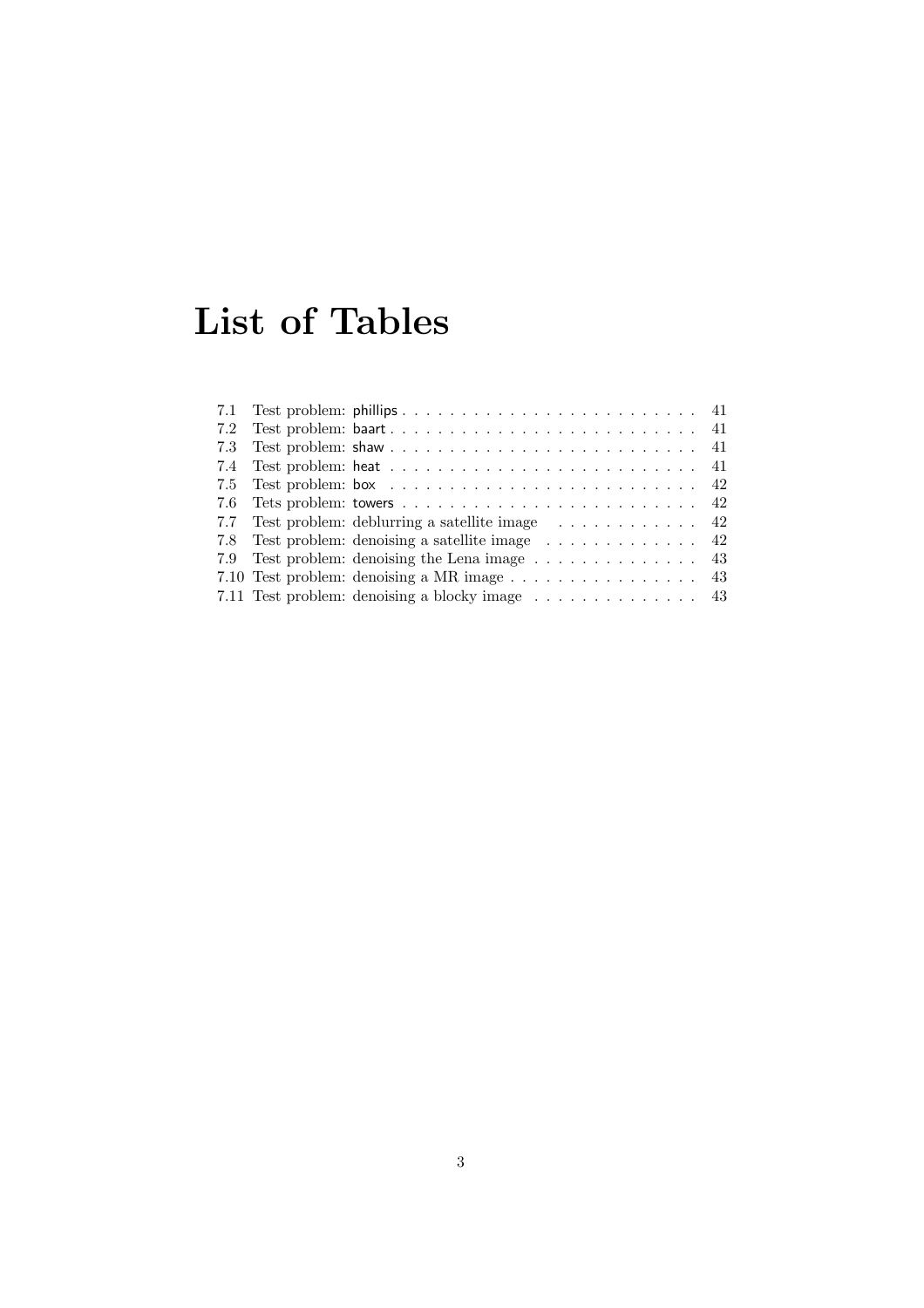# List of Figures

| 7.1 | Test problem: phillips. Computed solutions (continuous line) and                 |    |
|-----|----------------------------------------------------------------------------------|----|
|     |                                                                                  | 44 |
| 7.2 | Test problem: baart. Computed solutions (continuous line) and                    |    |
|     | exact solution (dotted line). $\ldots \ldots \ldots \ldots \ldots \ldots \ldots$ | 45 |
| 7.3 | Test problem: shaw. Computed solutions (continuous line) and                     |    |
|     |                                                                                  | 46 |
| 7.4 | Test problem: heat. Computed solutions (continuous line) and                     |    |
|     | exact solution (dotted line). $\dots \dots \dots \dots \dots \dots \dots \dots$  | 47 |
| 7.5 | Exact signals (top line) and noisy signals (bottom line). $\dots$ .              | 48 |
| 7.6 | Test problem: box. Computed solutions (continuous line) and                      |    |
|     | exact solution (dotted line). $\ldots \ldots \ldots \ldots \ldots \ldots \ldots$ | 49 |
| 7.7 | Test problem: towers. Computed solutions (continuous line) and                   |    |
|     |                                                                                  | 50 |
| 7.8 |                                                                                  | 51 |
| 7.9 | Test problem: denoising a satellite image.                                       | 52 |
|     |                                                                                  | 53 |
|     | 7.11 Test problem: denoising a MR image.                                         | 54 |
|     | 7.12 Test problem: denoising a blocky image                                      | 55 |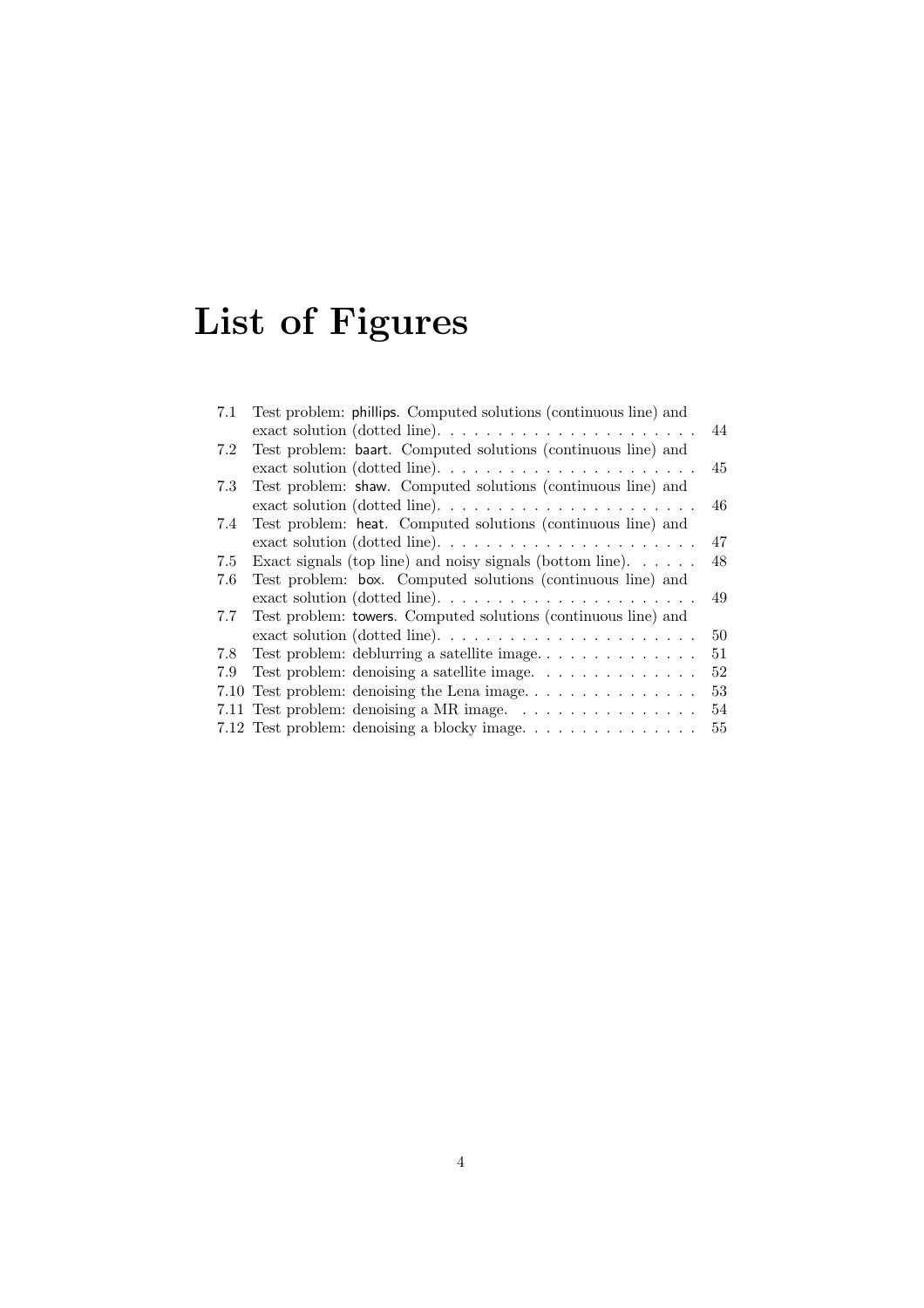### Chapter 1

### Introduction

In many science and engineering applications it is necessary to compute an approximate solution of the linear system:

$$
Ax = b, \quad A \in R^{m \times n}, \quad m \ge n,
$$
\n<sup>(1.1)</sup>

where  $A$  is an ill-conditioned matrix. Troughout this work we will suppose  $A$ to be non singular. Usually, the right-hand side  $b$  is corrupted by noise, i.e:

$$
b = b + \eta \tag{1.2}
$$

where b is the unknown noise-free right-hand side vector and  $\eta$  accounts for noise and measurement errors and it is usually not available.

Discrete ill-conditioned linear systems (1.1) arise from the discretization of continuous ill-posed problems such as Fredholm integral equations of the first kind. These integral equations are by nature ill-posed problems in the sense of Hadamard [27, 26], i.e., they have no solution or their solution, if it exists, does not depend continuously on the data b.

We would like to determine an approximation of the original solution  $\tilde{x}$  of the noise-free linear system

$$
A\widetilde{x} = b.\t\t(1.3)
$$

Unfortunately, due to the ill-conditioning of  $A$  and the noise on  $b$ , the direct solution of (1.1) is a poor approximation of the true solution  $\tilde{x}$ . Therefore, to compute useful approximation of  $\tilde{x}$ , it is necessary to modify the original problem (1.1) into a better conditioned one which is strictly related to (1.1) but incorporates additional information about the unknown solution  $\tilde{x}$ . This strategy is referred to as regularization [33]. A common regularization technique consists in replacing the system (1.1) with the following equality constrained minimization problem:

minimize 
$$
\phi(x)
$$
  
subject to  $\frac{1}{2} ||Ax - b||^2 = \frac{\sigma^2}{2}$ . (1.4)

where  $\|\cdot\|$  denotes the Euclidean norm and  $\sigma$  is the variance of the noise  $\eta$ which is assumed to be available. The functional  $\phi(x)$  is called *regularization* functional. It incorporates a priori information on the desired solution  $\tilde{x}$  and,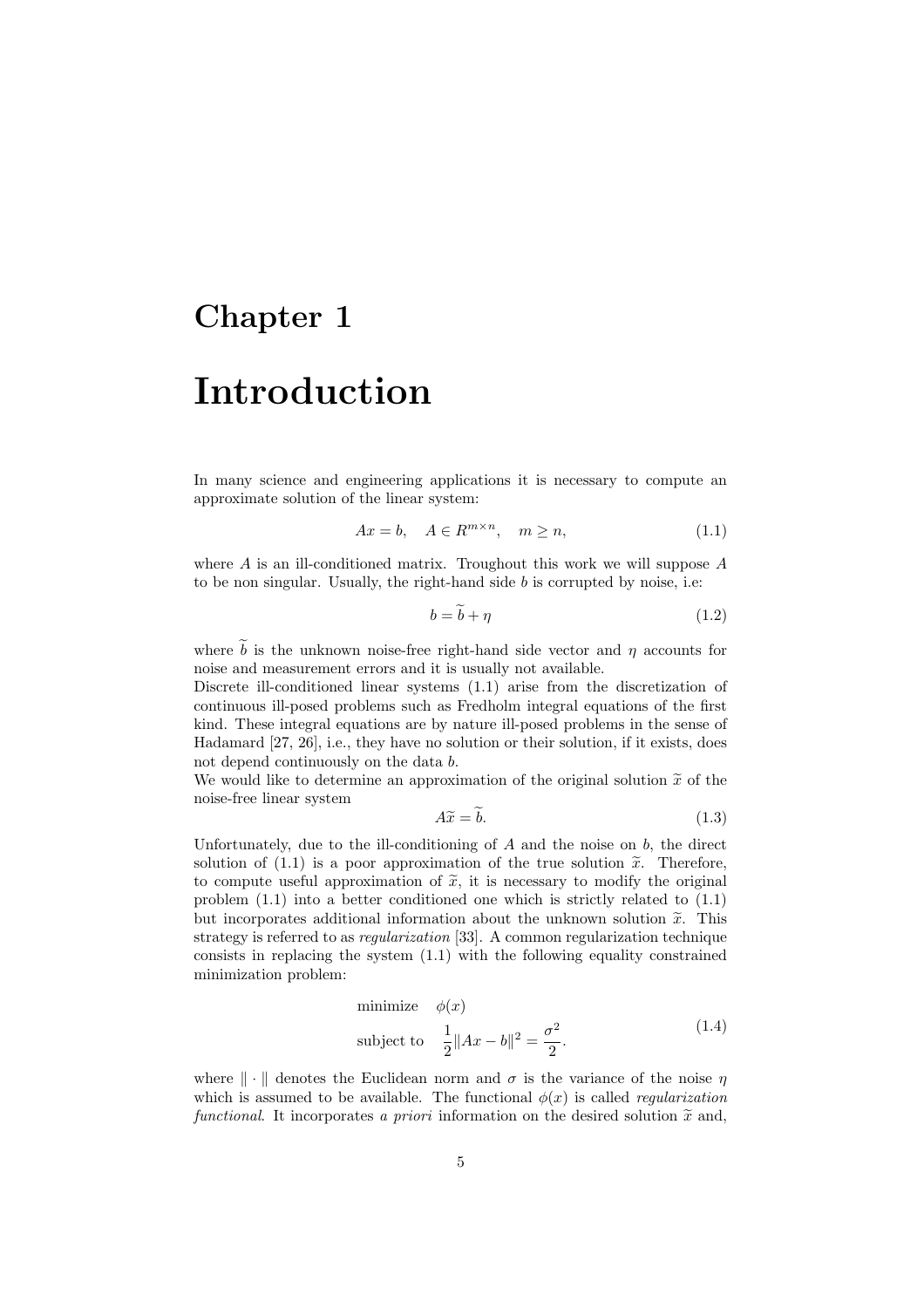in some sense, it measures the irregularity of  $\tilde{x}$ .

The quantity  $||Ax - b||^2$  is called the *discrepancy* of the vector x. By solving the problem (1.4) we find a regularized solution  $x_{\text{reg}}$  that minimizes the regularization functional  $\phi(x)$  over all the vectors  $x \in \mathbb{R}^n$  with discrepancy equal to  $\sigma^2$ . The regularization problem  $(1.4)$  includes classic Tikhonov regularization where

$$
\phi(x) = \frac{1}{2} \|Lx\|^2. \tag{1.5}
$$

Usually, the matrix  $L \in \mathbb{R}^{p \times n}$ ,  $p \leq n$ , is the identity matrix or a discretization of the first or second order derivative operator. The so called Tikhonov regularization functional  $(1.5)$  measures the smoothness of x and penalizes the discontinuities in x.

When  $\phi(x)$  is the discretization of the continuous Total Variation functional:

$$
\Phi(\chi) = \int_{\Omega} |\nabla \chi(t)| dt, \qquad (1.6)
$$

where  $\chi : \Omega \to \mathbb{R}$  and  $\Omega$  is a bounded convex region in the d-dimensional space, the problem (1.4) is called Total Variation regularization. The discrete Total Variation functional allows to recover discontinuities in the vector  $x$  and therefore is well suited for image restoration. For an exhaustive analysis of the theory of regularization see, for example, [19, 33, 41, 29, 17, 19, 49, 18, 24] for Tikhonov regularization, and [25, 1, 16] for Total Variation regularization.

Actually, the optimization problem (1.4) is used to model many inverse problems in image restoration, computer tomography and seismic inversion and therefore it is a very important optimization problem in many science and engineering applications.

We stress out that the regularization problem is not usually formulated as the equality constrained problem (1.4) but as the following unconstrained problem:

minimize 
$$
\phi(x) + \frac{\lambda}{2} ||Ax - b||^2
$$
,  $\lambda > 0$ . (1.7)

It can be proved  $(17, 33, 3)$  and the references therein) that problems  $(1.4)$ and (1.7) are equivalent, provided that  $\lambda$  is the exact Lagrange multiplier of (1.4). The multiplier  $\lambda$  is usually called *regularization parameter* in the context of regularization and it has the crucial role of balancing the trade-off between the smoothness of the solution and the fidelity to the data b.

In the literature there exist other formulations of the regularization problem that, for A nonsingular, are equivalent to the previous ones; they are the unconstrained minimization problem:

minimize 
$$
\mu \phi(x) + ||Ax - b||^2
$$
,  $\mu > 0$  (1.8)

where  $\mu = \frac{2}{\lambda}$  and, for the Tikhonov functional (1.5), the energy constrained minimization problem:

minimize 
$$
||Ax - b||^2
$$
  
subject to  $||Lx||^2 = \epsilon^2$  (1.9)

where  $\epsilon$  is an estimate of the norm  $\Vert L\tilde{x} \Vert$  of the solution  $\tilde{x}$  of (1.3). When dealing with the unconstrained problem  $(1.7)$ , a crucial issue is the selection of a suitable approximation of the exact multiplier  $\lambda$  of (1.4). In fact, if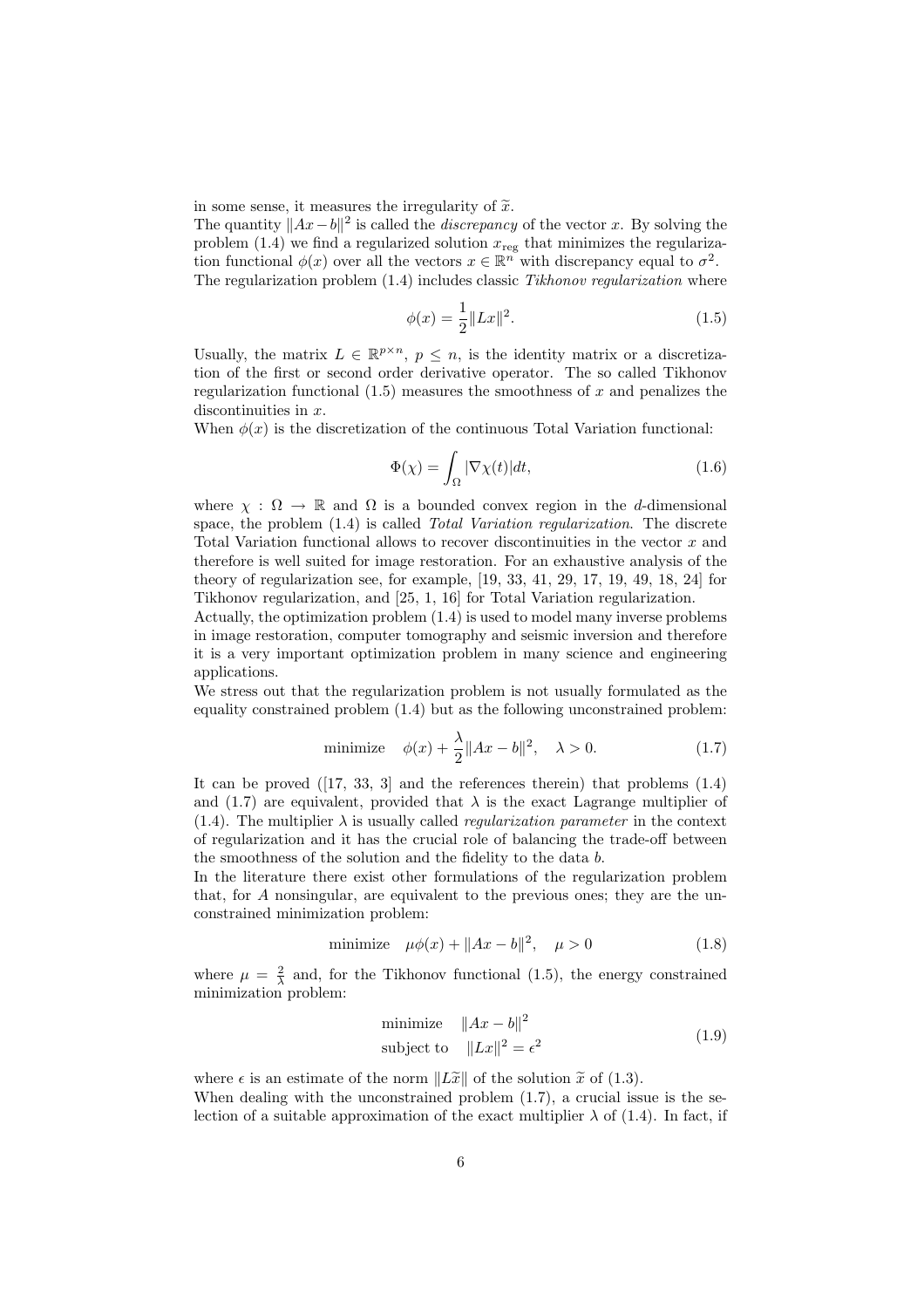the selected value  $\lambda$  is too large, then the corresponding solution  $x_{\lambda}$  of (1.7) is contaminated by noise while, if  $\lambda$  is too small,  $x_{\lambda}$  is a poor approximation of  $\tilde{x}$ . In the literature there exists a significant amount of works on the development of strategies for selecting the regularization parameter of  $(1.7)$  for the Tikhonov functional (1.5); we refer the reader to [2, 19, 23, 38] and the references therein. In practice however, given the variance  $\sigma$ , it is difficult to calculate a suitable value of the regularization parameter for the regularization problem (1.7) at a low computational cost.

When the norm  $\sigma$  of the variance is explicitly known, a common method for the selection of a suitable value of the regularization parameter is the *discrep*ancy principle [2, 19, 23, 38, 37] that states that the regularization parameter  $\lambda$  should be chosen so that the associated solution  $x_{\lambda}$  has a discrepancy equal to the error  $\sigma^2$ . This approach may require the solution of many unconstrained problems (1.7) at a high computational cost. Some Newton-type methods for solving the discrepancy principle are presented in [35, 54]. In [20], a variant of the discrepancy principle is described. In [9], a numerical method based on Lanczos bidiagonalization and Gauss quadrature is introduced for computing by the discrepancy principle a suitable value of  $\lambda$  and the associated regularized solution  $x_{\lambda}$ . In [34], the authors determine the regularization parameter  $\lambda$  from a smaller dimensional problem. Other methods do not require the exact knowledge of  $\sigma$  but try to derive such information from the right-hand side b. They are basically heuristic methods. Very popular methods of such type are the L-curve criterion [33, 31] and the Generalized Cross Validation (GCV) criterion [33, 53, 21]. For large problems these criteria are computationally very expensive and therefore they are difficult to use for practical applications. Recently, in [8], the authors have proposed a computationally less expensive strategy based on computing an L-ribbon that contains the L-curve and its interior. For Tikhonov regularization, some strategies based on solving the quadratically constrained least squares problem (1.9) have been proposed. The algorithm presented in [11] makes use of "black box" solvers for the related unconstrained least squares problems. In [47, 46] a trust-region approach to  $(1.9)$  is discussed. In [22] the authors have presented a method for (1.9) based on Gauss quadrature; in [10] a modification of this latter method based on partial Lanczos bidiagonalization and Gauss quadrature is presented. The iterative scheme proposed in [14] is based on the works [46, 48] and requires the computation of the smallest eigenvalue and the corresponding eigenvector to determine the proper regularization parameter. In [7] a modular approach is proposed for solving the first order equation associated with (1.9). However, in spite of the numerous methods proposed in the literature, the selection of a suitable regularization parameter  $\lambda$ for Tikhonov regularization is still an open question (especially for large scale problems) and an active area of research. Moreover, to the best of the author' knowledge, little work has been made in developing methods for the choice of the regularization parameter for other regularization functionals, such as the Total Variation functional.

In this work we consider the formulation (1.4) of the regularization problem as a noise constrained minimization problem. Such formulation makes sense because it does not require to know a good estimate of the regularization parameter but it needs an estimate of the noise level which is achievable in most applications. In this work we propose to apply iterative Lagrangian methods [36, 5] to (1.4) in order to compute both the regularization parameter  $\lambda$  and the corresponding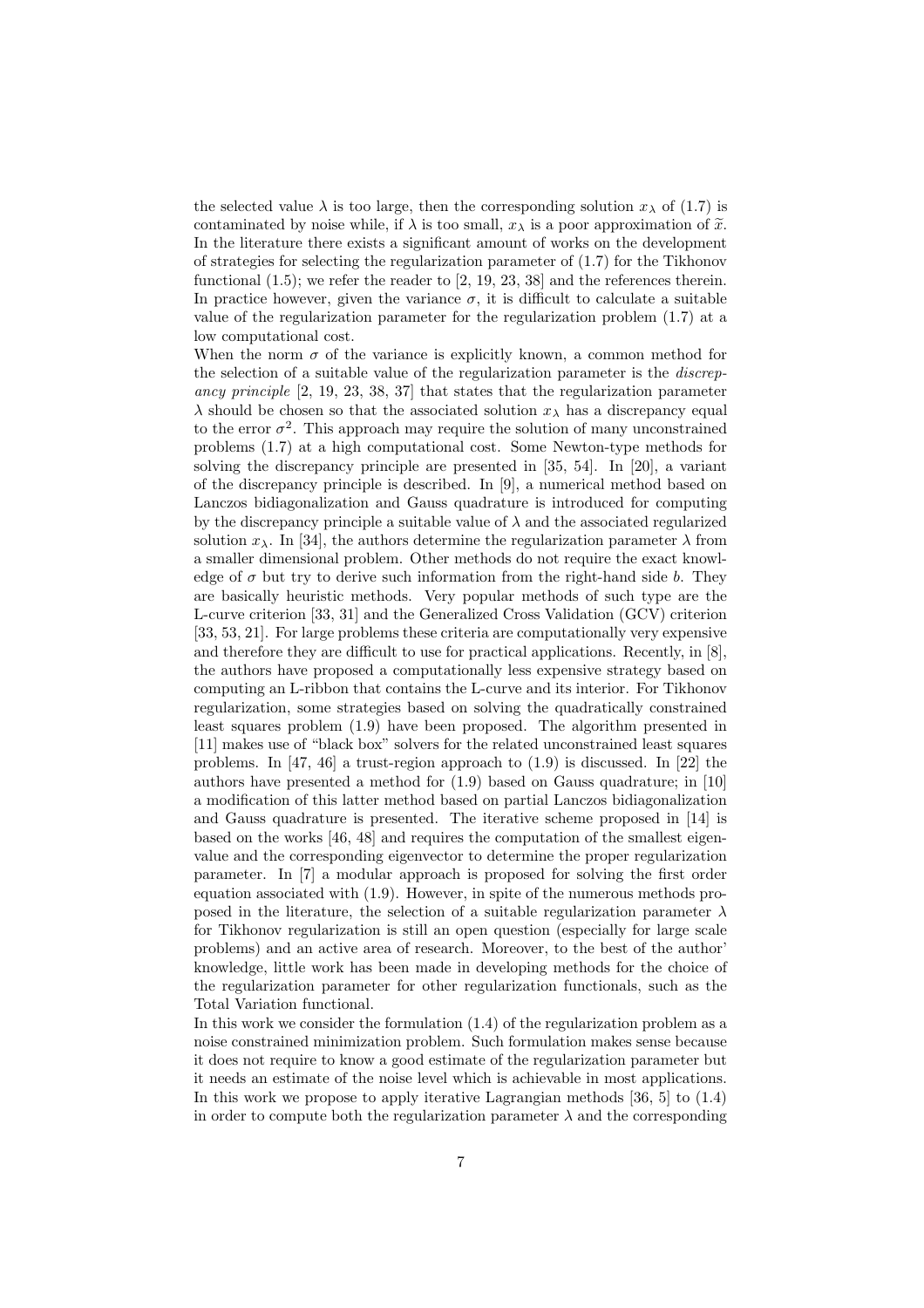regularized solution  $x_{\lambda}$  of (1.1). Moreover, we introduce a new regularization procedure based on iterations of the Lagrangian methods truncated according to the discrepancy principle. We have called the proposed methods Truncated Lagrangian methods. We discuss some properties of the new Truncated Lagrangian methods in the regularization framework. To evaluate the performance of the proposed approach, we have applied the Lagrangian methods and the new Truncated Lagrangian methods to a wide set of test problems, image restoration and image denoising.

The work is organized as follows. In Chapter 2 we analyze the noise constrained regularization problem (1.4) from a theoretical point of view. In Chapter 3 we present the basic Lagrangian methods and in Chapter 4 we introduce the proposed Truncated Lagrangian methods. In Chapter 5 we discuss some implementation details; in Chapter 6, we present the results of numerous numerical experiments to illustrate the performance of the discussed methods. Conclusions are given in Chapter 7.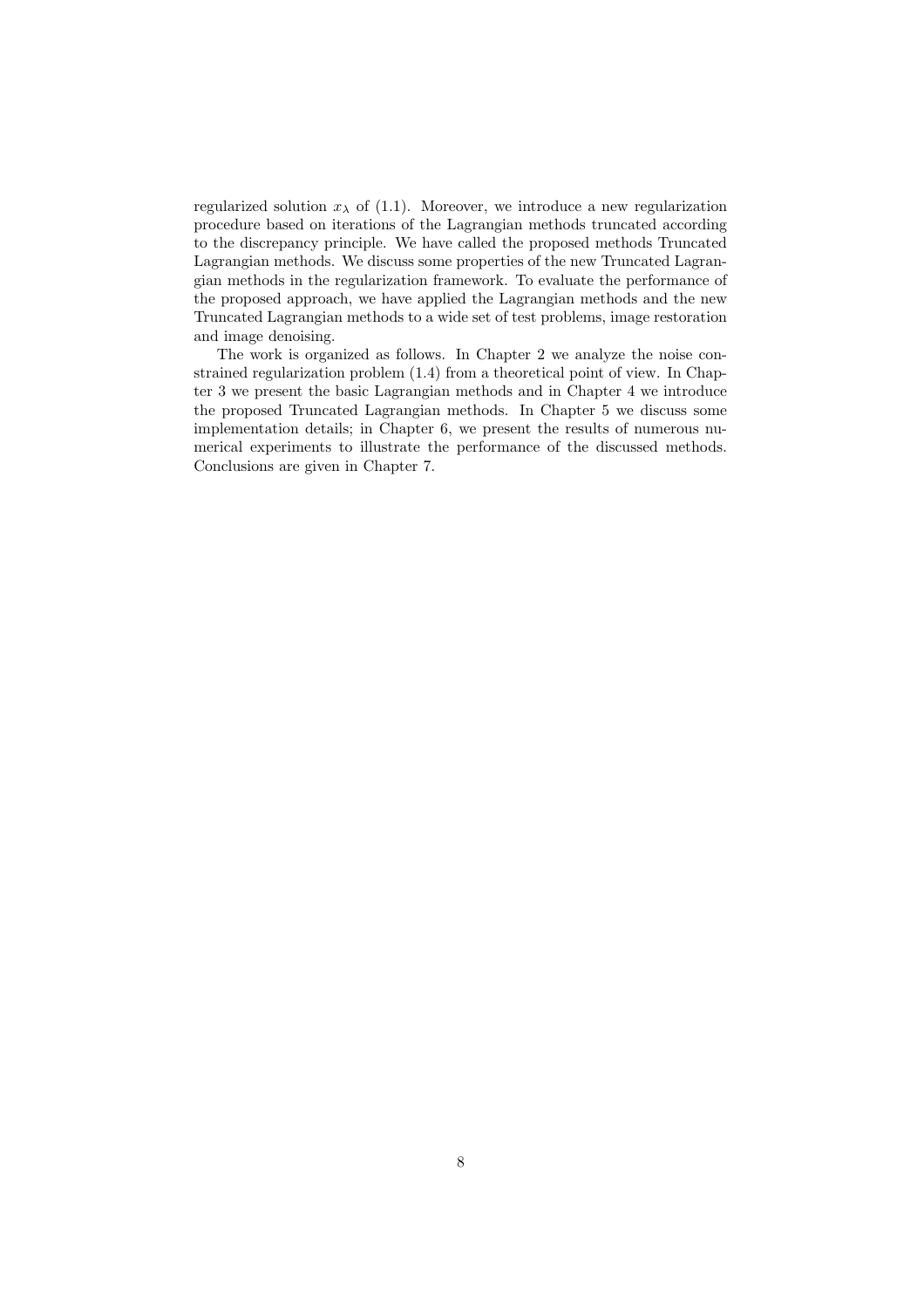### Chapter 2

# The noise constrained regularization problem

Let us consider the regularization problem formulated as a noise constrained minimization problem:

minimize 
$$
\phi(x)
$$
  
subject to  $\frac{1}{2} ||Ax - b||^2 = \frac{\sigma^2}{2}$ . (2.1)

For easier notation, let  $h:\mathbb{R}^n\to\mathbb{R}$  be the function

$$
h(x) = \frac{1}{2} ||Ax - b||^2
$$
 (2.2)

and let  $\Omega$  be the subset of  $\mathbb{R}^n$  defined as

$$
\Omega = \{ x \in \mathbb{R}^n | h(x) \le \frac{\sigma^2}{2} \}. \tag{2.3}
$$

Throughout this work, we will make the following assumptions on the minimization problem (2.1).

#### Assumptions

**A1.**  $\phi : \mathbb{R}^n \to \mathbb{R}$  is twice continuously differentiable.

- **A2.**  $\phi(x) \ge 0$ ,  $\phi(0) = 0$ .
- **A3.**  $\phi$  is convex.
- **A4.** Null $\{\phi\} \cap \Omega = \emptyset$  where Null $\{\phi\}$  is the nullspace of  $\phi$ .
- **A5.**  $A \in \mathbb{R}^{m \times n}$ ,  $m \ge n$ , is nonsingular.

Remark 2.1. The preceding assumptions A1–A3 are verified by both the Tikhonov functional and the Total Variation functional.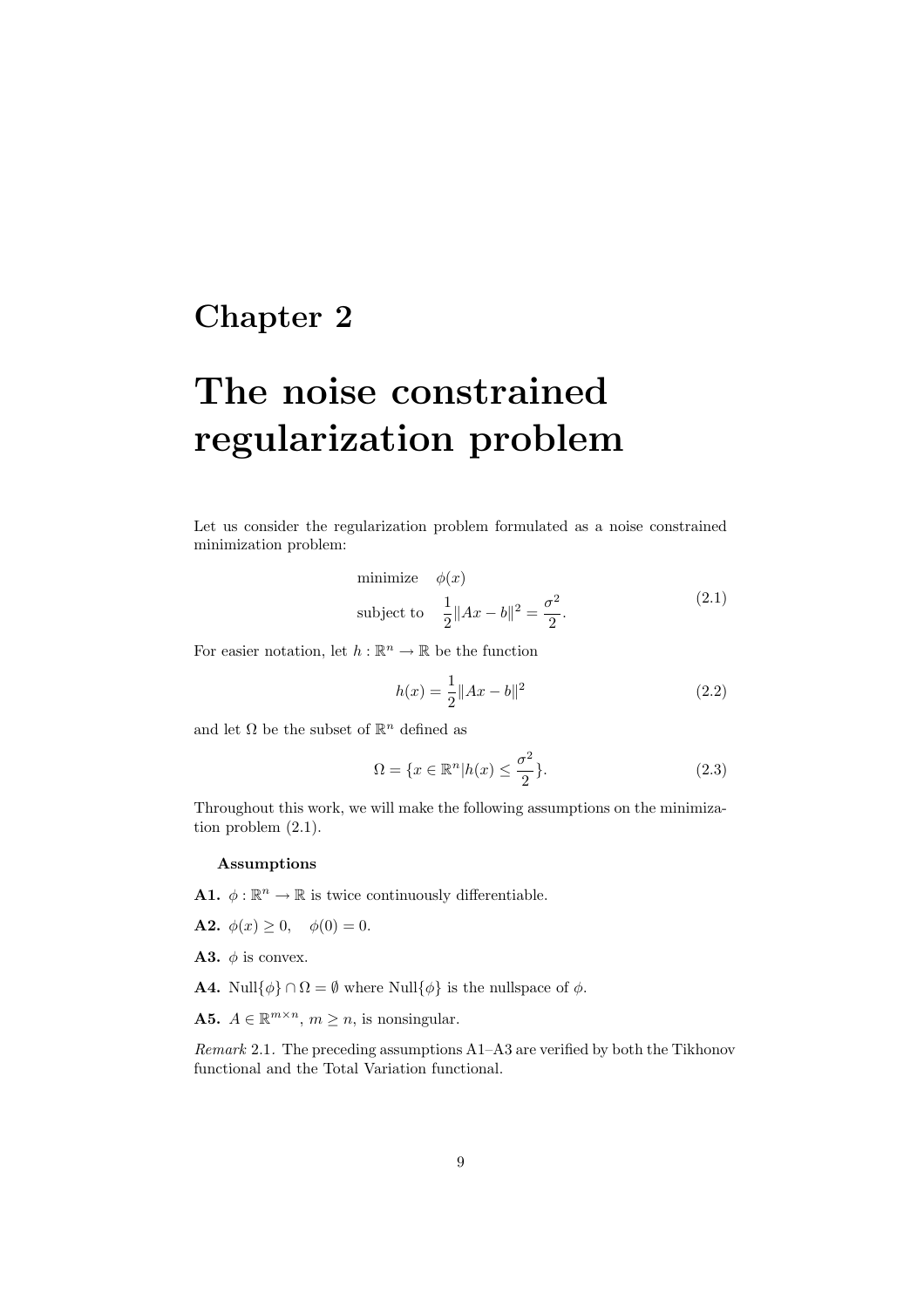In this chapter we analyze the noise constrained regularization problem (2.1) and we give results of existence and uniqueness of its solution. Such results are known for the Tikhonov and Total Variation functionals but are obtained here in the wider context of minimizing the convex functional  $\phi$  under the equality noise constraint  $h(x) = \sigma^2/2$ .

Let us consider the following inequality minimization problem which is strictly related to (2.1)

minimize 
$$
\phi(x)
$$
  
subject to  $h(x) \le \frac{\sigma^2}{2}$ . (2.4)

The well-known Weierstrass theorem ensures that problem (2.4) has a solution.

Theorem 2.1. Assume assumption A.1 holds. Then  $(2.4)$  has a solution.

*Proof.* The feasible set  $\Omega \subset \mathbb{R}^n$  is compact and therefore, for the Weierstrass theorem, the continuous function  $\phi$  achieves a minimum in  $\Omega$ .  $\Box$ 

The following theorem states that the inequality constraint of  $(2.4)$  is active at a solution.

**Theorem 2.2.** Assume assumptions  $A1-A4$  hold. If x is a solution of  $(2.4)$ , then

$$
h(x) = \frac{\sigma^2}{2}.\tag{2.5}
$$

*Proof.* The feasible set  $\Omega$  is convex and the objective functional  $\phi$  is convex; then every local minimum of  $\phi$  over  $\Omega$  is a global minimum. Under the assumptions A1–A4, we have that the set of the global minima of the objective functional  $\phi$ over all  $\mathbb{R}^n$  is the null space of  $\phi$ . If a solution x of (2.4) is in the interior of  $\Omega$ , then  $\nabla \phi(x) = 0$  and  $x \in \text{Null}\{\phi\}$ . Because of assumption A.4, we cannot have  $x \in Null{\phi} \cap \Omega$ , then we deduce that the solution x lies on the boundary of the feasible set  $\Omega$ . the feasible set  $\Omega$ .

The previous theorem 2.2 has the following very important consequence.

Corollary 2.1. Under the hypothesis of the previous theorem, problem (2.1) is equivalent to (2.4).

*Proof.* The equivalence between  $(2.1)$  and  $(2.4)$  is an immediate consequence of the fact that the minimum of  $\phi$  over  $\Omega$  is reached for some x with  $h(x) =$  $\sigma^2/2$ .  $\Box$ 

The following theorem ensures the uniqueness of the solution of (2.4).

**Theorem 2.3.** Assume assumptions  $A1-A5$  hold. Then the solution x of  $(2.4)$ is unique.

*Proof.* If x and y are solutions to  $(2.4)$  we have

$$
\phi\left(\frac{x+y}{2}\right) \le \frac{1}{2} \left(\phi(x) + \phi(y)\right) = \min \phi.
$$
\n(2.6)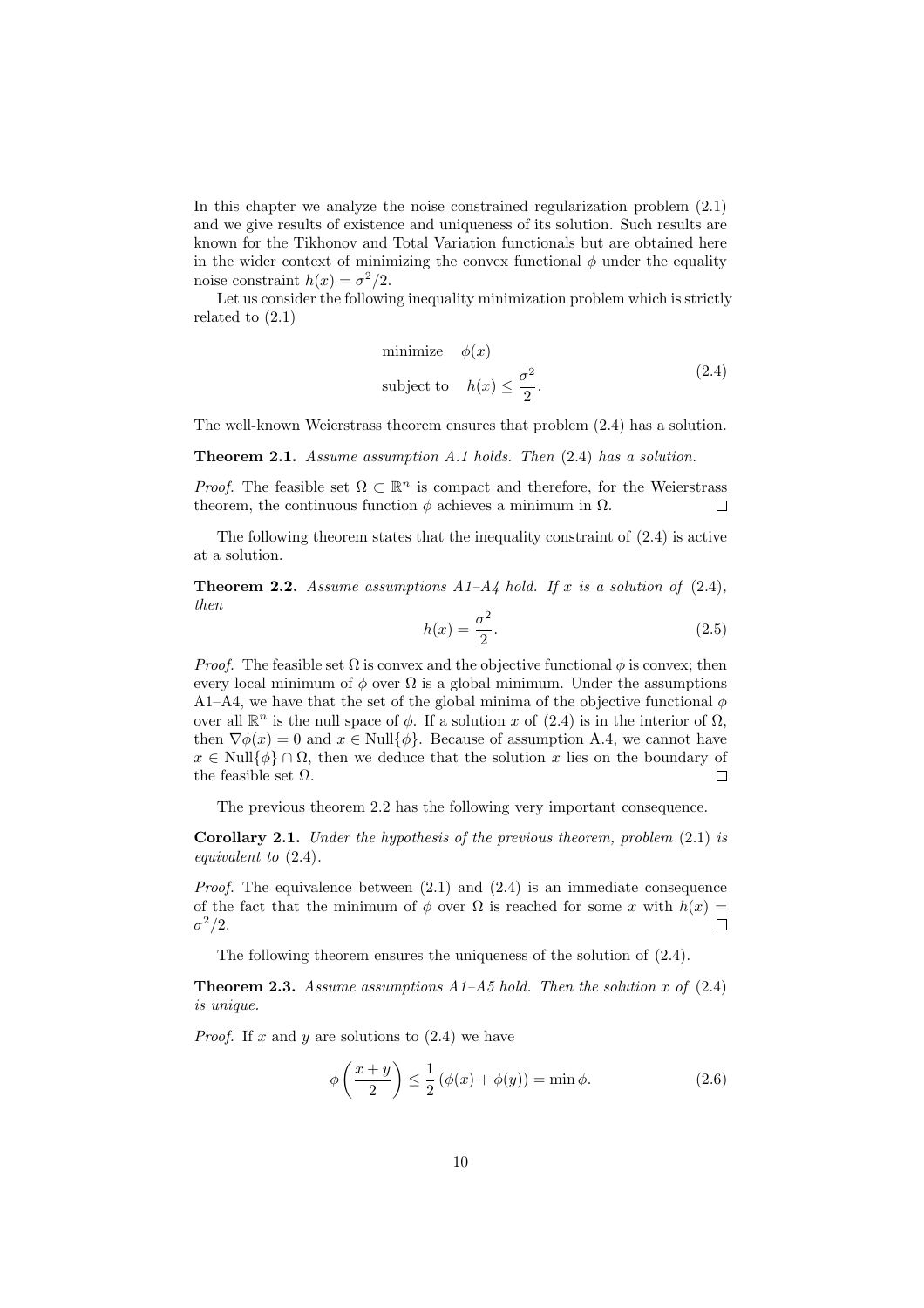The last equality is true since every local minimum of  $\phi$  is a global minimum. Moreover, since the feasible set  $\Omega$  is convex, we have

$$
\frac{1}{2} \left\| A \left( \frac{x+y}{2} \right) - b \right\|^2 \le \frac{1}{2} \sigma^2 \tag{2.7}
$$

with equality if and only if  $Ax = Ay$ . For theorem 2.2 we cannot have the strict inequality in (2.7), then  $Ax = Ay$  and  $x = y$  for the non singularity of A.  $\Box$ 

The following theorem states that the Lagrange multiplier of (2.4) is strictly positive.

**Theorem 2.4.** If x is the solution of (2.4), let  $\lambda$  be the corresponding Lagrange multiplier. Then  $\lambda > 0$ .

Proof. From the first-order necessary conditions for (2.4) we have

$$
\begin{cases}\n\nabla \phi(x) + \lambda \nabla h(x) = 0, \\
\lambda \left( h(x) - \frac{\sigma^2}{2} \right) = 0, \\
\lambda \ge 0, \ x \in \Omega.\n\end{cases}
$$
\n(2.8)

If  $\lambda = 0$ , then from the first equation of (2.8) it follows  $\nabla \phi(x) = 0$ . Hence, x is a global minimum of  $\phi$  over  $\mathbb{R}^n$  and  $x \in \Omega \cap \text{Null}\{\phi\}$ . Because of assumption A.4, x cannot belong to  $\Omega \cap \text{Null}\{\phi\}$  and consequently, it must be  $\lambda > 0$ .

The following theorem summarizes the previous results and shows that problem (2.1) is a well-posed problem.

Theorem 2.5. Assume A1-A5 hold. Then the noise constrained regularization problem (2.1) has a unique solution  $x^*$  with positive Lagrange multiplier  $\lambda^*$ .

Proof. The proof immediately follows from the equivalence between  $(2.1)$  and (2.4) (Corollary 2.1) and from the theorems 2.1, 2.3 and 2.4.  $\Box$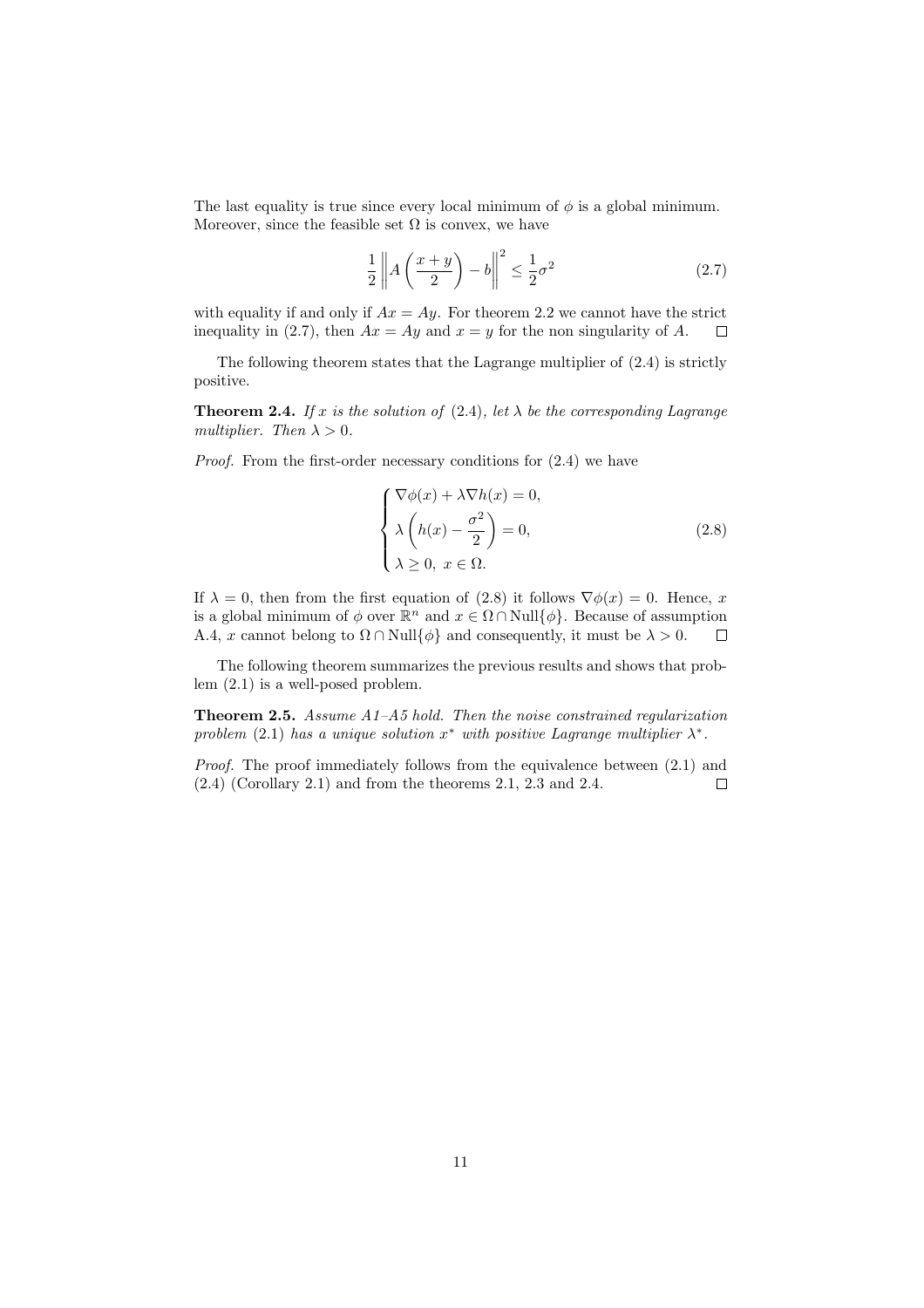### Chapter 3

## Lagrangian Methods

In this chapter we introduce the Lagrangian methods. We follow [36] for the description of the methods and we refer the reader to [36, 5, 4] for a broader treatment.

Lagrangian methods are essentially based on directly solving the nonlinear equations representing the first-order necessary conditions for the optimality of the constrained minimization problem. The first-order necessary conditions for (2.1) are expressed as:

$$
\nabla_x \mathcal{L}(x, \lambda) = 0,
$$
  
\n
$$
h(x) - \frac{\sigma^2}{2} = 0,
$$
\n(3.1)

where the *Lagrangian function*  $\mathcal{L} : \mathbb{R}^{n+1} \longrightarrow \mathbb{R}$  is defined by:

$$
\mathcal{L}(x,\lambda) = \phi(x) + \lambda \left( h(x) - \frac{\sigma^2}{2} \right) \tag{3.2}
$$

with  $\lambda \in \mathbb{R}$  the Lagrange multiplier.

Equations (3.1) are usually referred to as Lagrange equations and represent a system of  $(n + 1)$  nonlinear equations in the  $(n + 1)$  variables  $x_1, \ldots, x_n, \lambda$ . A point x satisfying the first-order necessary conditions  $(3.1)$  for optimality is called *stationary point*. A pair  $(x, \lambda)$  satisfying (3.1) is called *stationary pair*. When dealing with algorithms for constrained minimization problems, it is useful to introduce a merit function  $m(x, \lambda) : \mathbb{R}^{n+1} \longrightarrow \mathbb{R}$  to measure the progress of the algorithm towards a local minimum. Merit functions guide the algorithm by balancing the reduction of the objective function and the satisfaction of the constraints. The Lagrangian methods described in the following subsections are basically first-order and second-order methods for solving the Lagrange equations (3.1). They are characterized by a search direction and a suitable merit function which is minimized at a solution of  $(2.1)$  and serves as a descent function for the algorithm.

#### 3.1 First-Order Lagrangian method

The first-order Lagrangian method consists in a first-order iterative procedure for solving the Lagrange equations (3.1). Thus, given an iterate  $(x_k, \lambda_k)$ , the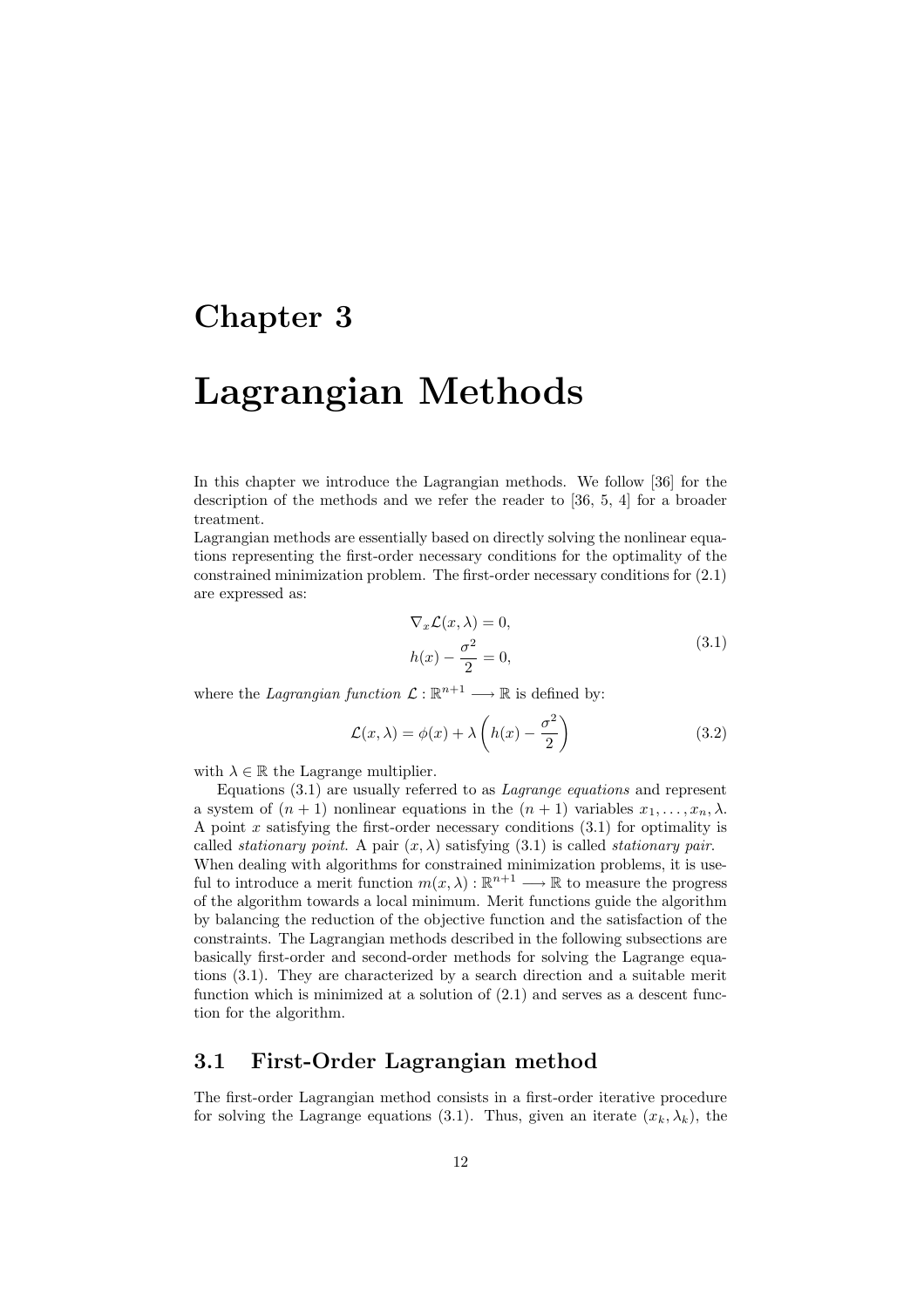method is defined by the formula:

$$
x_{k+1} = x_k + \alpha_k \Delta x_k
$$
  
\n
$$
\lambda_{k+1} = \lambda_k + \alpha_k \Delta \lambda_k
$$
\n(3.3)

where the direction  $(\Delta x_k, \Delta \lambda_k) \in \mathbb{R}^{n+1}$  is:

$$
\Delta x_k = -\nabla_x \mathcal{L}(x_k, \lambda_k),
$$
  
\n
$$
\Delta \lambda_k = h(x_k) - \frac{\sigma^2}{2}.
$$
\n(3.4)

The scalar step-length  $\alpha_k > 0$  is such that:

$$
\alpha_k = \underset{\alpha}{\operatorname{argmin}} \{ m(x_k + \alpha \Delta x_k, \lambda_k + \alpha \Delta \lambda_k) \}
$$
(3.5)

where the merit function  $m(x, \lambda)$  is defined as follows:

$$
m(x,\lambda) = \frac{1}{2} \left( \|\nabla_x \mathcal{L}(x,\lambda)\|^2 + |h(x) - \frac{\sigma^2}{2}|^2 \right) - \gamma \mathcal{L}(x,\lambda)
$$
 (3.6)

for some  $\gamma > 0$ . It is possible to prove the convergence of the first-order Lagrangian method to a solution of the original problem (2.1) (see [36]).

In our implementation we have computed an approximate minimizer  $\alpha_k$  of the merit function  $m(x_k + \alpha \Delta x_k, \lambda_k + \alpha \Delta \lambda_k)$ ; i.e. we have selected the step-length  $\alpha_k$  so that a "sufficient decrease" in the merit function has been produced along the direction  $(\Delta x_k, \Delta \lambda_k)$ . More specifically, we require  $\alpha_k$  to be the first element of the sequence  $\{2^{-i}\}_{i=0}^{\infty}$  satisfying the Armijo's condition:

$$
m(x_k + \alpha_k \Delta x_k, \lambda_k + \alpha_k \Delta \lambda_k)
$$
  
\n
$$
\leq m(x_k, \lambda_k) + \mu \alpha_k (\Delta x_k, \Delta \lambda_k)^t \nabla_{(x, \lambda)} m(x_k, \lambda_k)
$$
 (3.7)

with  $\mu = 10^{-4}$ .

The iterative procedure (3.3) is terminated as soon as one of the following stopping criteria is satisfied.

i) 
$$
k \ge k_{\text{max}}
$$
 (3.8a)  
 $(\nabla_{\alpha} \mathcal{L}(x_1, \lambda_1))$   $(\nabla_{\alpha} \mathcal{L}(x_2, \lambda_2))$ 

ii) 
$$
\left\| \begin{pmatrix} \nabla_x \mathcal{L}(x_k, \lambda_k) \\ h(x_k) - \frac{\sigma^2}{2} \end{pmatrix} \right\| \leq \tau_1 \left\| \begin{pmatrix} \nabla_x \mathcal{L}(x_0, \lambda_0) \\ h(x_0) - \frac{\sigma^2}{2} \end{pmatrix} \right\|
$$
(3.8b)

iii) 
$$
\left\| \alpha_k \begin{pmatrix} \Delta x_k \\ \Delta \lambda_k \end{pmatrix} \right\| \le \tau_2
$$
 (3.8c)

$$
iv) \quad |\alpha_k \Delta \lambda_k| \le \tau_3 \tag{3.8d}
$$

where  $k_{\text{max}}$  is the maximum number of allowed iterations and  $\tau_1$ ,  $\tau_2$ ,  $\tau_3$  are given tolerances. Criteria  $(3.8a)$ – $(3.8c)$  are standard stopping criteria for Lagrangian methods; criterium (3.8d) requires a comment. In our experiments, we have observed that, for many problems, the value of the multiplier  $\lambda_k$  significantly changes only in the first iterations and then it remains almost constant, even if the corresponding iterate  $x_k$  is far from the solution. The first-order Lagrangian method has the main advantage of requiring only the computation of the first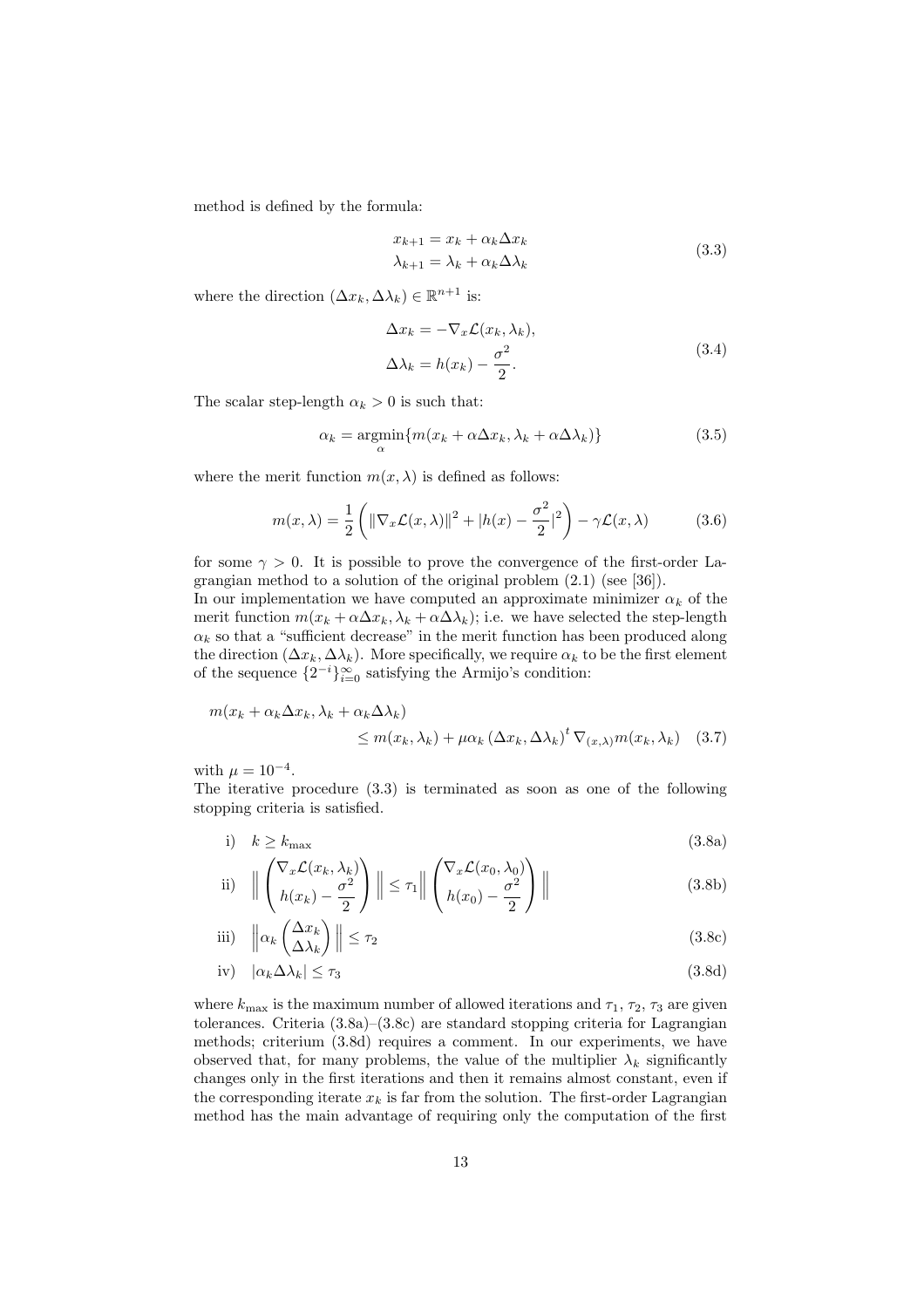derivatives but it is well known to converge very slowly. Therefore we propose to use the first-order Lagrangian method only to provide a good estimate  $\lambda_{k+1}$ of the true multiplier  $\lambda$  by stopping the iterative procedure when  $|\lambda_{k+1} - \lambda_k|$ becomes less or equal to the tolerance  $\tau_3$ . An approximation of the solution of the original problem (1.1) is then obtained by solving the unconstrained minimization problem

$$
\text{minimize}_{x} \ \phi(x) + \frac{\lambda_{k+1}}{2} \|Ax - b\|^2. \tag{3.9}
$$

with the computed value  $\lambda_{k+1}$  of the multiplier. We can now outline the algorithm as follows.

algorithm 3.1 First-Order Lagrangian Method

**0.** Compute an initial iterate  $(x_0, \lambda_0) \in \mathbb{R}^{n+1}$ ; set  $k = 0$ .

Repeat

1. Compute:

$$
\Delta x_k = -\nabla_x \mathcal{L}(x_k, \lambda_k),
$$
  

$$
\Delta \lambda_k = h(x_k) - \frac{\sigma^2}{2}.
$$

**2.** Find the first number  $\alpha_k$  of the sequence  $\{1, \frac{1}{2}, \frac{1}{4}, \dots, \frac{1}{2^i}, \dots\}$  such that:

 $m(x_k + \alpha_k \Delta x_k, \lambda_k + \alpha_k \Delta \lambda_k)$  $\leq m(x_k, \lambda_k) + \mu \alpha_k (\Delta x_k, \Delta \lambda_k)^t \nabla_{(x, \lambda)} m(x_k, \lambda_k)$ 

with  $\mu = 10^{-4}$ .

3. Set:

$$
x_{k+1} = x_k + \alpha_k \Delta x_k,
$$
  

$$
\lambda_{k+1} = \lambda_k + \alpha_k \Delta \lambda_k.
$$

4. Set  $k = k + 1$  and return to Step 1.

until stopping criteria (3.8) are satisfied.

#### 3.2 Second-Order Lagrangian method

Let us consider the nonlinear system of equations  $(3.1)$  representing the firstorder necessary conditions for (2.1). An iteration of the Newton method to solve (3.1) is stated as

$$
\begin{pmatrix} \nabla_{xx}^2 \mathcal{L}(x,\lambda) & \nabla_x h(x) \\ \nabla_x h(x)^t & 0 \end{pmatrix} \begin{pmatrix} \Delta x \\ \Delta \lambda \end{pmatrix} = - \begin{pmatrix} \nabla_x \mathcal{L}(x,\lambda) \\ h(x) - \frac{\sigma^2}{2} \end{pmatrix}
$$
(3.10)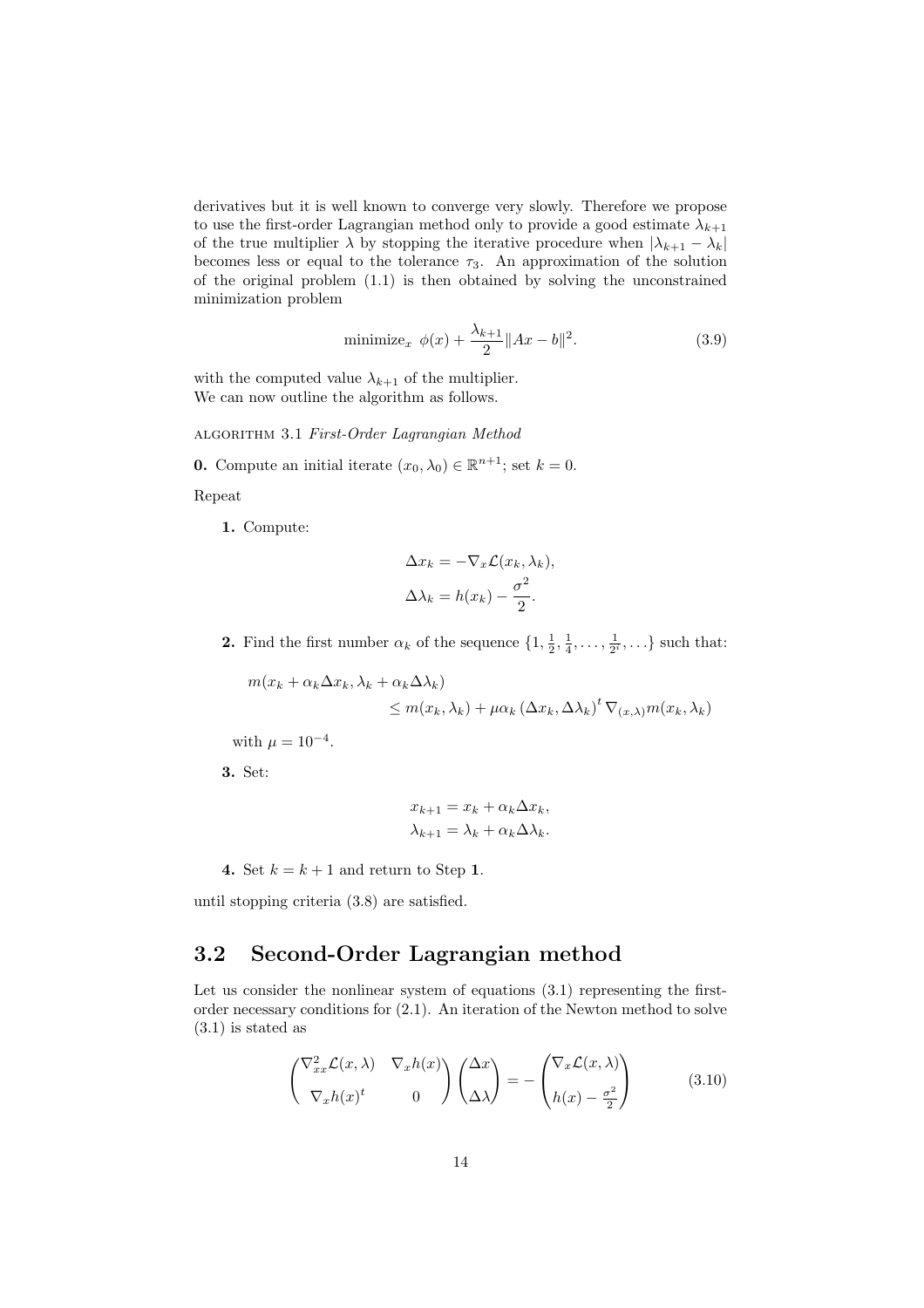where  $(x, \lambda)$  is the current iterate and  $(\Delta x, \Delta \lambda)$  is the search direction for the next iterate.

Let us consider the merit function  $m : \mathbb{R}^{n+1} \to \mathbb{R}$  defined as

$$
m(x,\lambda) = \frac{1}{2} \left( \|\nabla_x \mathcal{L}(x,\lambda)\|^2 + w|h(x) - \frac{\sigma^2}{2}|^2 \right),\tag{3.11}
$$

with  $w \in \mathbb{R}$  a positive parameter.

The following results show that the merit function  $m(x, \lambda)$  is a well-behaved merit function for (2.1).

**Theorem 3.1.** Suppose that  $x^*$  and  $\lambda^*$  satisfy the first-order necessary conditions for a local minimum of  $m(x, \lambda)$  with respect to x and  $\lambda$ . Suppose also that the rank of the gradient  $\nabla h(x^*)$  at  $x^*$  is full and that the hessian matrix  $\nabla_{xx}^2 \mathcal{L}(x^*, \lambda^*)$  is positive definite. Then,  $(x^*, \lambda^*)$  is a global minimum point of  $m(x, \lambda)$  with value  $m(x^*, \lambda^*) = 0$ .

For a proof see  $\S 14.2$  of [36].

**Corollary 3.1.** Under the hypothesis of theorem 3.1,  $(x^*, \lambda^*)$  is a stationary pair for (2.1).

*Proof.* From  $m(x^*, \lambda^*) = 0$  it immediately follows  $\nabla \mathcal{L}(x^*, \lambda^*) = 0$  and  $h(x^*) =$  $\sigma^2/2$ .  $\Box$ 

#### 3.2.1 The algorithm

In this section we present a second-order Lagrangian method which is essentially based on Newton iterations to solve the Lagrange equations (3.1). Besides, we show that the algorithm is well-defined.

The algorithm is formally described as follows.

algorithm 3.2 Second-Order Lagrangian Method

**0.** *Data*. Compute an initial iterate  $(x_0, \lambda_0) \in \mathbb{R}^{n+1}$ ; set  $k = 0$ .

Repeat

1. Compute the matrix:

$$
M(x_k, \lambda_k) = \begin{pmatrix} \nabla_{xx}^2 \mathcal{L}(x_k, \lambda_k) & \nabla_x h(x_k) \\ \nabla_x h(x_k)^t & 0 \end{pmatrix}.
$$
 (3.12)

2. Computation of the search direction.

Compute the search direction  $(\Delta x_k, \Delta \lambda_k)$  by solving the linear system:

$$
M(x_k, \lambda_k) \begin{pmatrix} \Delta x_k \\ \Delta \lambda_k \end{pmatrix} = - \begin{pmatrix} \nabla_x \mathcal{L}(x_k, \lambda_k) \\ h(x_k) - \frac{\sigma^2}{2} \end{pmatrix} . \tag{3.13}
$$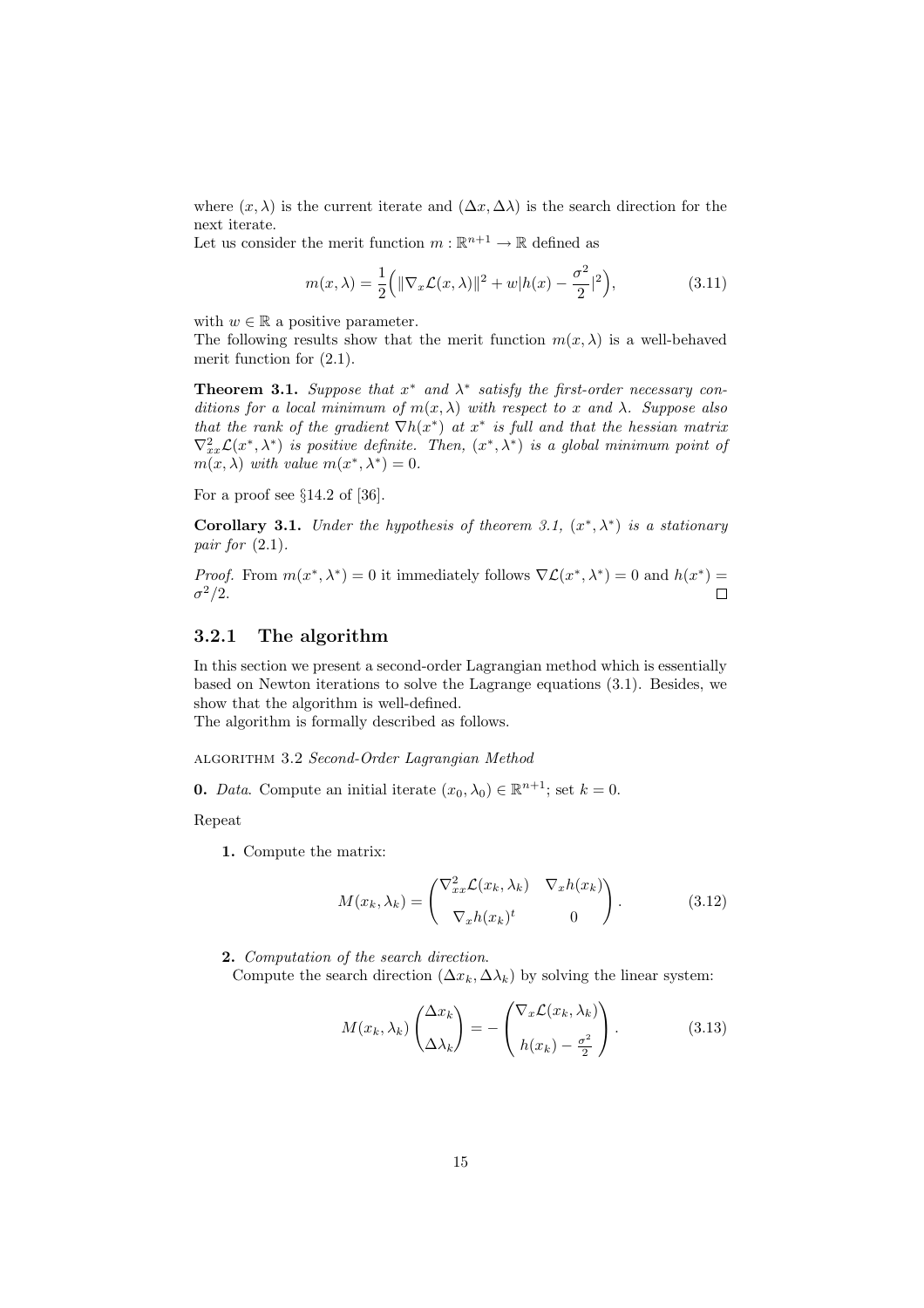#### 3. Line search.

Find the first number  $\alpha_k$  of the sequence  $\{1, \frac{1}{2}, \frac{1}{4}, \dots, \frac{1}{2^i}, \dots\}$  satisfying:

i) 
$$
m(x_k + \alpha_k \Delta x_k, \lambda_k + \alpha_k \Delta \lambda_k)
$$
  
\n
$$
\leq m(x_k, \lambda_k) + \mu \alpha_k (\Delta x_k, \Delta \lambda_k)^t \nabla_{(x, \lambda)} m(x_k, \lambda_k)
$$
  
\nwith  $\mu = 10^{-4}$ ;

$$
ii) \qquad \lambda_k + \alpha_k \Delta \lambda_k > 0; \tag{3.14b}
$$

$$
iii) \tA(x_k + \alpha_k \Delta x_k) - b \neq 0.
$$
\t(3.14c)

4. Updates.

Set:

$$
x_{k+1} = x_k + \alpha_k \Delta x_k,
$$
  
\n
$$
\lambda_{k+1} = \lambda_k + \alpha_k \Delta \lambda_k.
$$
\n(3.15)

Set  $k = k + 1$  and return to Step 1.

until 
$$
\left\| \left( \nabla_x \mathcal{L}(x_k, \lambda_k), h(x_k) - \frac{\sigma^2}{2} \right) \right\| = 0
$$

The algorithm includes, in step 3, an inexact line search based on the Armijo's procedure (condition (3.14a)) [42] for unconstrained optimization that ensures a reasonable decrease of the merit function. In addition, condition (3.14b) forces the Lagrange multipliers to be strictly positive. From theorem 2.5 we have that  $(2.1)$  is equivalent to  $(2.4)$  and that the Lagrange multiplier of the solution of (2.1) is positive. Therefore, we can consider the presented algorithm as a sort of active set strategy applied to the inequality constrained problem (2.4) in which we treat the inequality constraint as an active constraint and we force the Lagrange multiplier to be positive on the basis of the prior knowledge on the solution provided by theorem 2.5. Finally, condition (3.14c) ensures that the matrix  $M(x_k, \lambda_k)$  is nonsingular. It is a nonrestrictive condition as, obviously, if x is a solution of (2.1), then  $Ax - b \neq 0$ . In the following we prove that the algorithm is well-defined, i.e. the coefficient matrix  $M(x_k, \lambda_k)$  of the linear system (3.13) is nonsingular and a positive step-length  $\alpha_k$  satisfying (3.14) can be always computed. For easier presentation, in the following of this subsection, we omit the index  $k$ .

**Proposition 3.1.** The direction  $(\Delta x, \Delta \lambda) \in \mathbb{R}^{n+1}$  computed at step 2 of the algorithm is a descent direction for the merit function  $m(x, \lambda)$  at  $(x, \lambda)$ .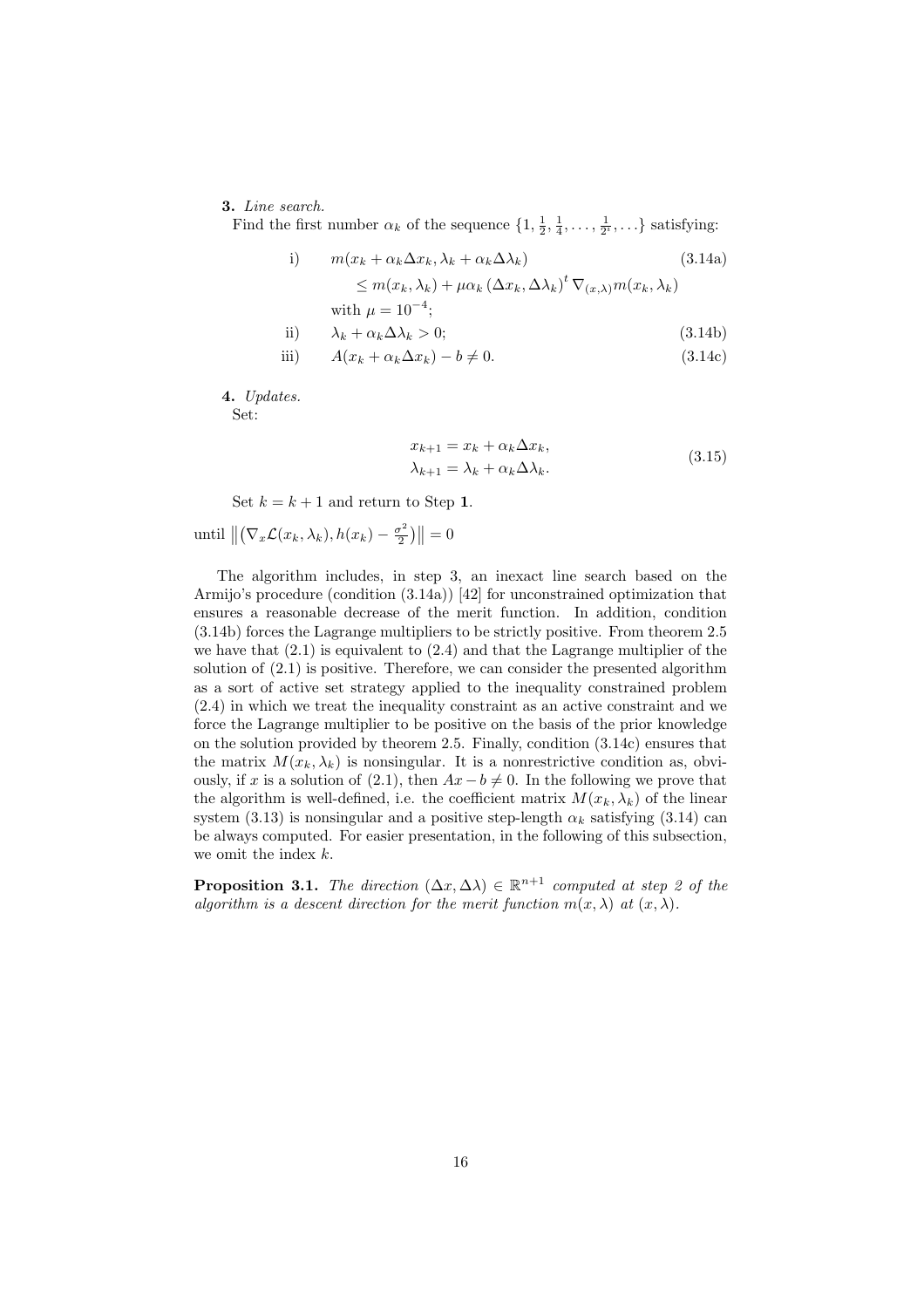*Proof.* Given  $(\Delta x, \Delta \lambda)$  satisfying (3.13), we have:

$$
(\Delta x, \Delta \lambda)^t \nabla_{(x,\lambda)} m(x,\lambda) =
$$
  
\n
$$
= (\Delta x, \Delta \lambda)^t \begin{pmatrix} \nabla_{xx}^2 \mathcal{L}(x,\lambda) \nabla_x \mathcal{L}(x,\lambda) + w \left( h(x) - \frac{\sigma^2}{2} \right) \nabla_x h(x) \\ \nabla_x \mathcal{L}(x,\lambda) \nabla_x h(x) \end{pmatrix} =
$$
  
\n
$$
= \Delta x^t \nabla_{xx}^2 \mathcal{L}(x,\lambda) \nabla_x \mathcal{L}(x,\lambda) +
$$
  
\n
$$
+ w \left( h(x) - \frac{\sigma^2}{2} \right) \Delta x^t \nabla_x h(x) + \Delta \lambda \nabla_x h(x)^t \nabla_x \mathcal{L}(x,\lambda) =
$$
  
\n
$$
= (\Delta x^t \nabla_{xx}^2 \mathcal{L}(x,\lambda) + \Delta \lambda \nabla_x h(x)^t) \nabla_x \mathcal{L}(x,\lambda) + w \left( h(x) - \frac{\sigma^2}{2} \right) \Delta x^t \nabla_x h(x) =
$$
  
\n
$$
= -(\nabla_x \mathcal{L}(x,\lambda))^t \nabla_x \mathcal{L}(x,\lambda) - w \left( h(x) - \frac{\sigma^2}{2} \right)^2.
$$

This is strictly negative unless  $\nabla_x \mathcal{L}(x, \lambda) = 0$  and  $h(x) - \frac{\sigma^2}{2} = 0$ .

$$
\Box
$$

*Remark* 3.1. Notice that, if both  $\nabla_x \mathcal{L}(x, \lambda) = 0$  and  $h(x) - \frac{\sigma^2}{2} = 0$  then the algorithm stops and the current iterate  $(x, \lambda)$  is a stationary pair of (2.1).

**Proposition 3.2.** Given a pair  $(x, \lambda)$  such that  $Ax - b \neq 0$  and  $\lambda > 0$ , the matrix

$$
M(x,\lambda) = \begin{pmatrix} \nabla_{xx}^2 \mathcal{L}(x,\lambda) & \nabla_x h(x) \\ \nabla_x h(x)^t & 0 \end{pmatrix}
$$
 (3.16)

is nonsingular.

*Proof.* Because of assumptions A3 and A5 (chapter 2, pp. 9), the hessian matrix  $\nabla^2 \mathcal{L}(x, \lambda) = \nabla^2 \phi(x, \lambda) + \lambda A^t A$  is positive definite if  $\lambda > 0$ . However, the matrix  $M(x, \lambda)$  is always indefinite (see §16.2 of [42]). Since  $Ax - b \neq 0$ , the vector  $\nabla_x h(x) = A^t(Ax - b)$  is trivially a maximum rank matrix, therefore  $M(x, \lambda)$  is nonsingular (see §14.1 of [36]).

As a consequence of proposition 3.2, we have that the search direction  $(\Delta x, \Delta \lambda)$  is uniquely determined. The following proposition shows that the line search procedure in step 3 is well-defined.

**Proposition 3.3.** Given a pair  $(x, \lambda)$  such that  $Ax - b \neq 0$  and  $\lambda > 0$ , and a search direction  $(\Delta x, \Delta \lambda)$  satisfying (3.13), there exists  $\overline{\alpha} > 0$  such that conditions (3.14) are verified for any  $\alpha \in ]0, \overline{\alpha}].$ 

*Proof.* The merit function  $m(x, \lambda)$  is continuous and bounded below. Since  $(\Delta x, \Delta \lambda)$  is a descent direction for  $m(x, \lambda)$ , there exists  $\alpha_1$  such that  $(x +$  $\alpha\Delta x, \lambda + \alpha\Delta\lambda$  satisfies condition (3.14a) for any  $\alpha \in ]0, \alpha_1]$ .

As  $\lambda > 0$ , there exists  $\alpha_2 > 0$  such that  $\lambda + \alpha \Delta \lambda > 0$  for all  $\alpha \in ]0, \alpha_2]$ ; in particular, if  $\Delta \lambda > 0$  then  $\lambda + \alpha \Delta \lambda > 0$  for each  $\alpha > 0$  and  $\alpha_2 = \infty$  while, if  $\Delta\lambda < 0, \ \alpha_2 = -\frac{\lambda}{\Delta\lambda}.$ 

Finally, let us consider the continuous function

$$
r(\alpha) = ||A(x + \alpha \Delta x) - b||. \tag{3.17}
$$

Since  $r(0) = ||Ax - b|| > 0$ , there exists a neighborhood  $[-\alpha_3, \alpha_3]$  of 0 such that  $r(\alpha) > 0$  for any  $\alpha \in [-\alpha_3, \alpha_3]$ . Let  $\overline{\alpha} = \inf \{\alpha_1, \alpha_2, \alpha_3\}$ ; then the conditions (3.14) hold for any  $\alpha \in ]0, \overline{\alpha}]$ . (3.14) hold for any  $\alpha \in ]0, \overline{\alpha}].$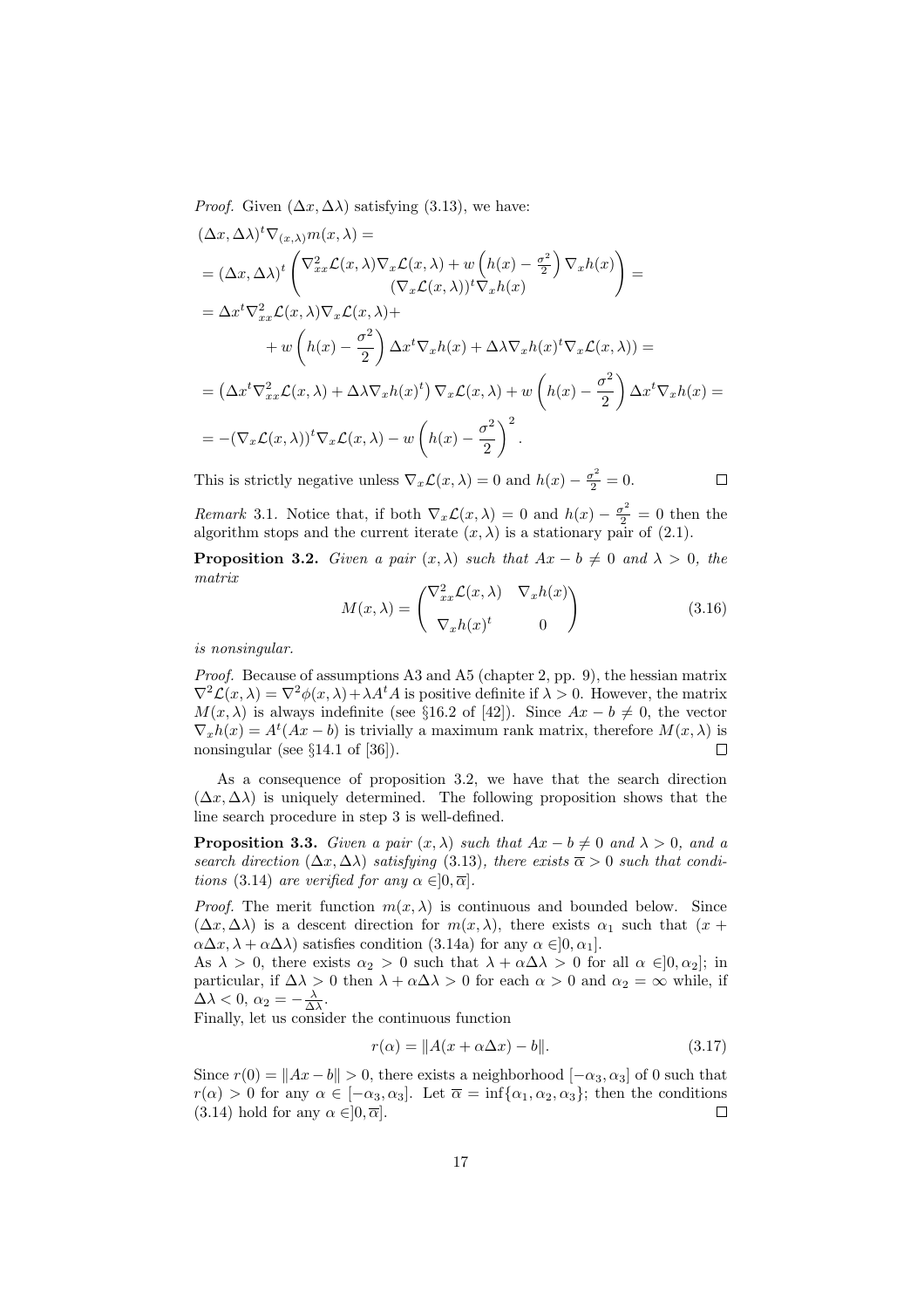#### 3.2.2 Global Convergence

In this section we prove that either the algorithm stops at a solution, or any sequence  $\{(x_k, \lambda_k)\}_{k\in\mathbb{N}}$  generated by the algorithm converges to the solution of  $(2.1).$ 

In order to prove the global convergence result, the following additional assumption is required.

**Assumption A6** The points  $(x_k, \lambda_k)$  generated by the algorithm lie in a compact set.

We firstly remark that, if the algorithm stops at the kth iteration, then the current iterate  $(x_k, \lambda_k)$  is a stationary pair of (2.1). Since  $\phi$  and h are convex functions, the iterate  $x_k$  is a global minimum of (2.4). Suppose now that the algorithm never stops and an infinite sequence  $\{(x_k, \lambda_k)\}_{k\in\mathbb{N}}$  is generated. The following result establishes the global convergence of the sequence generated by the algorithm to the solution of (2.1).

**Theorem 3.2.** The sequence  $\{(x_k, \lambda_k)\}_{k\in\mathbb{N}}$  generated by the algorithm converges to the solution of  $(2.1)$ .

*Proof.* Since the sequence  $\{(x_k, \lambda_k)\}_{k\in\mathbb{N}}$  is contained in a compact, it has a convergent subsequence. Therefore, we can extract a subsequence  $\{(x_k, \lambda_k)\}_{k \in \mathcal{K}}$ , K ⊂ N, converging to a point  $(x^*, \lambda^*)$ . Since the merit function  $m(x, \lambda)$  is continuous, it follows that

$$
m(x_k, \lambda_k) \longrightarrow m(x^*, \lambda^*)
$$
 for  $k \in \mathcal{K}$ .

From condition (3.14a) it follows

$$
m(x_{k+1}, \lambda_{k+1}) \le m(x_k, \lambda_k)
$$
 for  $k \in \mathbb{N}$ .

This means that the sequence  $\{(x_k, \lambda_k)\}_{k\in\mathbb{N}}$  is a decreasing sequence and that:

$$
m(x^*, \lambda^*) \le m(x_k, \lambda_k)
$$
 for  $k \in \mathcal{K}$ .

Using the convergence of the merit function m on the subsequence  $\mathcal K$  and the definition of limit, we have that, given  $\varepsilon > 0$ , there exists  $k_{\varepsilon} \in \mathcal{K}$  such that for  $k > k_{\varepsilon}$  and  $k \in \mathcal{K}$ 

$$
m(x_k, \lambda_k) - m(x^*, \lambda^*) < \varepsilon
$$
 for  $k \in \mathcal{K}$ .

Let  $\ell \in \mathcal{K}$  be the element which follows  $k_{\varepsilon}$  in K; thus, for all  $k > \ell, k \in \mathbb{N}$ , we have

$$
m(x_k, \lambda_k) - m(x^*, \lambda^*) =
$$
  

$$
m(x_k, \lambda_k) - m(x_\ell, \lambda_\ell) + m(x_\ell, \lambda_\ell) - m(x^*, \lambda^*) < \varepsilon.
$$

Summarizing, given  $\varepsilon > 0$ , there exists  $\ell > 0$  such that for  $k > \ell, k \in \mathbb{N}$ 

$$
m(x_k, \lambda_k) - m(x^*, \lambda^*) < \varepsilon
$$

that is

$$
m(x_k, \lambda_k) \longrightarrow m(x^*, \lambda^*)
$$
 for  $k \in \mathbb{N}$ .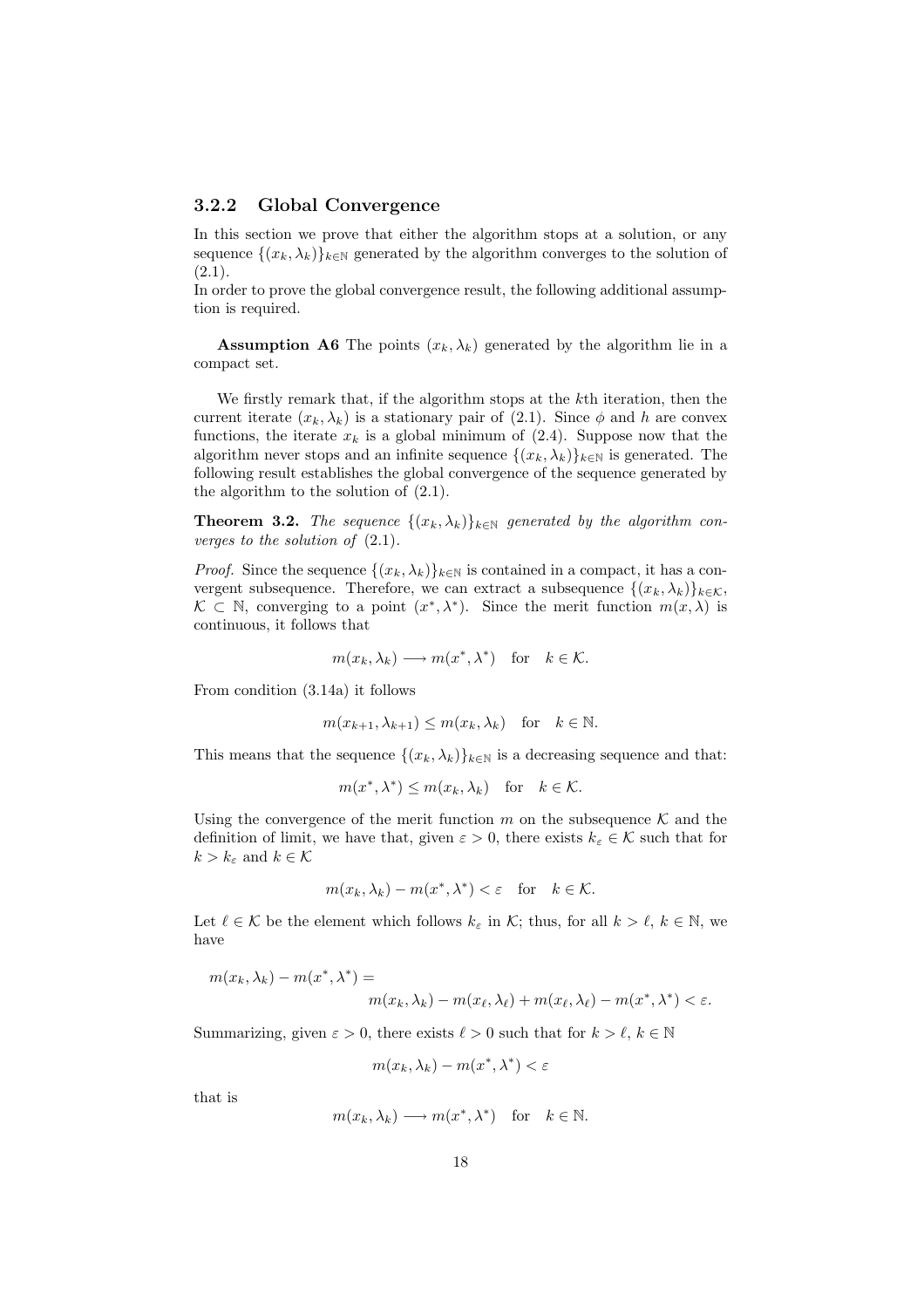By the Armijo's rule (condition (3.14a)) we have

$$
m(x_{k+1}, \lambda_{k+1}) - m(x_k, \lambda_k) \leq \eta \alpha_k (\Delta_k, \Delta \lambda_k)^t \nabla_{(x, \lambda)} m(x_k, \lambda_k)
$$

and taking the limit on both sides we have

$$
0 \leq \lim_{k \to \infty} \eta \alpha_k (\Delta x_k, \Delta \lambda_k)^t \nabla_{(x,\lambda)} m(x_k, \lambda_k).
$$

Since  $\eta \alpha_k(\Delta_k, \Delta \lambda_k)^t \nabla_{(x,\lambda)} m(x_k, \lambda_k) < 0$  for all k, in the limit we have

$$
\lim_{k \to \infty} \eta \alpha_k (\Delta x_k, \Delta \lambda_k)^t \nabla_{(x,\lambda)} m(x_k, \lambda_k) \le 0.
$$

These inequalities imply

$$
\lim_{k \to \infty} \eta \alpha_k (\Delta x_k, \Delta \lambda_k)^t \nabla_{(x,\lambda)} m(x_k, \lambda_k) = 0.
$$

Since  $\frac{1}{\alpha_k} \geq 1 > 0$  for all k, the product sequence  $\frac{1}{\alpha_k} \alpha_k (\Delta x_k, \Delta \lambda_k)^t \nabla_{(x,\lambda)} m(x_k, \lambda_k)$ has limit

$$
\lim_{k \to \infty} (\Delta x_k, \Delta \lambda_k)^t \nabla_{(x,\lambda)} m(x_k, \lambda_k) = 0.
$$

The search direction satisfies (3.13), hence

$$
(\Delta x_k, \Delta \lambda_k)^t \nabla_{(x,\lambda)} m(x_k, \lambda_k) = -\left\| \nabla_x \mathcal{L}(x_k, \lambda_k) \right\|^2 - w \left| h(x_k) - \frac{\sigma^2}{2} \right|^2;
$$

consequently, taking the limit for  $k \to \infty$ ,  $k \in \mathcal{K}$ , we have

$$
\lim_{\substack{k \to \infty \\ k \in \mathcal{K}}} \left( -\left\| \nabla_x \mathcal{L}(x_k, \lambda_k) \right\|^2 - w \left| h(x_k) - \frac{1}{\sigma^2} \right|^2 \right) =
$$
\n
$$
= -\left\| \nabla_x \mathcal{L}(x^*, \lambda^*) \right\|^2 - w \left| h(x^*) - \frac{1}{\sigma^2} \right|^2 = 0.
$$

The last equation implies that the limit point  $(x^*, \lambda^*)$  satisfies the first-order necessary conditions of (2.1):

$$
\nabla_x \mathcal{L}(x^*, \lambda^*) = 0,
$$
  

$$
h(x^*) - \frac{\sigma^2}{2} = 0.
$$

Next, we prove that  $(x^*, \lambda^*)$  is a solution of  $(2.1)$ . From the condition  $(3.14b)$ we have  $\lambda^* \geq 0$ , therefore  $(x^*, \lambda^*)$  is a Kuhn-Tucker pair of (2.4). Since  $\phi$  and h are convex functions, the point  $x^*$  is a global minimum of  $(2.4)$  and, in consequence of corollary 2.1,  $x^*$  is also a global minimum of  $(2.1)$ .

To conclude the proof we have to prove the convergence of the entire sequence  $\{(x_k, \lambda_k)\}_{k \in \mathbb{N}}$  to  $(x^*, \lambda^*)$ . By contradiction assume that the sequence  $\{(x^k, \lambda^k)\}_{k \in \mathbb{N}}$ does not converge to  $(x^*, \lambda^*)$ . Therefore, it exists an index set  $\mathcal{K}_1 \neq \mathcal{K}$  such that

$$
(x_k, \lambda_k) \longrightarrow (\overline{x}, \overline{\lambda})
$$
 for  $k \in \mathcal{K}_1$ 

and  $(\overline{x}, \overline{\lambda}) \neq (x_*, \lambda_*)$ . As before, we can prove that  $(\overline{x}, \overline{\lambda})$  is a solution of (2.1). From theorem 2.5, we have that the solution of (2.1) is unique and therefore  $(\overline{x}, \overline{\lambda}) = (x_*, \lambda_*)$ . But this result is a contradiction with the fact that  $(\overline{x}, \overline{\lambda}) \neq (x_*, \lambda_*);$  thus we have

$$
(x_k, \lambda_k) \longrightarrow (x_*, \lambda_*)
$$
 for  $k \in \mathbb{N}$ .

This concludes the proof.

 $\Box$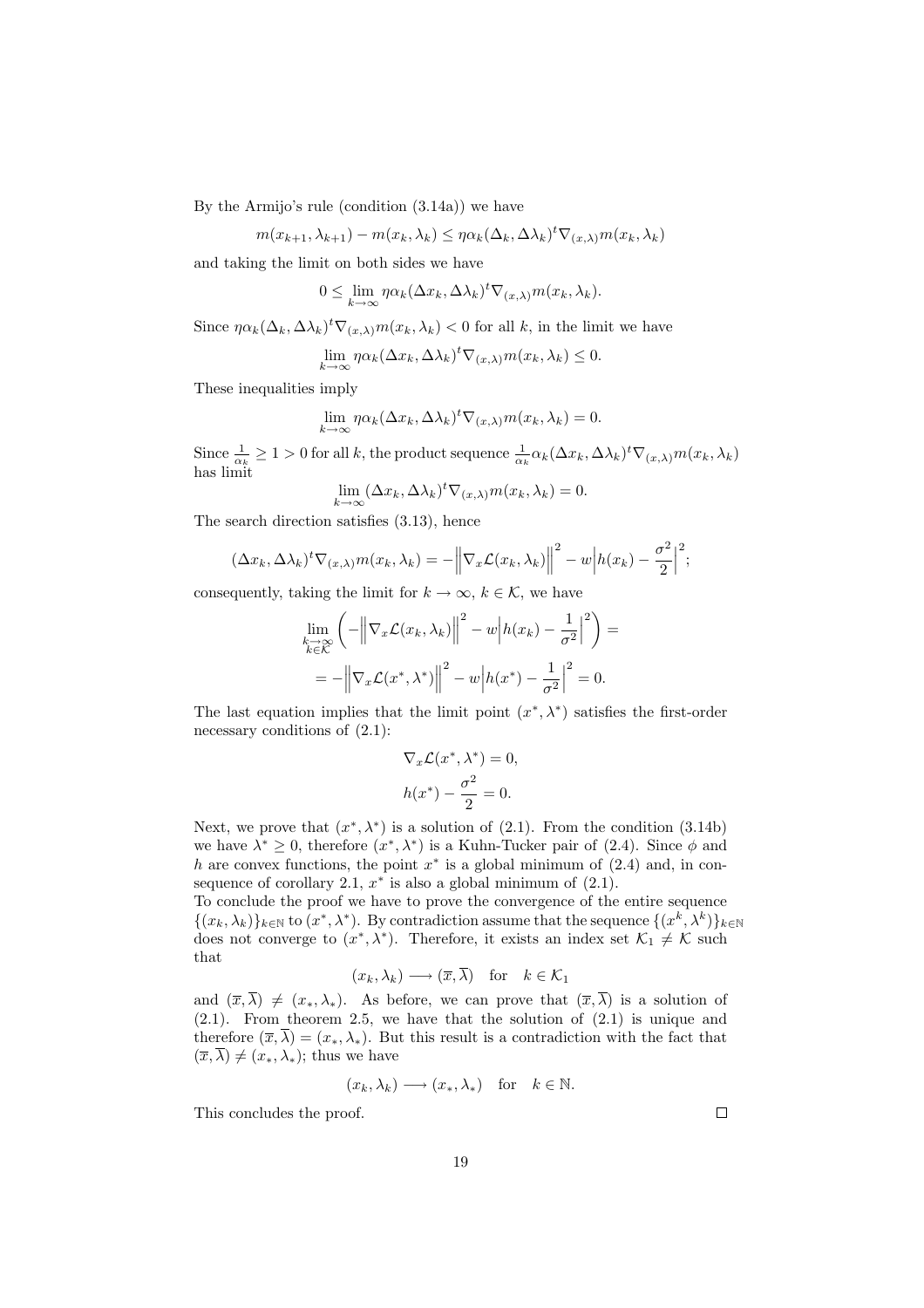#### 3.2.3 Implementation issues

In our implementation, the linear system (3.13) is solved inexactly by the Generalized Minimal RESidual (GMRES) method. The GMRES iterations are terminated when the relative residual of (3.13) is smaller then a tolerance  $\tau_{\text{GMRES}}$  or after a maximum of maxit<sub>GMRES</sub> iterations. Notice that the direction  $(\Delta x, \Delta \lambda)$ computed by the truncated GMRES method is not guaranteed to be a descent direction for the merit function. The GMRES method is known to converge to the solution of (3.13) within a finite number of iterations; then, for a sufficiently large number of iterations, the computed direction is a descent direction for m. In our implementation, if the computed direction is not a descent direction, we decrease the tolerance  $\tau_{\text{GMRES}}$  and we allow Maxit<sub>GMRES</sub>  $\gg$  maxit<sub>GMRES</sub> iterations to be performed. If even after MaxitGMRES a descent direction has not been found, we stop the algorithm. We underline that in all the performed numerical experiments this eventuality has never happened and a descent direction  $(\Delta x, \Delta \lambda)$  has been always found within maxit<sub>GMRES</sub> iterations of the GMRES method.

In our implementation of the algorithm, the iterative procedure is terminated as soon as one of the following stopping criteria is satisfied.

i) 
$$
k \ge k_{\text{max}} \tag{3.18a}
$$

ii) 
$$
\left\| \left( \frac{\nabla_x \mathcal{L}(x_k, \lambda_k)}{2^{h(x_k) - \frac{1}{2}\sigma^2}} \right) \right\| \leq \tau_1 \left\| \left( \frac{\nabla_x \mathcal{L}(x_0, \lambda_0)}{2^{h(x_0) - \frac{1}{2}\sigma^2}} \right) \right\|
$$
(3.18b)

iii) 
$$
\left\| \alpha_k \begin{pmatrix} \Delta x_k \\ \Delta \lambda_k \end{pmatrix} \right\| \le \tau_2
$$
 (3.18c)

where  $k_{\text{max}}$  is the maximum number of allowed iterations and  $\tau_1$ ,  $\tau_2$  are given tolerances.

In the following, for easier notation, we will refer to the second-order Lagrangian method simply as Lagrangian method.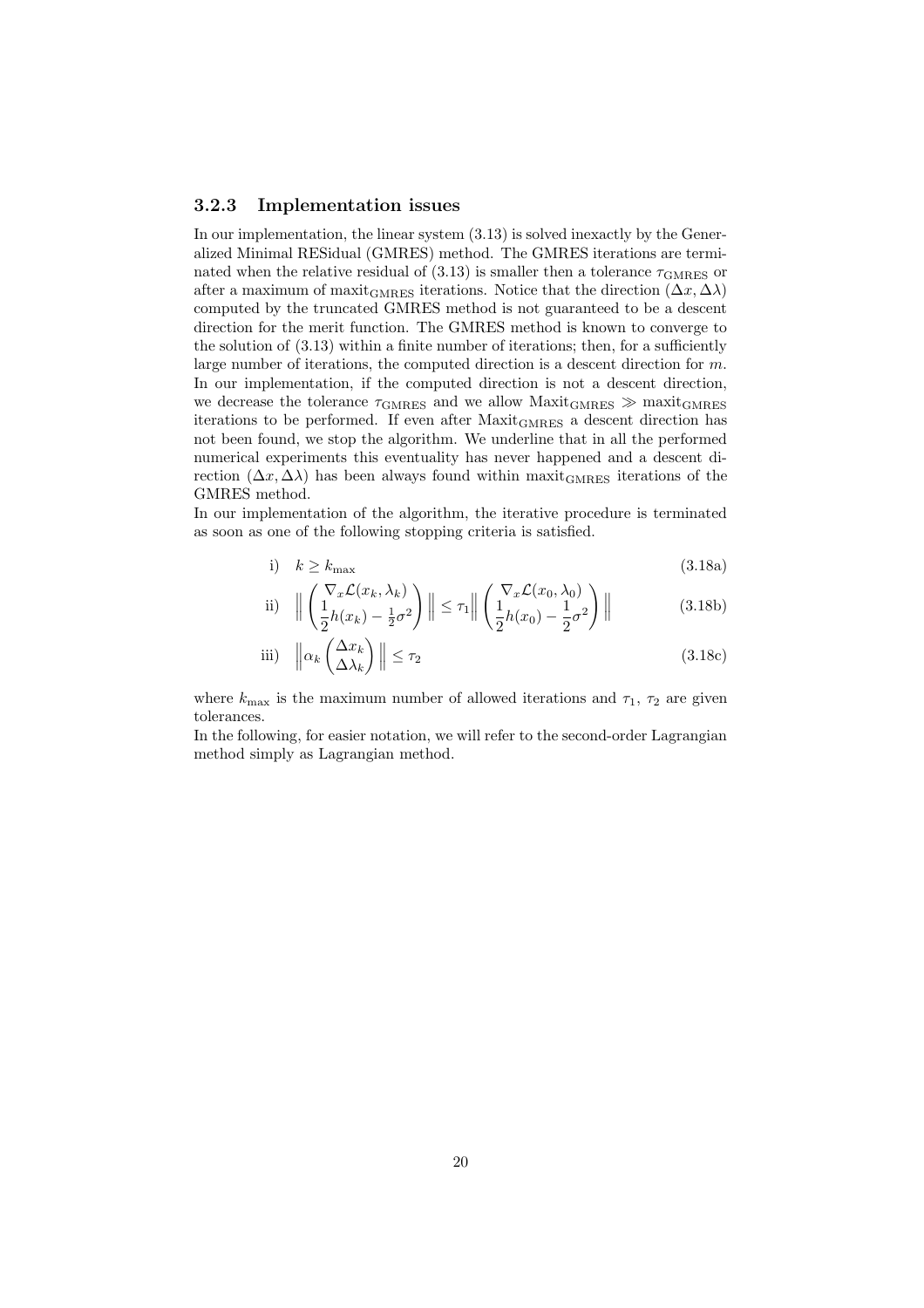### Chapter 4

# Truncated Lagrangian Methods

In this chapter we present a novel regularization technique, termed Truncated Lagrangian method, which is based on iterations of a Lagrangian method truncated according to the discrepancy principle.

Let us consider the equality constrained minimization problem:

minimize 
$$
\phi(x)
$$
  
subject to  $h(x) = 0$  (4.1)

where  $h(x) = \frac{1}{2} ||Ax - b||^2$ . Under the assumption A5 (chapter 2, pp. 9), the feasible set for problem  $(4.1)$  contains only the single point  $x^*$  that solves the linear system (1.1). The idea underlying the proposed method is to apply an iterative procedure to (4.1) in order to generate a succession of points  $\{x_k\}$  converging to the solution  $x^*$  of  $(4.1)$  and to stop the iterations before convergence as soon as an iterate  $x_k$  satisfying the discrepancy principle has been determined. Consequently, the proposed Truncated Lagrangian method is basically an iterative regularization method [19, 33] with a Tikhonov-like prior information term. Before describing the proposed approach, we will briefly review the discrepancy principle.

**Definition 4.1.** If the ill-posed problem (1.1) is consistent, i.e.,  $A\tilde{x} = \tilde{b}$  and the error norm  $\sigma$  is known, then an approximated solution  $\hat{x}$  to (1.1) is said to satisfy the discrepancy principle if:

$$
||A\hat{x} - b|| \le \rho \sigma \tag{4.2}
$$

where  $\rho > 1$  is an a-priori parameter.

For an iterative regularization method, stopping the iteration according to the discrepancy principle (4.2) means to stop the algorithm when the norm of the residual vector  $||Ax_k - b||$  of the current iterate  $x_k$  satisfies:

$$
||Ax_k - b|| \le \rho \sigma \tag{4.3}
$$

where  $\rho > 1$  is fixed.

In order to determine a regularized solution to (1.1), we would like to apply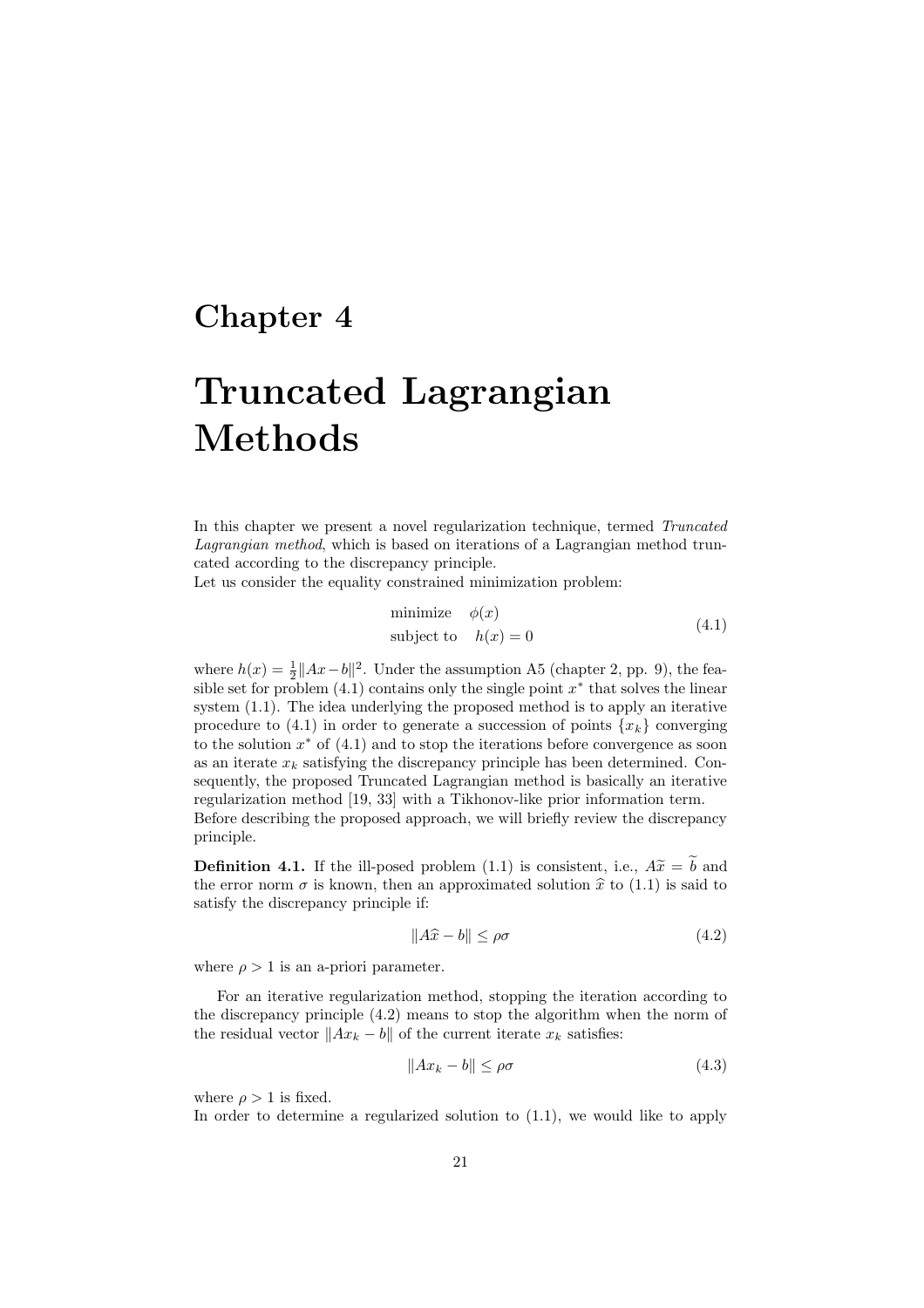one of the Lagrangian methods of the previous chapter 3 to (4.1) and to select the termination number of iterations according to the discrepancy principle. As described in the previous chapter 3, the Lagrangian methods can be viewed as methods for solving the first-order necessary optimality conditions for (4.1). Unfortunately, the first-order necessary conditions do not apply to (4.1) because its solution  $x^*$  is not a regular point, i.e. the gradient  $\nabla_x h(x^*) = A^t(Ax^* - b)$  is the null vector. Therefore, in order to be able to apply the Lagrangian methods, we slightly modify problem (4.1) by adding a small positive constant  $\varepsilon$  to the right-hand side of the equality constraint. In this way we obtain the following perturbed equality constrained problem:

minimize 
$$
\phi(x)
$$
  
subject to  $h(x) = \varepsilon$  (4.4)

where the positive constant  $\varepsilon$  is fixed to be much smaller than  $\frac{(\rho\sigma)^2}{2}$  $\frac{\sigma}{2}$ . The solution  $x^*_{\varepsilon}$  of (4.4) is now a regular point which satisfies, together with the corresponding multiplier  $\lambda_{\varepsilon}^{*},$  the first-order necessary conditions

$$
\nabla_x \mathcal{L}(x_{\varepsilon}^*, \lambda_{\varepsilon}^*) = 0,
$$
  
\n
$$
h(x_{\varepsilon}^*) = \varepsilon,
$$
\n(4.5)

where the *Lagrangian function*  $\mathcal{L} : \mathbb{R}^{n+1} \longrightarrow \mathbb{R}$  is defined by:

$$
\mathcal{L}(x,\lambda) = \phi(x) + \lambda (h(x) - \varepsilon). \tag{4.6}
$$

In the following sections we will describe both the first-order Truncated Lagrangian method and the second-order Truncated Lagrangian method for computing an approximated solution to (1.1).

#### 4.1 First-Order Truncated Lagrangian method

The first-order Truncated Lagrangian method consists in a truncated first-order iterative procedure for solving the Lagrange equations (4.5). Thus, given an iterate  $(x_k, \lambda_k)$ , the method is defined by the formula:

$$
x_{k+1} = x_k + \alpha_k \Delta x_k
$$
  
\n
$$
\lambda_{k+1} = \lambda_k + \alpha_k \Delta \lambda_k
$$
\n(4.7)

where the direction  $(\Delta x_k, \Delta \lambda_k)^t \in \mathbb{R}^{n+1}$  is:

$$
\Delta x_k = -\nabla_x \mathcal{L}(x_k, \lambda_k) \n\Delta \lambda_k = h(x_k) - \varepsilon.
$$
\n(4.8)

The scalar step-length  $\alpha_k > 0$  is such that:

$$
\alpha_k = \underset{\alpha}{\operatorname{argmin}} \{ m(x_k + \alpha \Delta x_k, \lambda_k + \alpha \Delta \lambda_k) \}
$$
(4.9)

where the merit function  $m(x, \lambda)$  is defined as follows:

$$
m(x,\lambda) = \frac{1}{2} \left( \|\nabla_x \mathcal{L}(x,\lambda)\|^2 + |h(x) - \varepsilon|^2 \right) - \gamma \mathcal{L}(x,\lambda) \tag{4.10}
$$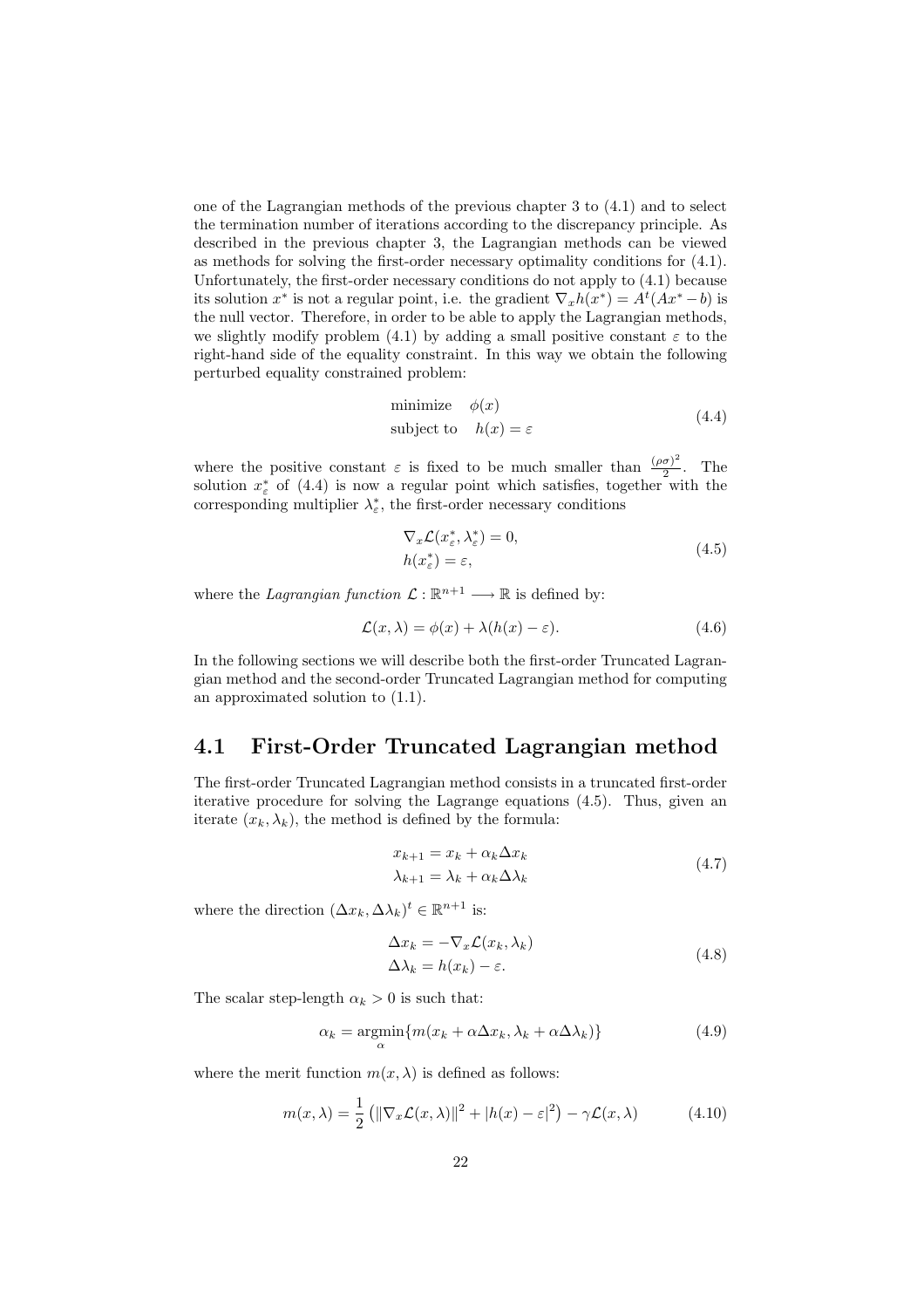for some  $\gamma > 0$ .

The stopping rule for the iterative procedure (4.7) is based on the discrepancy principle, i.e. the iteration (4.7) is stopped as soon as an iterate  $x_k$  satisfying the discrepancy principle  $(4.3)$  index  $k > 1$  has been determined.

In our implementation we have computed an approximate minimizer  $\alpha_k$  of the merit function  $m(x_k + \alpha \Delta x_k, \lambda_k + \alpha \Delta \lambda_k)$ ; i.e. we have selected the step length  $\alpha_k$  so that a "sufficient decrease" in the merit function has been produced along the direction  $(\Delta x_k, \Delta \lambda_k)$ . More specifically, we require  $\alpha_k$  to be the first element of the sequence  $\{2^{-i}\}_{i=0}^{\infty}$  satisfying the Armijo's condition:

$$
m(x_k + \alpha_k \Delta x_k, \lambda_k + \alpha_k \Delta \lambda_k)
$$
  
\n
$$
\leq m(x_k, \lambda_k) + \mu \alpha_k (\Delta x_k, \Delta \lambda_k)^t \nabla_{(x, \lambda)} m(x_k, \lambda_k)
$$
 (4.11)

with  $\mu = 10^{-4}$ .

In our implementation, we have terminated the iterative procedure (4.7) not only according to the discrepancy principle:

i) 
$$
\|Ax_k - b\| \le \rho \sigma \tag{4.12a}
$$

but also when one of the following stopping criteria is satisfied:

ii) 
$$
k \ge k_{\text{max}} \tag{4.12b}
$$

iii) 
$$
\left\| \begin{pmatrix} \nabla_x \mathcal{L}(x_k, \lambda_k) \\ h(x_k) - \varepsilon \end{pmatrix} \right\| \leq \tau_1 \left\| \begin{pmatrix} \nabla_x \mathcal{L}(x_0, \lambda_0) \\ h(x_0) - \varepsilon \end{pmatrix} \right\|
$$
 (4.12c)

iv) 
$$
\left\| \alpha_k \begin{pmatrix} \Delta x_k \\ \Delta \lambda_k \end{pmatrix} \right\| \leq \tau_2
$$
 (4.12d)

$$
v) \quad |\alpha_k \Delta \lambda_k| \le \tau_3 \tag{4.12e}
$$

where  $\rho > 1$  is fixed,  $k_{\text{max}}$  is the maximum number of allowed iterations and  $\tau_1$ ,  $\tau_2$ ,  $\tau_3$  are given tolerances. Conditions (4.12) represent the stopping criteria of the algorithm that can be stated as follows.

#### algorithm 4.1 First-Order Truncated Lagrangian Method

**0.** Compute an initial iterate  $(x_0, \lambda_0) \in \mathbb{R}^{n+1}$ ; set  $k = 0$ .

Repeat

1. Compute:

$$
\Delta x_k = -\nabla_x \mathcal{L}(x_k, \lambda_k)
$$
  

$$
\Delta \lambda_k = h(x_k) - \varepsilon.
$$

**2.** Find the first number  $\alpha_k$  of the sequence  $\{1, \frac{1}{2}, \frac{1}{4}, \dots, \frac{1}{2^i}, \dots\}$  such that:

$$
m(x_k + \alpha \Delta x_k, \lambda_k + \alpha \Delta \lambda_k)
$$
  
\n
$$
\leq m(x_k, \lambda_k) + \mu \alpha_k (\Delta x_k, \Delta \lambda_k)^t \nabla_{(x, \lambda)} m(x_k, \lambda_k)
$$

with  $\mu = 10^{-4}$ .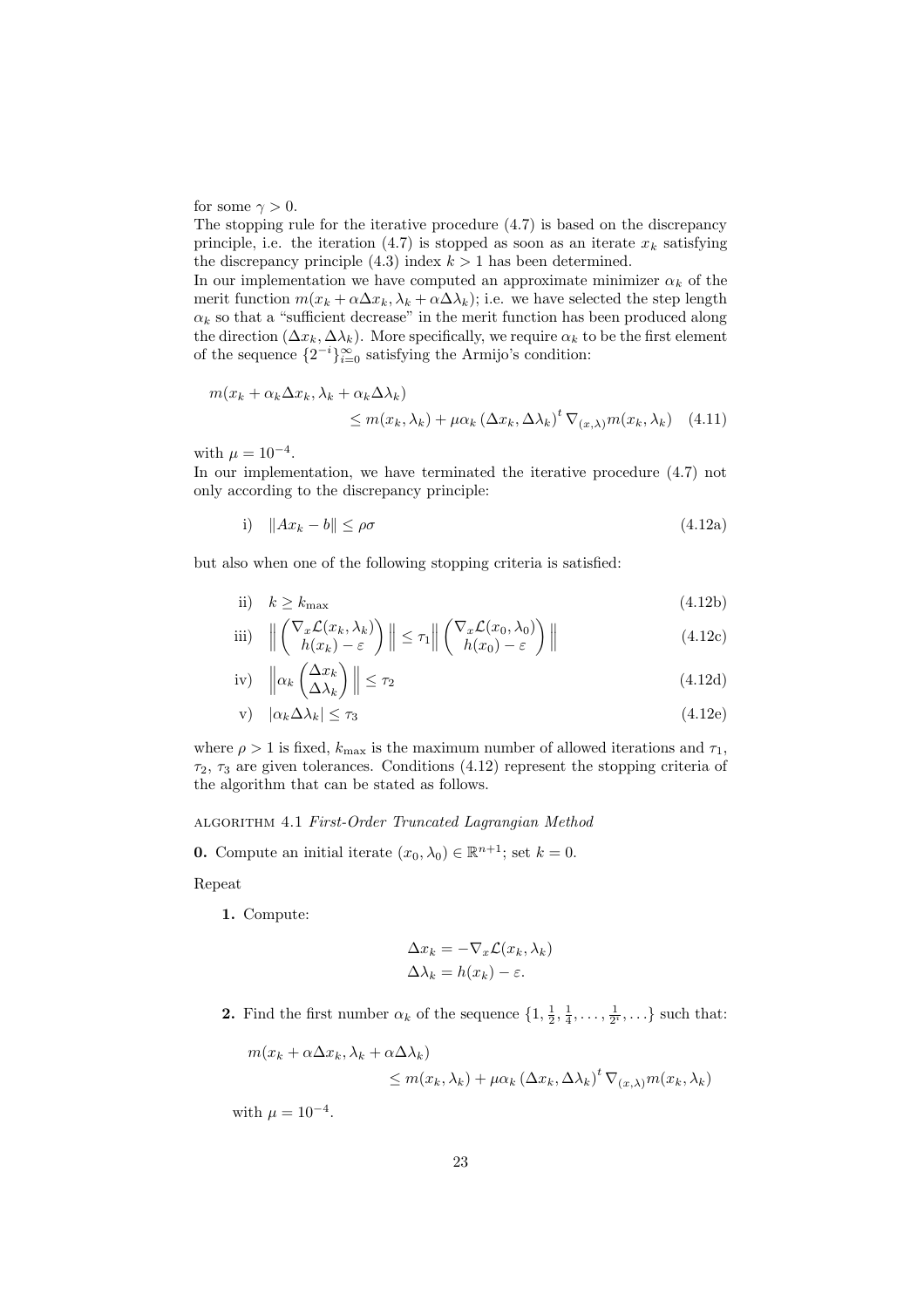3. Set:

$$
x_{k+1} = x_k + \alpha_k \Delta x_k,
$$
  

$$
\lambda_{k+1} = \lambda_k + \alpha_k \Delta \lambda_k.
$$

4. Set  $k = k + 1$  and return to Step 1.

until stopping criteria (4.12) are satisfied.

#### 4.2 Second-Order Truncated Lagrangian method

The second-order truncated Lagrangian method essentially consists in applying the second-order Lagrangian method of section 3.2 to the perturbed problem (4.4) and in stopping its iterations according to the discrepancy principle. That is, given the pair  $(x_k, \lambda_k)$ , the new iterate is determined by:

$$
x_{k+1} = x_k + \alpha_k \Delta x_k
$$
  
\n
$$
\lambda_{k+1} = \lambda_k + \alpha_k \Delta \lambda_k
$$
\n(4.13)

where the search direction  $(\Delta x_k, \Delta \lambda_k)^t \in \mathbb{R}^{n+1}$  is obtained by solving the system of equations:

$$
\begin{pmatrix} \nabla_{xx}^2 \mathcal{L}(x_k, \lambda_k) & \nabla_x h(x_k) \\ \nabla_x h(x_k)^t & 0 \end{pmatrix} \begin{pmatrix} \Delta x_k \\ \Delta \lambda_k \end{pmatrix} = - \begin{pmatrix} \nabla_x \mathcal{L}(x_k, \lambda_k) \\ h(x_k) - \varepsilon \end{pmatrix} . \tag{4.14}
$$

The positive step-length parameter  $\alpha_k$  is selected to satisfies conditions (3.14) where the merit function  $m(x, \lambda)$  is defined as

$$
m(x,\lambda) = \frac{1}{2} \Big( \|\nabla_x \mathcal{L}(x,\lambda)\|^2 + |h(x) - \varepsilon|^2 \Big). \tag{4.15}
$$

According to the discrepancy principle, the iterative procedure (4.13) is terminated as soon as an iterate  $x_k$  satisfying condition (4.3) has been determined. Notice that the coefficient matrix of the linear system (4.14) is the same matrix  $M(x_k, \lambda_k)$  defined by (3.12) which we have already proved to be nonsingular (proposition 3.2).

The algorithm can be now described as follows.

#### algorithm 4.2 Second-Order Truncated Lagrangian Method

**0.** *Data*. Compute an initial iterate  $(x_0, \lambda_0) \in \mathbb{R}^{n+1}$ ; set  $k = 0$ .

Repeat

1. Compute the matrix:

$$
M(x_k, \lambda_k) = \begin{pmatrix} \nabla_{xx}^2 \mathcal{L}(x_k, \lambda_k) & \nabla_x h(x_k) \\ \nabla_x h(x_k)^t & 0 \end{pmatrix} . \tag{4.16}
$$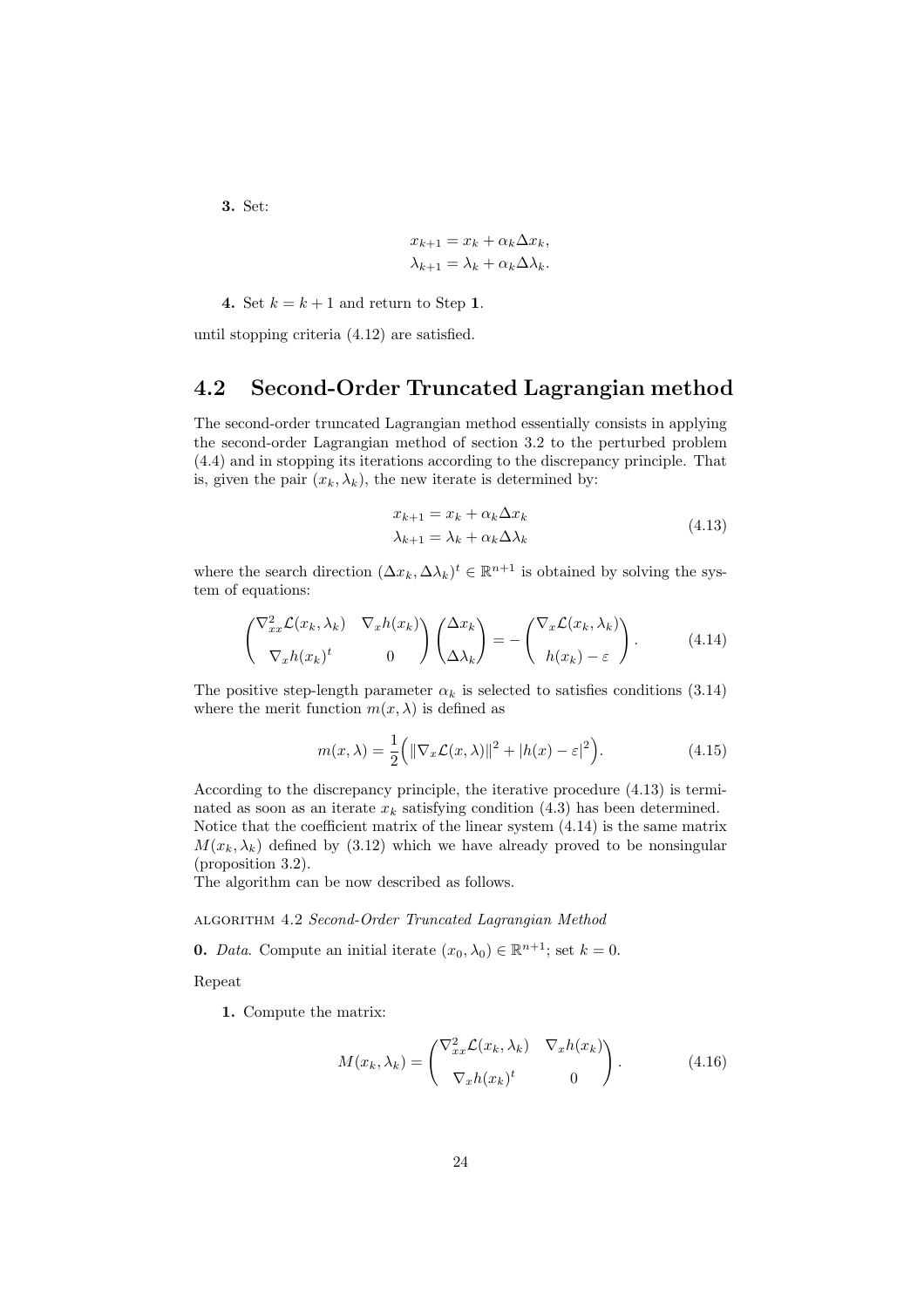#### 2. Computation of the search direction.

Compute the search direction  $(\Delta x_k, \Delta \lambda_k)$  by solving the linear system:

$$
M(x_k, \lambda_k) \begin{pmatrix} \Delta x_k \\ \Delta \lambda_k \end{pmatrix} = - \begin{pmatrix} \nabla_x \mathcal{L}(x_k, \lambda_k) \\ h(x_k) - \varepsilon \end{pmatrix} . \tag{4.17}
$$

3. Line search.

Find the first number  $\alpha_k$  of the sequence  $\{1, \frac{1}{2}, \frac{1}{4}, \dots, \frac{1}{2^i}, \dots\}$  satisfying:

i) 
$$
m(x_k + \alpha_k \Delta x_k, \lambda_k + \alpha_k \Delta \lambda_k)
$$
 (4.18a)  
\n
$$
\leq m(x_k, \lambda_k) + \mu \alpha_k (\Delta x_k, \Delta \lambda_k)^t \nabla_{(x, \lambda)} m(x_k, \lambda_k)
$$
  
\nwith  $\mu = 10^{-4}$ ;  
\nii) 
$$
\lambda_k + \alpha_k \Delta \lambda_k > 0;
$$
 (4.18b)

iii) 
$$
A(x_k + \alpha_k \Delta x_k) - b \neq 0.
$$
 (4.18c)

4. Updates.

Set:

$$
x_{k+1} = x_k + \alpha_k \Delta x_k,
$$
  
\n
$$
\lambda_{k+1} = \lambda_k + \alpha_k \Delta \lambda_k.
$$
\n(4.19)

Set  $k = k + 1$  and return to Step 1.

until  $||Ax_k - b|| \leq \rho \sigma$ .

#### 4.2.1 Implementation issues

In our implementation we have terminated the iterative procedure (4.13) according to the discrepancy principle, i.e. when

$$
i) \quad \|Ax_k - b\| \le \rho \sigma \tag{4.20a}
$$

or when one of the following stopping criteria is satisfied:

$$
i \mathbf{i}) \quad k \ge k_{\text{max}} \tag{4.20b}
$$

$$
\mathbf{ii}) \quad \left\| \begin{pmatrix} \nabla_x \mathcal{L}(x_k, \lambda_k) \\ h(x_k) - \varepsilon \end{pmatrix} \right\| \le \tau_1 \left\| \begin{pmatrix} \nabla_x \mathcal{L}(x_0, \lambda_0) \\ h(x_0) - \varepsilon \end{pmatrix} \right\| \tag{4.20c}
$$

$$
\textbf{iii)} \quad \left\| \alpha_k \begin{pmatrix} \Delta x_k \\ \Delta \lambda_k \end{pmatrix} \right\| \le \tau_2 \tag{4.20d}
$$

where  $\rho > 1$  is fixed,  $k_{\text{max}}$  is the maximum number of allowed iterations and  $\tau_1$ ,  $\tau_2$  are given tolerances.

In our implementation, the linear system (4.17) is solved by the GMRES method. The GMRES iterations are terminated when the relative residual of (4.17) is smaller then a tolerance  $\tau_{\rm GMRES}$  or after a maximum of maxit $_{\rm GMRES}$  iterations. In the following, we will refer to the second-order Truncated Lagrangian method simply as Truncated Lagrangian method.

In what follows this chapter we will discuss some properties of the proposed Truncated Lagrangian methods.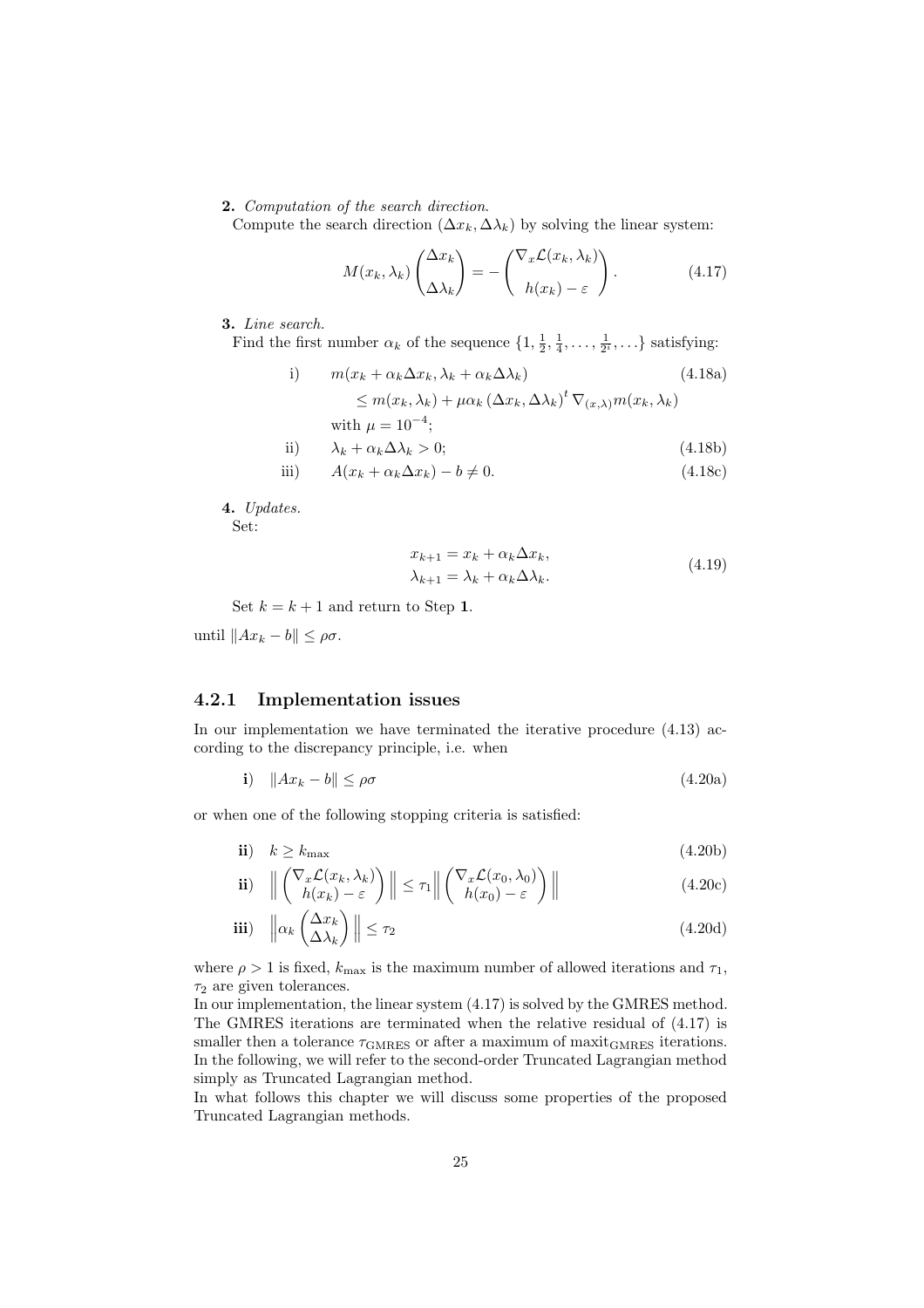#### 4.3 Properties of the Truncated Lagrangian method

For easier presentation we will consider only the second-order Truncated method; the same results can be applied to the first-order method. The following assumption is made.

**Assumption A7** The perturbation term  $\varepsilon$  is such that

$$
0 < \sqrt{2\varepsilon} \ll \rho \sigma \tag{4.21}
$$

where  $\sigma$  is the error norm and  $\rho > 1$  is fixed.

The following proposition ensures that Algorithm 4.2 with the stopping rule  $(4.20a)$  terminates after a finite number  $k_*$  of iterations.

**Proposition 4.1.** Assume that Assumption A1–A7 hold and that  $||b|| > \rho \sigma$  with  $\rho > 1$  fixed. Furthermore, assume that the initial iterate  $x_0$  of the Truncated Lagrangian iteration (4.13) is  $x_0 = 0$ . Then, there exists a finite stopping index  $k_* \in \mathbb{R}$  such that

$$
||Ax_{k_*} - b|| \le \rho \sigma \tag{4.22}
$$

Proof. Because of our assumptions, we have

$$
||Ax_0 - b|| = ||b|| > \rho \sigma \tag{4.23}
$$

and, by virtue of the theorem 3.2, we have that

$$
\lim_{k \to \infty} \|Ax_k - b\| = \sqrt{2\varepsilon} < \rho \sigma. \tag{4.24}
$$

Therefore, there exists a finite index  $k_* \in \mathbb{N}$  such that

$$
||Ax_k - b|| \le \rho \sigma, \quad \forall k \ge k_*. \tag{4.25}
$$

 $\Box$ 

Remark 4.1. Assumptions A1 and A6 ensure that  $||b|| > \sigma$ . Then, for  $\rho$  sufficiently small, it is  $||b|| > \rho\sigma$ . Therefore, the assumption of Proposition 4.1 is not restrictive.

Remark 4.2. Proposition 4.1 is still true under the assumption that  $x_0 \neq 0$  and  $||Ax_0 - b|| > \rho\sigma.$ 

The following proposition characterizes the approximated solution to (1.1) and the corresponding regularization parameter computed by Truncated Lagrangian method when the regularization functional  $\phi(x)$  is the Tikhonov functional (1.5).

**Proposition 4.2.** Assume  $\phi(x) = \frac{1}{2} ||Lx||^2$ ,  $L \in \mathbb{R}^{p \times n}$ ,  $p \leq n$ , be the Tikhonov regularization functional. Let  $x_{k_*}$  be the approximated solution to (1.1) computed by the Truncated Lagrangian method with stopping rule (4.20a) and let  $\lambda_{k_*}$  be the corresponding regularization parameter. Then the pair  $(x_{k_*}, \lambda_{k_*})$  is a Kuhn– Tucker pair for the equality constrained minimization problem:

minimize 
$$
\frac{1}{2} ||Lx - x_c||^2
$$
  
subject to  $\frac{1}{2} ||Ax - b||^2 = \frac{1}{2} \varrho \sigma^2$  (4.26)

where  $\varrho$  is a positive parameter and  $x_c \in \mathbb{R}^m$  is a vector depending on  $k_*$ .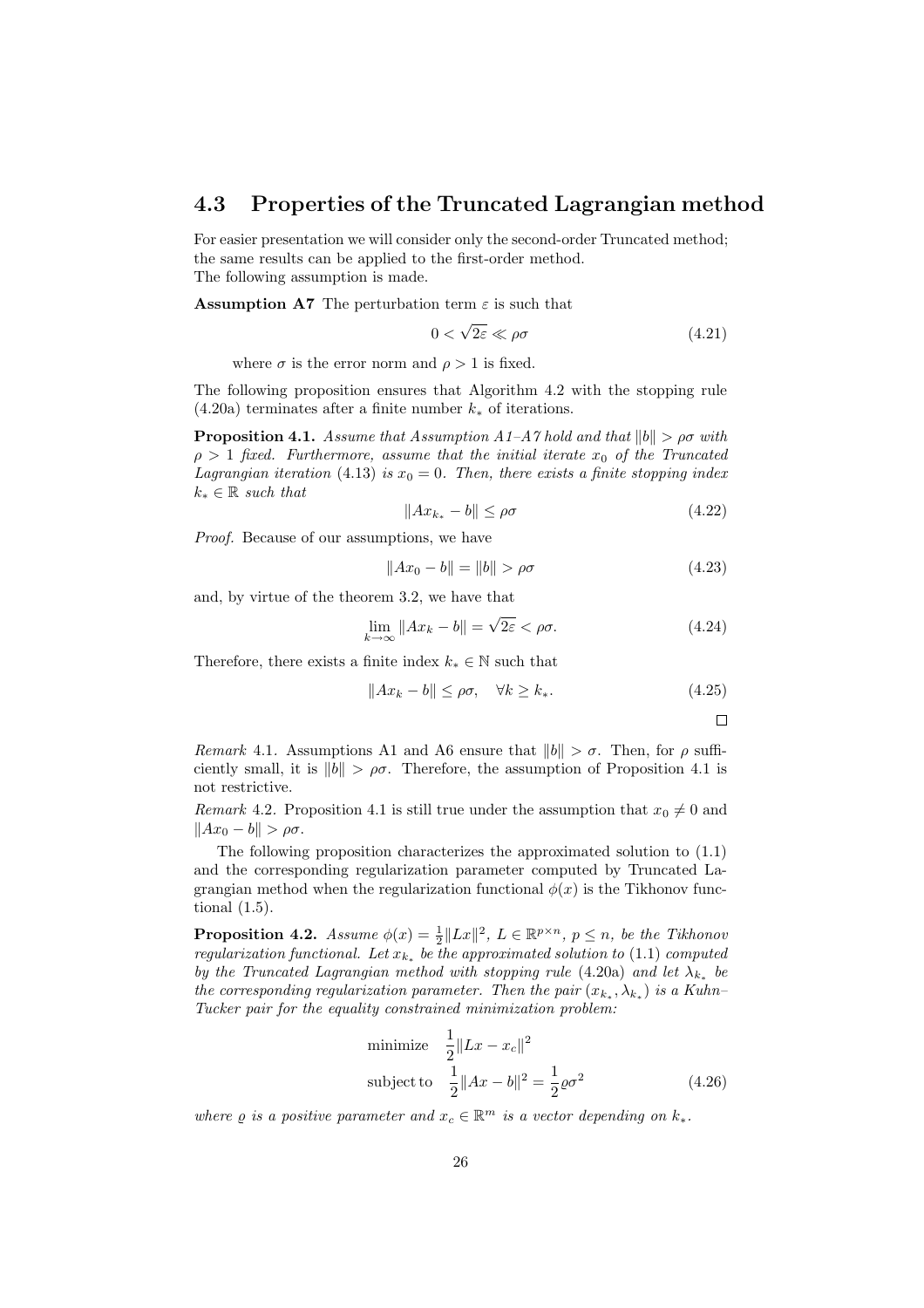*Proof.* By the definition of the stopping index  $k_*,$  the residual associated to  $x_{k_*}$ satisfies:

$$
||Ax_{k_*} - b|| \le \rho \sigma \tag{4.27}
$$

with  $\rho > 1$  fixed; in particular, there exists a positive  $\zeta \in ]0,1[$  such that

$$
||Ax_{k_*} - b|| = \varsigma \rho \sigma \tag{4.28}
$$

and hence

$$
\frac{1}{2}||Ax_{k_*} - b||^2 = \frac{1}{2}(\varsigma \rho)^2 \sigma^2.
$$
\n(4.29)

Choosing  $\rho = (\varsigma \rho)^2$  we have

$$
\frac{1}{2}||Ax_{k_{*}} - b||^{2} = \frac{1}{2}\varrho\sigma^{2}.
$$
\n(4.30)

The pair  $(x_{k_*}, \lambda_{k_*})$  does not exactly satisfy the first equation of (4.5); i.e.

$$
\nabla_x \mathcal{L}(x_{k_*}, \lambda_{k_*}) = \omega_* \tag{4.31}
$$

where  $\omega_*\in\mathbb{R}^n$  is a residual vector. Therefore, by substituting the expression

$$
\nabla_x \mathcal{L}(x_{k_*}, \lambda_{k_*}) = (L^t L + \lambda_{k_*} A^t A) x_{k_*}
$$
\n(4.32)

in the equation (4.31) we have that the pair  $(x_{k_*}, \lambda_{k_*})$  satisfies the equations:

$$
L^t L x_{k_*} - \omega_* + \lambda_{k_*} (A^t A x_{k_*} - A^t b) = 0,
$$
  
\n
$$
\frac{1}{2} \|A x_{k_*} - b\|^2 = \frac{1}{2} \varrho \sigma^2.
$$
\n(4.33)

Equations (4.33) are the first-order necessary optimality conditions for the equality constrained problem:

minimize 
$$
x^t L^t L x - x^t \omega_*
$$
  
subject to 
$$
\frac{1}{2} ||Ax - b||^2 = \frac{1}{2} \varrho \sigma^2
$$
(4.34)

which is equivalent to the following equality constrained problem:

minimize 
$$
||Lx - x_c||^2
$$
  
subject to  $\frac{1}{2}||Ax - b||^2 = \frac{1}{2}\rho\sigma^2$  (4.35)

where  $x_c = \frac{1}{2}(L^t)^{\dagger}\omega_*$  and  $(L^t)^{\dagger}$  is the Moore–Penrose generalized inverse of  $L^t$ .  $\Box$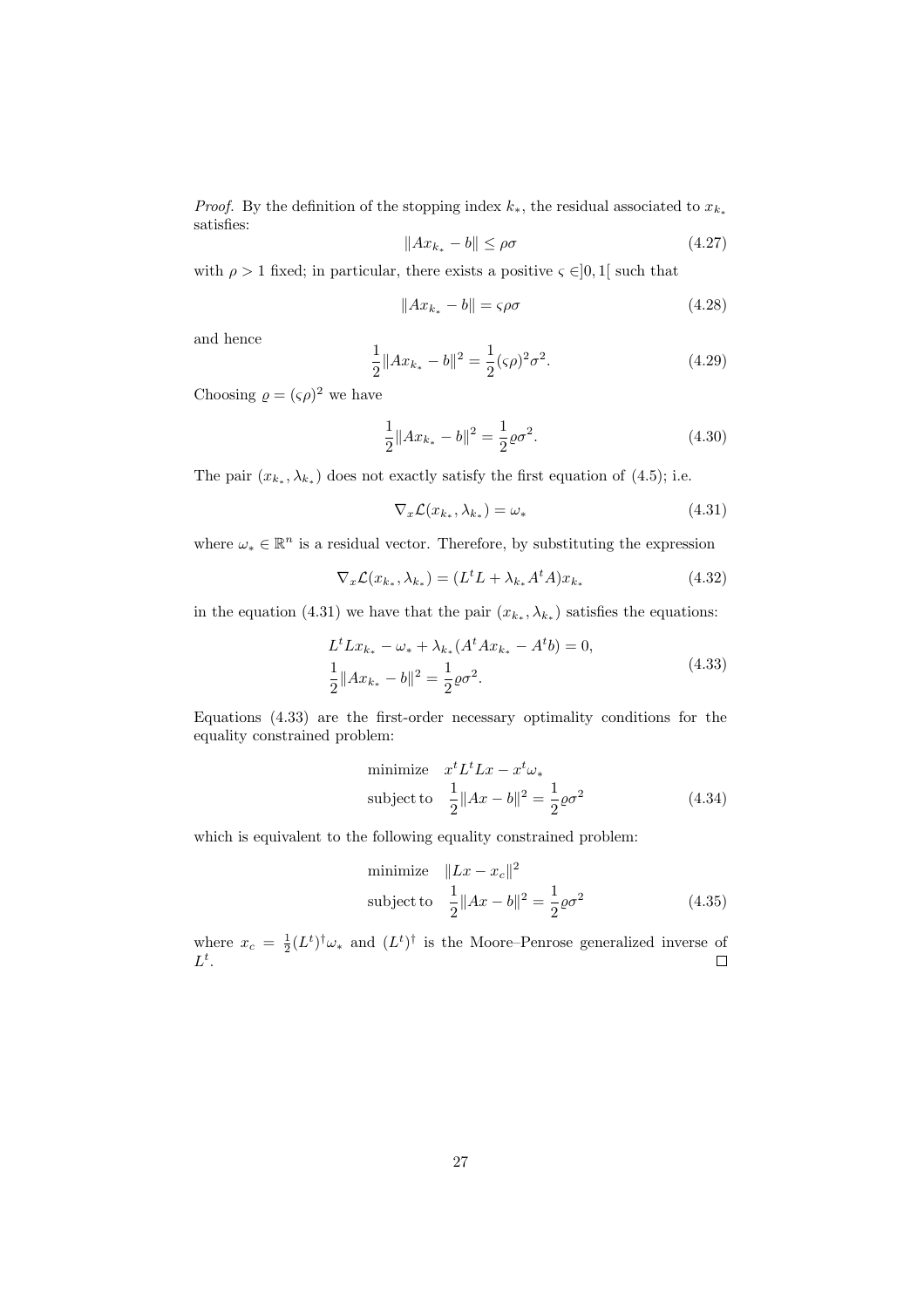### Chapter 5

## Implementation details

In this chapter we describe some aspects of the implementation of the algorithms of the previous chapters 3 and 4 for Tikhonov and Total Variation functionals. For easier presentation, throughout this section we omit the index  $k$ . Let us define the function  $h(x)$  such that:

$$
\widetilde{h}(x) = \begin{cases}\nh(x) - \frac{\sigma^2}{2}, & \text{for the Lagrangian Method;} \\
h(x) - \varepsilon, & \text{for the Truncated Lagrangian Method.} \n\end{cases}
$$
\n(5.1)

In both the Lagrangian method (Chapter 3.2) and the Truncated Lagrangian method (Chapter 4.2) we have to solve a linear system

$$
M(x,\lambda)\begin{pmatrix} \Delta x \\ \Delta \lambda \end{pmatrix} = -\begin{pmatrix} \nabla_x \mathcal{L}(x,\lambda) \\ \tilde{h}(x) \end{pmatrix}
$$
(5.2)

where the coefficient matrix is defined as

$$
M(x,\lambda) = \begin{pmatrix} \nabla_{xx}^2 \mathcal{L}(x,\lambda) & \nabla_x h(x) \\ \nabla_x h(x)^t & 0 \end{pmatrix}
$$
 (5.3)

and

$$
\mathcal{L}(x,\lambda) = \phi(x) + \lambda h(x).
$$

#### 5.1 Discrete formulation of the continuous Total Variation functional

In Total Variation regularization, the regularization functional  $\phi$  is the discretization of the continuous Total Variation functional Φ defined as:

$$
\Phi(\chi) = \int_{\Omega} |\nabla \chi(t)| dt, \tag{5.4}
$$

where  $\chi : \Omega \to \mathbb{R}$  and  $\Omega$  is a bounded convex region in the *d*-dimensional space. In this section, we give a description of the discretization of  $\Phi(\chi)$  by finite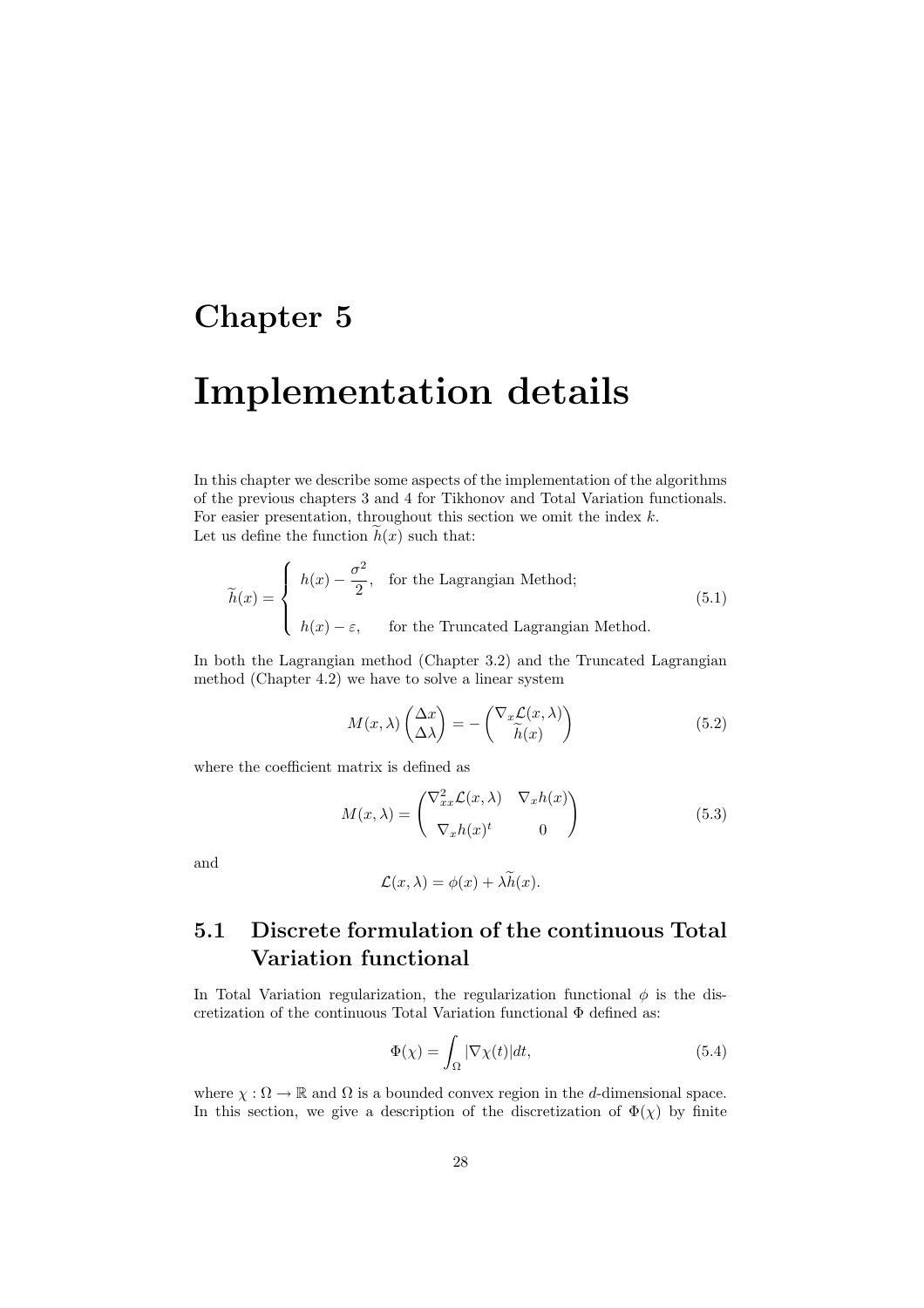difference. This discretization is quite standard for Total Variation functional; the interested reader can find a broader discussion in [13, 12, 50].

Let us consider the two-dimensional case, i.e.  $\chi(t) = \chi(u, v)$  is a function of  $\Omega \subset \mathbb{R}^2 \longrightarrow \mathbb{R}$ . For simplicity let  $\Omega = (0,1) \times (0,1)$ . Assume to discretize the function  $\chi(u, v)$  on an equispaced grid of  $n_u \times n_v$  points  $(u_i, v_j)$  such that:

$$
u_i = i\Delta u, \quad i = 1, \dots, n_u,
$$
  

$$
v_j = j\Delta v, \quad j = 1, \dots, n_v,
$$
 (5.5)

and let  $x_{ij}$  denote the value of  $\chi$  at the grid point  $(u_i, v_j)$ , i.e.:

$$
x_{i,j} = \chi(u_i, u_j), \quad i = 1, \dots, n_u, \ j = 1, \dots, n_v.
$$
 (5.6)

For notational simplicity, let us assume  $n_u = n_v$  and let we denote

$$
m = n_u = n_v
$$
,  $n = m^2$ ,  $h = \frac{1}{m}$ . (5.7)

The gradient of the matrix  $x \in \mathbb{R}^{m \times m}$  at the  $(i, j)$ -th entry is defined by means of the forward difference operator as:

$$
\nabla x_{ij} = \left(\frac{x_{(i+1)j} - x_{ij}}{h}, \frac{x_{i(j+1)} - x_{ij}}{h}\right), \quad i, j = 1, ..., m.
$$
 (5.8)

The forward differential operator is modified according to Neumann boundary conditions for boundary pixels. We then obtain the following discretization of the continuous functional (5.4):

$$
\phi(x) = h^2 \sum_{i,j=1}^{m} |\nabla x_{ij}|.
$$
\n(5.9)

To overcome the difficulties due to the non-differentiability of the Euclidean norm, the functional  $\phi(x)$  is usually replaced by the slightly modified functional

$$
\phi_{\beta}(x) = h^2 \sum_{i,j=1}^{m} |\nabla x_{i,j}|_{\beta},
$$
\n(5.10)

where

$$
|\nabla x_{i,j}|_{\beta} = \sqrt{|\nabla x_{i,j}|^2 + \beta^2}.
$$
\n(5.11)

To apply the methods of the previous chapters 3 and 4, we need to compute an expression for the gradient  $\nabla_x \phi_\beta(x)$  and the hessian  $\nabla_{xx} \phi_\beta(x)$ .

The gradient of  $\phi_{\beta}(x)$  is the matrix  $\nabla_x \phi_{\beta}(x) \in \mathbb{R}^{m \times m}$  whose  $(i, j)$ -th entry is defined as:

$$
\left(\nabla_x \phi_{\beta}(x)\right)_{i,j} = \nabla \cdot \left(\frac{\nabla x_{i,j}}{\sqrt{|\nabla x_{i,j}|^2 + \beta^2}}\right). \tag{5.12}
$$

The Lagrangian methods of chapters 3 and 4, at each iteration, require to solve a linear system  $(5.2)$  where the matrix x is assumed to be ordered row-wise in a vector also termed x. We compute the solution of  $(5.2)$  by the GMRES method that requires the computation of the action of the coefficient matrix  $M(x, \lambda)$  on a vector  $(p,q)^t \in \mathbb{R}^{n+1}$ . We have (see (5.3)):

$$
M(x,\lambda)\begin{pmatrix}p\\q\end{pmatrix} = \begin{pmatrix} \nabla_{xx}^2 \mathcal{L}(x,\lambda)p + \nabla_x h(x)q\\ \nabla_x h(x)^t p \end{pmatrix}
$$
(5.13)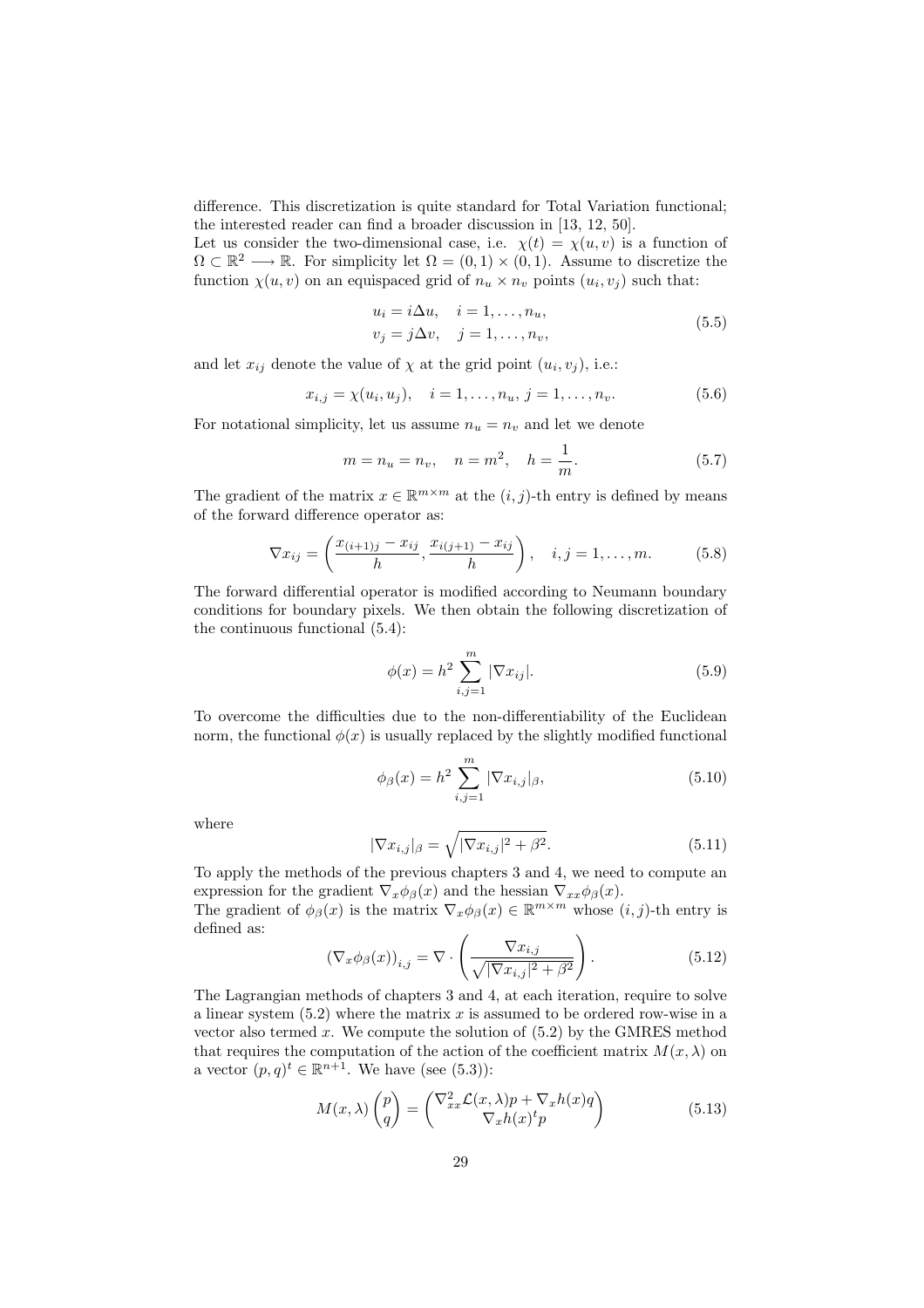where

$$
\nabla_{xx}^2 \mathcal{L}(x,\lambda)p = \nabla_{xx}^2 \phi_\beta(x)p + \lambda A^t A p. \tag{5.14}
$$

Thus, instead of determining a formula for the hessian  $\nabla^2_{xx}\phi_\beta(x)$  of the Total Variation functional, it is sufficient to provide a formula for the computation of the matrix-vector product  $\nabla_{xx}^2 \phi_{\beta}(x) p$ . Given a matrix  $p \in \mathbb{R}^{m \times m}$ , the discrete hessian  $\nabla_{xx}^2 \phi_{\beta}(x)$  acting on p is the  $m \times m$  matrix whose  $(i, j)$ -th entry is given by:

$$
\left(\nabla_{xx}^2 \phi_{\beta}(x)p\right)_{i,j} = \nabla \cdot \left(\frac{\nabla p_{i,j}}{\sqrt{|\nabla x_{i,j}|^2 + \beta^2}}\right) - \nabla \cdot \left(\frac{\nabla p_{i,j}(\nabla x_{i,j})^t}{\sqrt{|\nabla_{i,j}x|^2 + \beta^2}} \nabla x_{i,j}\right). \tag{5.15}
$$

The previously defined matrix (5.15) ordered row-wise can be substituted in expression (5.14) to evaluate the product  $\nabla_{xx}^2 \mathcal{L}(x,\lambda)p$ .

Vogel and Oman [51] proposed to approximate the true hessian  $\nabla_{xx}^2 \phi_{\beta}(x)$  with the matrix obtained by dropping in (5.15) the higher order term. Therefore the action of the approximated hessian on a matrix  $p$  is defined as:

$$
\left(\nabla_{xx}^2 \phi_{\beta, \text{app}}(x)p\right)_{i,j} = \nabla \cdot \left(\frac{\nabla p_{i,j}}{\sqrt{|\nabla x_{i,j}|^2 + \beta^2}}\right) \tag{5.16}
$$

where  $\nabla_{xx}^2 \phi_{\beta, \text{app}}(x)$  denotes the approximated hessian. In our numerical experiments we have used both the true (5.15) and the approximated (5.16) hessian of the discrete Total Variation functional.

#### 5.2 Computation of the matrix-vector product  $Ay = z$  when A is a BTTB matrix

Let us consider the case of A a Block Toeplitz with Toeplitz Blocks (BTTB) matrix. Such a matrix A derives, for example, from the discretization of the first kind integral equation:

$$
\int_{\Omega} \mathcal{A}(s-t)\chi(t)dt + \eta(x) = \zeta(s). \tag{5.17}
$$

This integral equation is used to model the formation process of an image  $\chi(t)$ :  $\mathbb{R}^2 \to \mathbb{R}$  degraded by a gaussian spatially invariant blurring operator  $\mathcal{A}: \mathbb{R}^2 \to \mathbb{R}^2$  and by gaussian noise  $\eta: \mathbb{R}^2 \to \mathbb{R}$ . The function  $\mathcal{A}$  is termed as Point Spread Function (PSF); the function  $\zeta(t): \mathbb{R}^2 \to \mathbb{R}$  represents the measured image. The spatial coordinates  $t, s \in \Omega$ , with  $\Omega$  a compact subset of  $\mathbb{R}^2$ . Assume the blurred image  $\zeta(s)$  to be measured at  $m \times m$  points; then, by discretizing the continuous model (5.17), we obtain the matrix equation model (1.1) where  $n = m^2$  and the vectors  $x, b \in \mathbb{R}^n$  represent the components of the true and the observed image, respectively, in a row-wise ordering. The coefficient matrix is BTTB; even if A is a full matrix, it is not necessary to store all its entries and the Fast Fourier Transform (FFT) can be used to efficiently evaluate the matrix-vector products involving A.

Let S be a  $m \times m$  image of the PSF partitioned into four blocks  $S_{ij}$ :

$$
S = \begin{pmatrix} S_{11} & S_{12} \\ S_{21} & S_{22} \end{pmatrix} \tag{5.18}
$$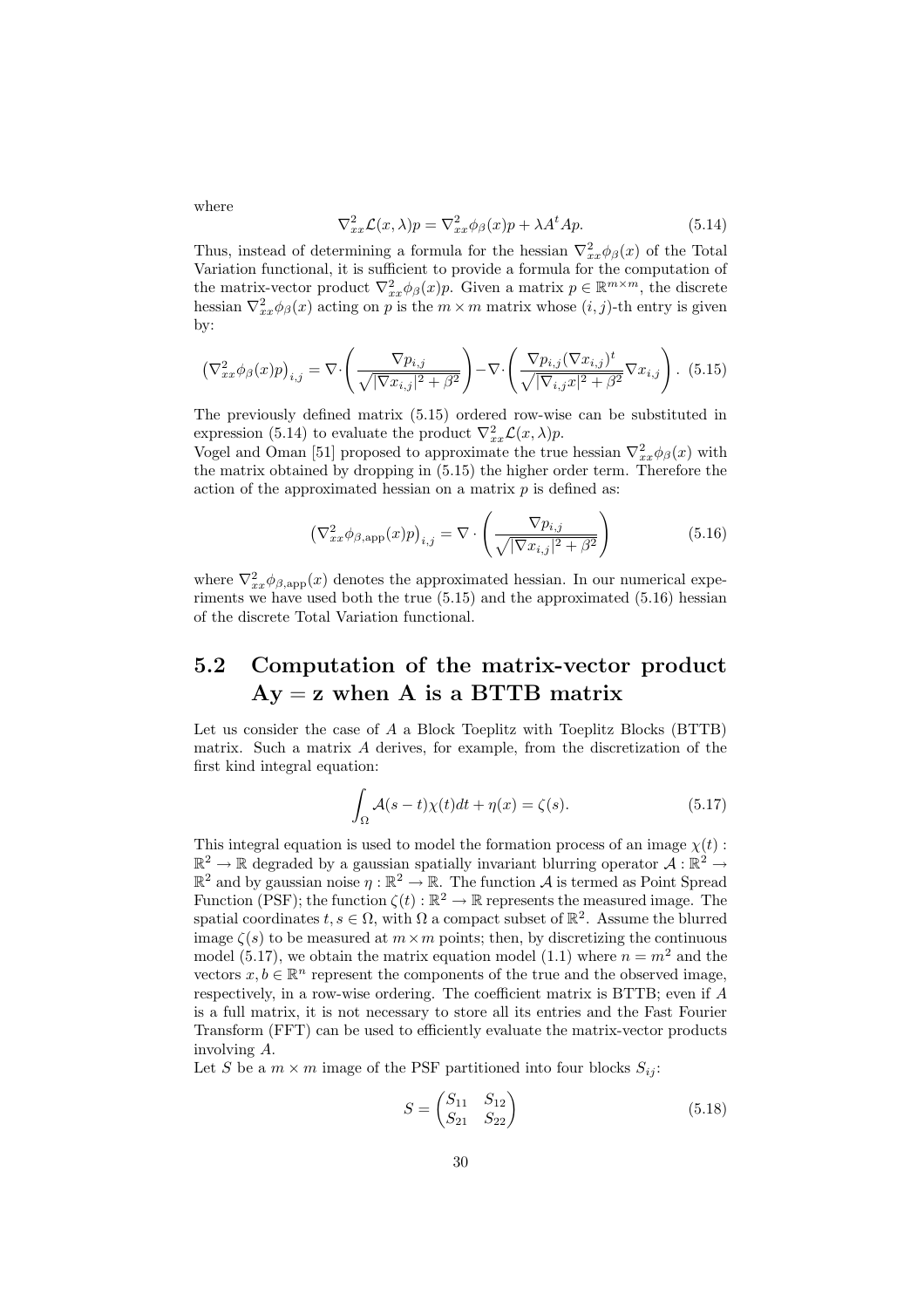where  $S_{22}(1,1)$  is the centre of the PSF. Let  $S_e \in \mathbb{R}^{2m \times 2m}$  be the extension of S defined as:

$$
S_e = \begin{pmatrix} S_{22} & 0 & S_{21} \\ 0 & 0 & 0 \\ S_{12} & 0 & S_{11} \end{pmatrix} .
$$
 (5.19)

where the null matrix  $0 \in \mathbb{R}^{m \times m}$ .

Let  $Y \in \mathbb{R}^{m \times m}$  partitioned into four blocks:

$$
Y = \begin{pmatrix} Y_{11} & Y_{12} \\ Y_{21} & Y_{22} \end{pmatrix}
$$
 (5.20)

and let  $Y_e \in \mathbb{R}^{m \times m}$  be the extended array such that:

$$
Y_e = \begin{pmatrix} Y_{22} & 0 & Y_{21} \\ 0 & 0 & 0 \\ Y_{12} & 0 & Y_{11} \end{pmatrix} .
$$
 (5.21)

Let extract be the operator extracting from a  $2m \times 2m$  matrix a  $m \times m$  submatrix made by the elements in the first  $m$  rows and columns. Moreover let reshape represent the operator converting a  $n = m^2$  vector in a  $m \times m$  array via filling it by columns and let fft2 and ifft2 denote the two-dimensional Discrete FFT (2DFFT) and the two-dimensional Discrete Inverse FFT (2DIFFT), respectively. Then, the product  $z := Ay$  with  $y = \text{reshape}(Y, n, 1)$ , is obtained as follows:

$$
z = \text{reshape}\bigg(\text{extract}\Big(\text{ifft2}\big(\text{fft2}(S_e), *\text{fft2}(Y_e)\big)\Big), n, 1\bigg) \qquad \qquad (5.22)
$$

where .∗ is the component-wise product. More details on the computation of the products involving  $A$  can be found in [30].

Therefore, even if the size of linear systems (5.2) arising in image restoration is large, the matrix vector products can be performed via FFTs at a reduced computational cost and iterative methods, such as the GMRES method, are effectively usable for solving such linear systems.

#### 5.3 Solution of the Newton linear system when A is a BTTB matrix and  $\phi(x) = ||I||^2$

Let us consider the linear system (5.2). We have already observed that the hessian matrix  $\nabla_{xx}^2 \mathcal{L}(x,\lambda)$  is nonsingular. If it is easily invertible, i.e. its inverse  $(\nabla_{xx}^2 \mathcal{L}(x, \lambda))^{-1}$  can be easily computed, then the solution of the linear system  $(5.2)$  can be obtained by the following explicit formula  $(814.1 \text{ of } 36)$ :

$$
\Delta x = -(\nabla_{xx}^2 \mathcal{L})^{-1} (\nabla_x h \Delta \lambda + \nabla_x \mathcal{L}),
$$
  
\n
$$
\Delta \lambda = ((\nabla_x h)^t \nabla_{xx}^2 \mathcal{L} \nabla_x h)^{-1} ((\nabla_x h)^t (\nabla_{xx}^2 \mathcal{L})^{-1} \nabla_x \mathcal{L} - \tilde{h}).
$$
\n(5.23)

Notice that, since  $\nabla_x h$  is a vector of dimension n, then the inversion of the term  $(\nabla_x h)^t \nabla_{xx}^2 \mathcal{L} \nabla_x h$  is simply the inversion of a scalar. In order to be able to effectively use formula (5.23), we need an expression for the inverse of the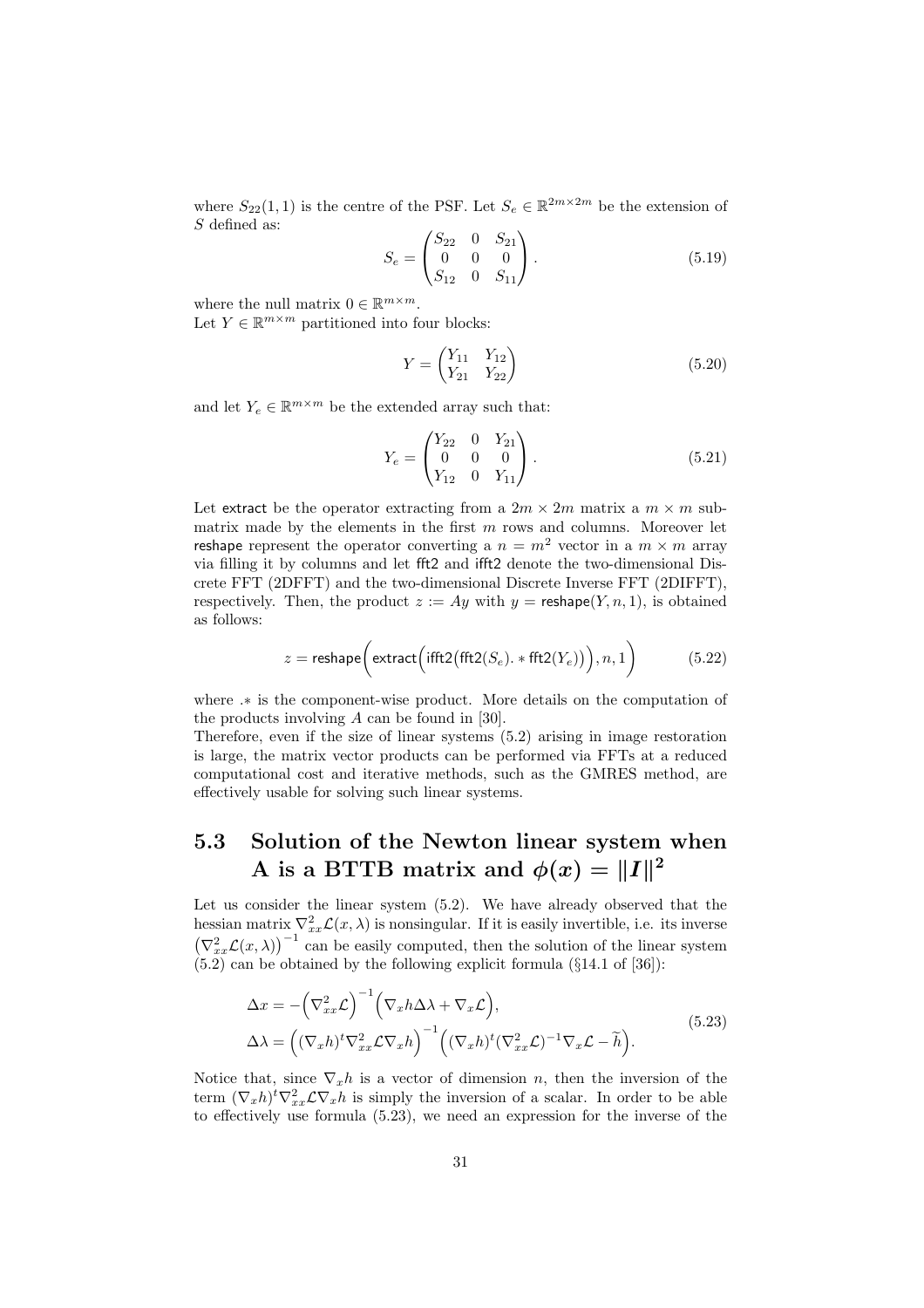hessian  $\nabla_{xx}^2 \mathcal{L}(x,\lambda)$ .

Assume that A is a BTTB matrix and the regularization functional is the Tikhonov functional  $(1.5)$  with L equal to the identity I. Then:

$$
\nabla_{xx}^2 \mathcal{L}(x,\lambda) = I + \lambda A^t A. \tag{5.24}
$$

Observe that, even if A is BTTB,  $A<sup>t</sup>A$  could not be BTTB. It is possible to approximate  $A<sup>t</sup>A$  by a BTTB matrix T as described in [43, 44]. Following the notation of the previous section, the matrix-vector products involving  $T$  can be computed as follows. Let  $y$  be a *n*-dimensional vector and let

$$
\widehat{T} = |\text{fft2}(S_e)|.^{\hat{ }}2 \tag{5.25}
$$

where  $|\cdot|$  and  $\hat{\ }$  are the component-wise absolute value and squaring of the  $2m \times 2m$  matrix  $S_e$ . Then:

$$
Ty = \text{reshape}\left(\text{extract}\left(\text{ifft2}(\hat{T}_{\cdot} * \text{fft2}(Y_e))\right), n, 1\right) \tag{5.26}
$$

where  $Y = \text{reshape}(y, m, m)$ . By substituting T in (5.24), we obtain the following approximation of the hessian of the Lagrangian

$$
\nabla_{xx}^2 \mathcal{L}_{\text{app}}(x,\lambda) = I + \lambda T. \tag{5.27}
$$

The approximated hessian  $\nabla_{xx}^2 \mathcal{L}_{\text{app}}(x, \lambda)$  can be explicitly inverted by use of FTTs. By replacing the true hessian (5.24) with the approximated one (5.27), we obtain the Modified Lagrangian method and the Modified Truncated Lagrangian methods where the search direction is computed by solving the modified linear system

$$
\begin{pmatrix} \nabla_{xx}^2 \mathcal{L}_{\text{app}}(x,\lambda) & \nabla_x h(x) \\ \nabla_x h(x)^t & 0 \end{pmatrix} \begin{pmatrix} \Delta x \\ \Delta \lambda \end{pmatrix} = - \begin{pmatrix} \nabla_x \mathcal{L}(x,\lambda) \\ \tilde{h}(x) \end{pmatrix}
$$
(5.28)

via the explicit formula:

$$
\Delta x = -(\nabla_{xx}^2 \mathcal{L}_{app})^{-1} (\nabla_x h \Delta \lambda + \nabla_x \mathcal{L}),
$$
  
\n
$$
\Delta \lambda = ((\nabla_x h)^t \nabla_{xx}^2 \mathcal{L}_{app} \nabla_x h)^{-1} ((\nabla_x h)^t (\nabla_{xx}^2 \mathcal{L})^{-1} \nabla_x \mathcal{L} - \tilde{h}).
$$
\n(5.29)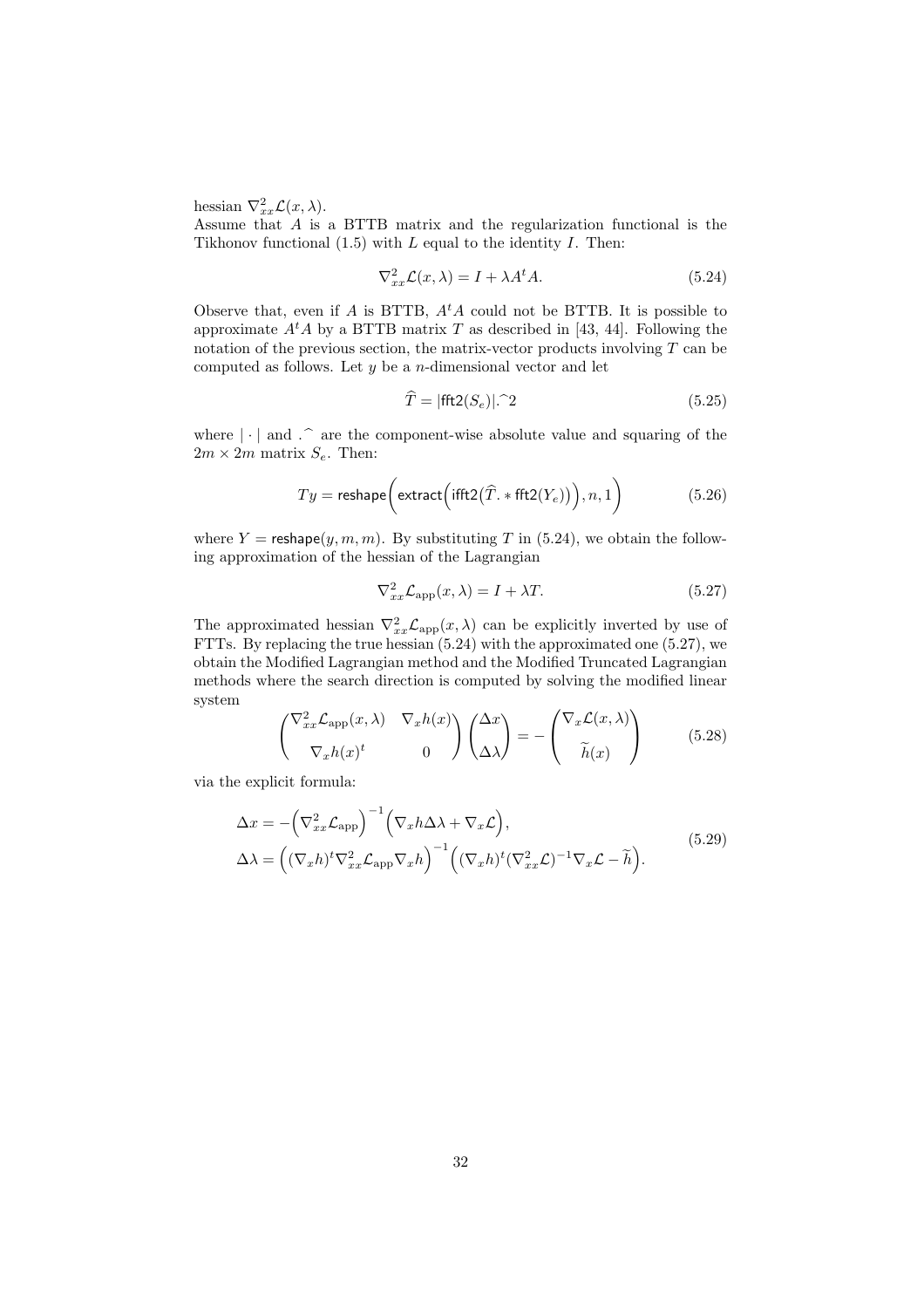# Chapter 6 Numerical Results

In the following, for easier notation, we generically refer to all the methods described in chapters 3 and 4 as *Lagrangian-type methods*.

In this section we report the results obtained from several numerical experiments performed in order to evaluate the performance of the Lagrangian-type methods. In our experiments we have used as regularization functional the Tikhonov functional and the Total Variation functional. We present three sets of experiments. The first set (section 6.1) consists of one-dimensional numerical experiments. The second and the third sets consist of two-dimensional experiments: an application to image deblurring (section 6.2) and some applications to image denoising (section 6.3). The numerical experiments have been executed on a Pentium IV PC using Matlab 6.5. In each numerical experiment we have selected, as initial iterate  $(x_0, \lambda_0)$  of the considered Lagrangian-type methods, the vector:

$$
(x_0, \lambda_0) = (\mathbf{0}, 1) \in \mathbb{R}^{n+1}
$$
 (6.1)

where  $\mathbf 0$  is the null vector of  $\mathbb R^n$ . In all the experiments, we have fixed the following value for the parameter  $\rho$  of the discrepancy principle (criterium (4.20a)):

$$
\rho = 1 + \text{eps} \tag{6.2}
$$

where eps is the machine precision.

The values of the tolerances for the stopping criteria are different for each set of experiments and are indicated in the following.

#### 6.1 One-dimensional test problems

Aim of the one-dimensional experiments is to compare the Lagrangian methods (chapter 3) and the Truncated Lagrangian methods (chapter 4) with some wellknown regularization methods.

To test the proposed methods when applied to Tikhonov regularization (1.5), we have considered some one-dimensional test problems from the Regularization Tools package by P. C. Hansen [33, 32]. This package includes a collection of test problems which are widely used in the literature.

The considered test problems from [32] are the following: phillips, baart, shaw and heat. They all come from the discretization of a Fredholm equation of the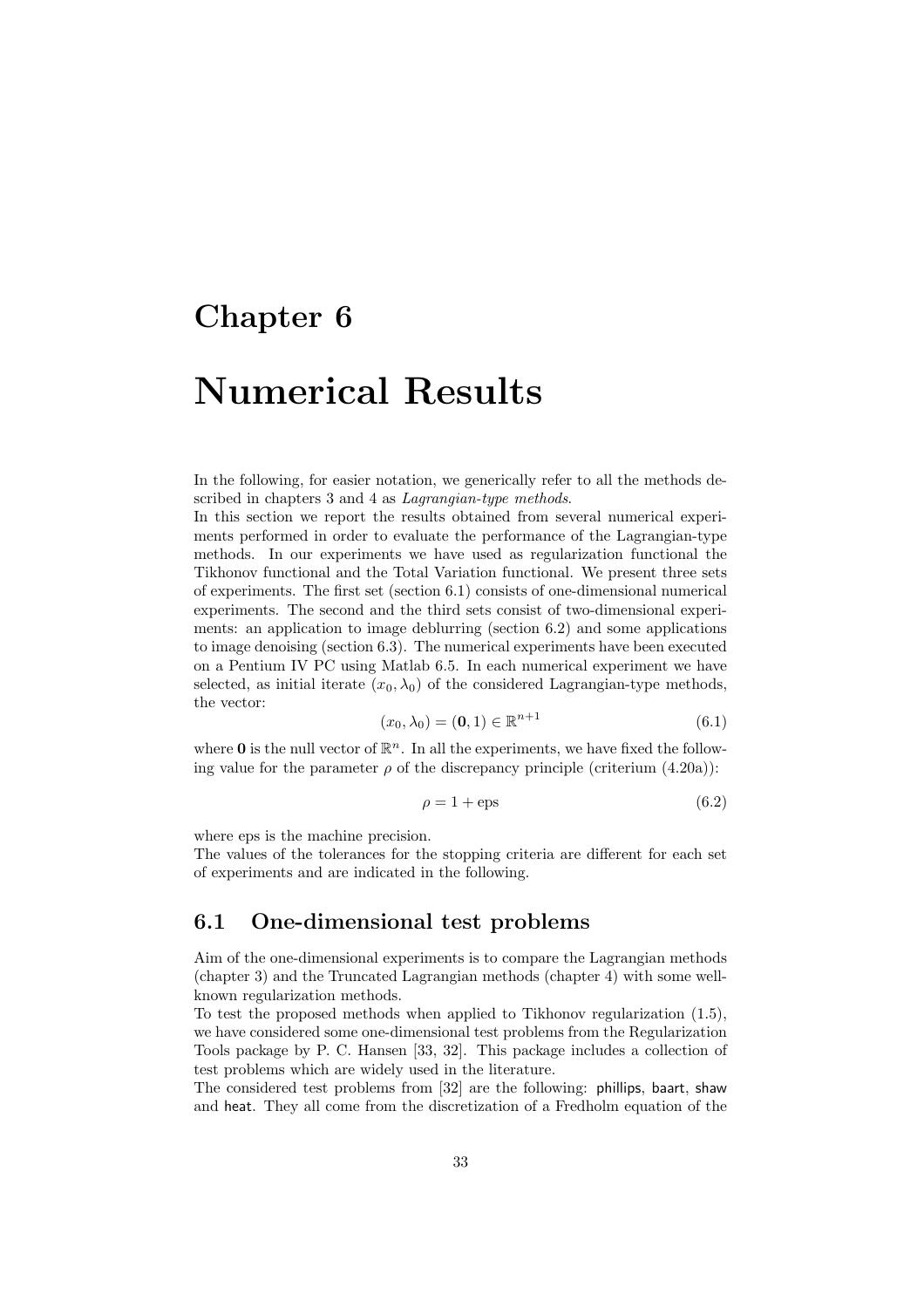first kind:

$$
\int_{a}^{b} K(s,t)f(t)dt = g(s); \tag{6.3}
$$

the problem is to compute a regularized solution of the linear system (1.1) where  $A \in \mathbb{R}^{100 \times 100}$  comes from the discretization of the kernel  $K(s,t)$  on a grid of 100 points. The right-hand side vector  $b \in \mathbb{R}^{100}$  is given by:

$$
b = b + \eta \tag{6.4}
$$

where  $\tilde{b} \in \mathbb{R}^{100}$  derives from the discretization of  $g(s)$  and  $\eta \in \mathbb{R}^{100}$  is a white noise vector with noise level:

$$
\delta := \frac{\|\eta\|}{\|\tilde{b}\|} = 10^{-3} \tag{6.5}
$$

for the baart, shaw and heat test problems and  $\delta = 10^{-2}$  for the phillips test problem. For these test problems the exact solution  $\tilde{x}$  is known and we can compute the relative error of the approximated solution. In our experiments, we have used the identity matrix  $(L = I)$  or the discretization of the second order derivative operator  $(L = \nabla^2)$  as regularization matrix L. For a comparison with the proposed approach, we have considered the solution obtained by Tikhonov method with the regularization parameter  $\lambda$  determined by the GCV method, the L-curve method and heuristically. Besides, we have considered the Conjugate Gradient for Least Squares (CGLS) method [6] with iterations stopped according to the discrepancy principle for a comparison of the Lagrangian-type methods with a well established iterative regularization method [19, 33, 28]. For this set of test problems, the selected values of the tolerances of the stopping criteria  $(3.8)$ ,  $(3.18)$ ,  $(4.12)$  and  $(4.20)$  of the Lagrangian-type methods are the following:

$$
k_{\text{max}} = 50
$$
,  $\tau_1 = 10^{-4}$ ,  $\tau_2 = 10^{-8}$ ,  $\tau_3 = 10^{-2}$ ,  
\n $w = 10^{10}$ , maxim<sub>GRRES</sub> = 150,  $\tau_{GMRES} = 10^{-6}$ .

In tables 7.1, 7.2, 7.3 and 7.4 we have presented the results obtained for the considered test problems. In these tables we have reported the value of the regularization parameter  $\lambda$  and the relative error of the corresponding solution  $x_{\lambda}$  obtained by Tikhonov method with GCV criterium (Tikh + GCV), L-curve criterium (Tikh + L-curve) and with an heuristic criterium for the choice of the regularization parameter (Tikh + heuristic). In the heuristic criterium, several experiments have been performed in order to determine a good regularization parameter. For such computation we have used the codes from [32]. For the CGLS method, we have reported the relative error of the computed solution and the number of performed iterations. For the second-order and the first-order Lagrangian and Truncated Lagrangian methods (L, 1-stL, TL and 1-stTL) we have indicated the computed value of  $\lambda$ , the relative error of  $x_{\lambda}$  and the number of inner and outer iterations. In particular, the first-order methods have been used only to compute an approximation of the regularization parameter: the parameter  $\lambda$  computed by the first-order methods is substituted in the Tikhonov unconstrained problem

minimize 
$$
||Lx||^2 + \frac{\lambda}{2} ||Ax - b||^2
$$
 (6.6)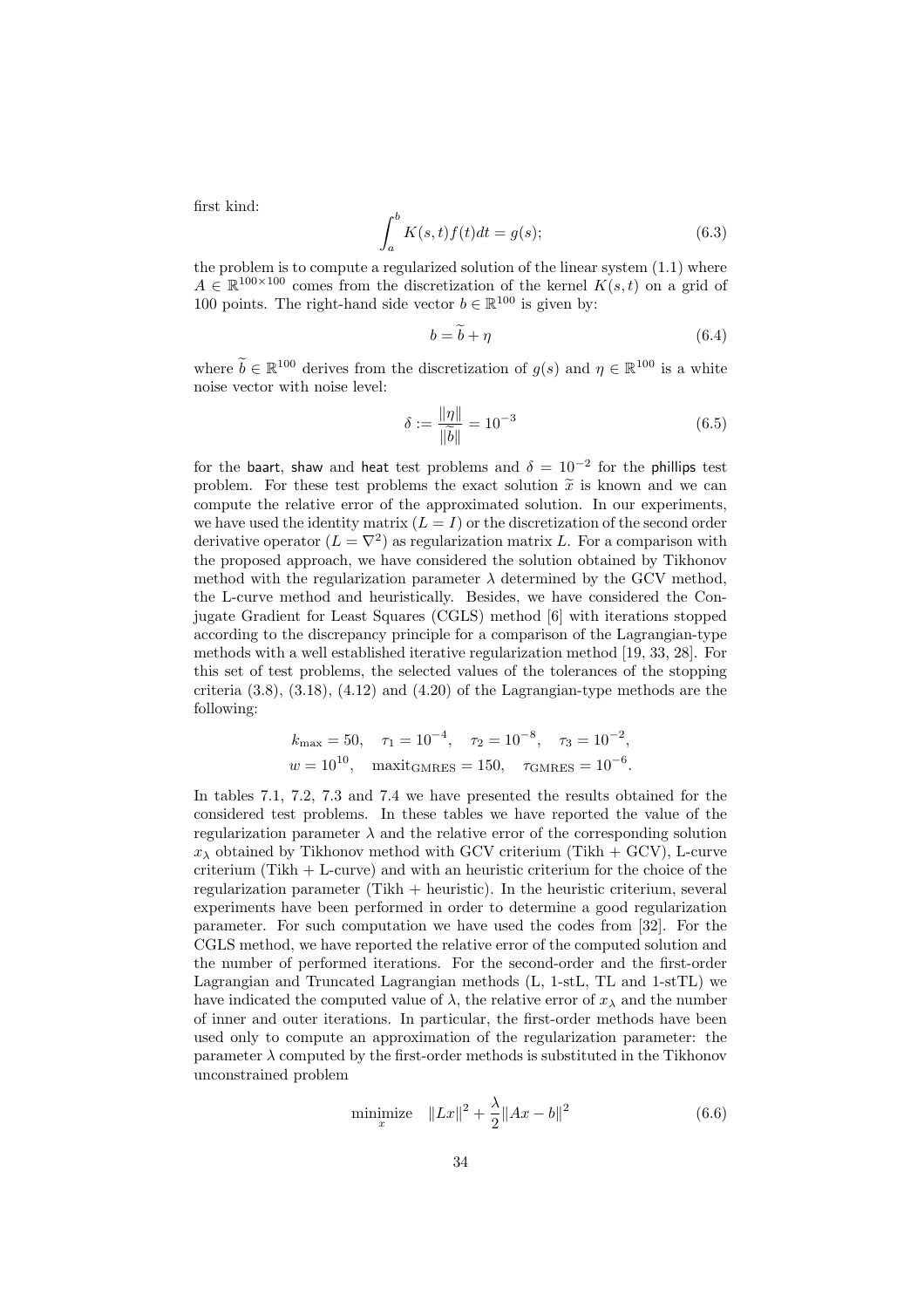to calculate a regularized solution  $x_{\lambda}$  of the original linear system (1.1). Therefore, in the last two rows of the tables 7.1, 7.2, 7.3 and 7.4, the value of  $\lambda$  is the value computed by the first-order methods, while the relative error is the relative error of the solution  $x_{\lambda}$  of the Tikhonov unconstrained problem (6.6). In the last column of the tables, we have indicated the type of matrix L used in each experiment. The solutions obtained by all the considered methods are plotted in figures 7.1, 7.2, 7.3 and 7.4 (continuous line) together with the exact solutions (dotted line).

From the numerical results shown in the tables and from the plots in the figures, we have observed that the Lagrangian method and the Truncated Lagrangian method always give results of very good quality. The Truncated Lagrangian method has a less computational cost compared with the traditional Lagrangian method (except for the baart test problem) and it has a smaller relative error for the phillips and baart test problems. Obviously, Tikhonov regularization with heuristically determined regularization parameter always provides solution of very good quality. On the other hand, the GCV and L-curve criteria are not always reliable: in some cases they are effective in computing a good value of  $\lambda$  but in other cases they are unsuccessful. Instead, in each test problem the Lagrangian-type methods provide at the same time a good approximation of  $\lambda$ and a regularized solution whose relative error is comparable with the relative errors of the Tikhonov solution with heuristic criterium. The first-order Lagrangian and Truncated Lagrangian methods are not always successful in computing a good regularization parameter but, if it is the case, they require a really little amount of computational work.

We remark that even if for three test problems (phillips, shaw and heat) the CGLS method gives a very good solution with little computational cost, for the test problem baart it gives a very poor approximation to the true solution. It is evident that, for such test problem, in order to compute a good solution, it is necessary to add to the original problem (1.1) the information deriving from the regularization functional  $||Lx||^2$  with  $L = \nabla^2$ . The term  $||Lx||^2$  gives additional information on the regularity of the solution  $\tilde{x}$  and this information can not be recovered by iterative regularization methods such as the CGLS method. On the other hand, for the test problem shaw, Tikhonov regularization does not reproduce very well the true solution: even if the approximated solutions by Tikhonov method (Tikh  $+$  GCV, Tikh  $+$  L-curve and Tikh  $+$  heuristic) have a smaller relative error, they are not visually satisfactory. Instead, the Lagrangian methods compute a good approximate solution for all the considered test problems. From these considerations, we can state that the Truncated Lagrangian method is an *iterative regularization method with a Tikhonov-like prior informa*tion term. The terminate iteration number  $k$  and the regularization parameter  $\lambda$  are selected according to the discrepancy principle. In some sense therefore, the proposed truncated method joins the properties of the classic Tikhonov regularization with those of the regularization by iteration.

For the Total Variation functional, we have tested the proposed approach on two test problems of function denoising, i.e.  $A$  in  $(1.1)$  is the identity matrix. Figure 7.5 shows the noise-free functions (figures  $7.5(a)$  and  $7.5(b)$ ) and the noisy ones (figures 7.5(c) and 7.5(d)) for the considered two test problems that we have called box and towers, respectively. For this set of test problems, the selected values of the tolerances of the stopping criteria (3.8), (3.18), (4.12) and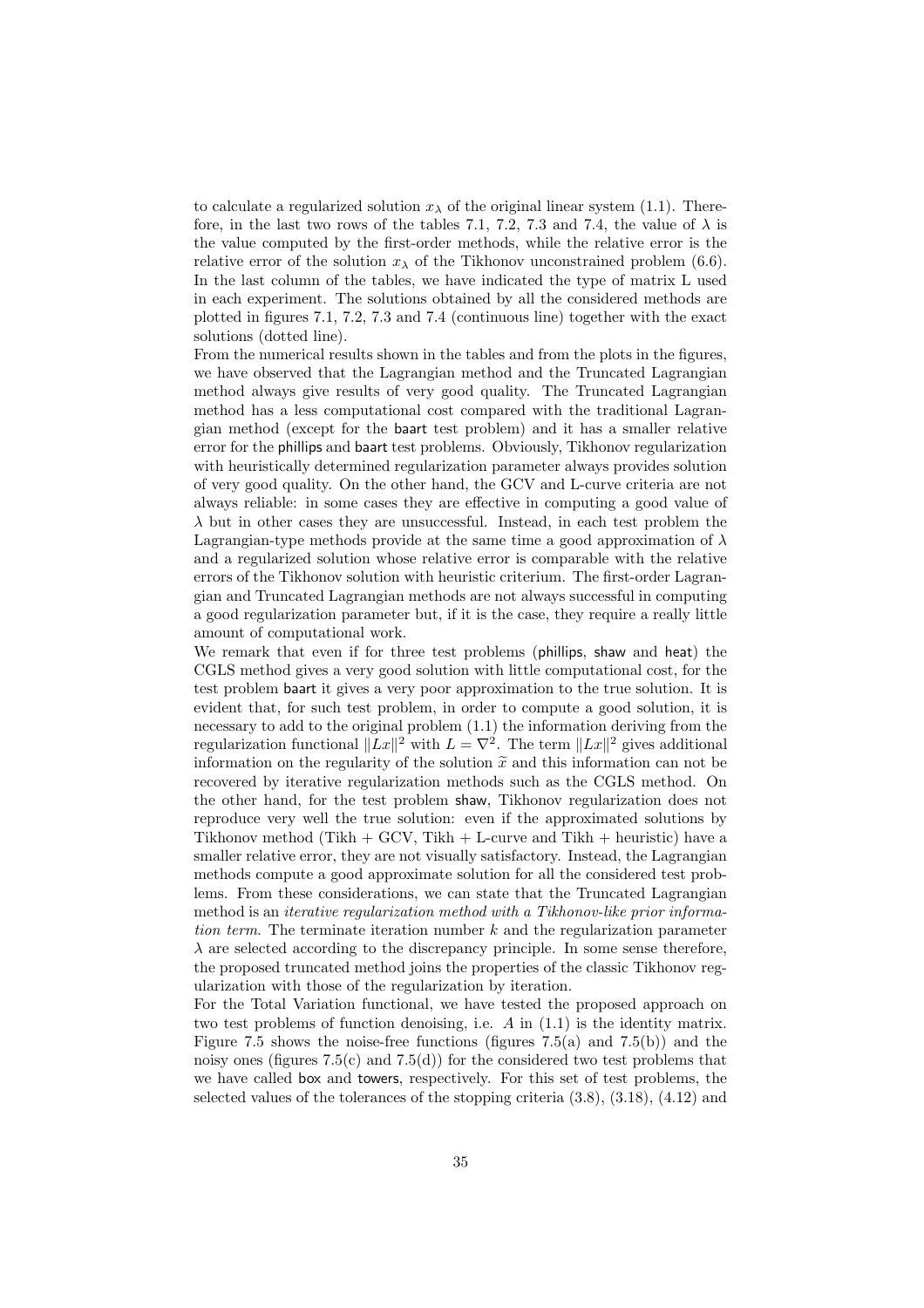(4.20) of the Lagrangian-type methods are the following:

$$
k_{\text{max}} = 50
$$
,  $\tau_1 = 10^{-1}$ ,  $\tau_2 = 10^{-8}$ ,  $\tau_3 = 10^{-2}$ ,  
\n $w = 1$ , maxit<sub>GMRES</sub> = 100,  $\tau_{GMRES} = 10^{-2}$ .

The level of the noise is  $\delta = 0.75$  for the test problem box and  $\delta = 0.5$  for the test problem towers. For a numerical comparison with the proposed approach, we have considered the Fixed Point Iteration method of Vogel [51, 52, 50, 15] and the Newton method [51]. Both the cited methods compute a Total Variation regularized solution of (1.1) by solving the first-order Euler-Lagrange equations of the unconstrained minimization problem (1.7), therefore they require a suitable value of the regularization parameter. In tables 7.5 and 7.6 we have compared the numerical results for the test problems box and towers obtained with the following methods: Fixed Point (FP) and Newton (N) methods, Lagrangian and Truncated Lagrangian methods with exact hessian (5.15) (L, TL) and with approximated hessian (5.16) (L (app. hess.), TL (app. hess.)) and first-order Lagrangian and Truncated Lagrangian methods (1-stL, 1-stTL). In these tables we have reported the relative error of the computed solution  $x_{\lambda}$ , the value of the corresponding regularization parameter  $\lambda$  and the number of outer and inner iterations. For the Fixed Point method and the Newton method, the value of  $\lambda$  has been heuristically determined and the used inner solver is the Conjugate Gradient method. As in the previous test problem, the first-order Lagrangian and Truncated Lagrangian methods have been used only to compute an estimate of the regularization parameter  $\lambda$ . The corresponding regularized solution  $x_{\lambda}$  has been determined by applying the Fixed Point method the unconstrained problem (1.7) with  $\lambda$  approximated by the first-order methods. Therefore, for the first-order Lagrangian methods, the number of outer iterations refers to the number of iterations of the first-order Lagrangian method for providing an estimate of  $\lambda$ . The relative error is the error of the solution computed by Fixed Point method with the computed approximation of  $\lambda$ . In the column of the inner iterations, we have indicated the number of iterations of the inner solver of the Fixed Point method and, between braces, the number of outer iterations. Figures 7.6 and 7.7 show the computed solutions (continuous line) and the exact solution (dotted line). From the figures we observe that the considered methods provide reconstructions of different quality. In fact, the Fixed Point and Newton reconstructions greatly depend on the value of the regularization parameter and for the box test problem the obtained reconstructions are not visually satisfactory, even if they have a smaller relative error. On the other hand, the solutions obtained by Lagrangian-type methods are always satisfactory and have relative errors comparable to the relative errors of the solutions given by Fixed Point and Newton methods. Besides, from the tables we observe that Lagrangiantype methods require more computational work but they provide at the same time both a suitable value of the regularization parameter  $\lambda$  and the regularized solution  $x_{\lambda}$ .

We conclude this section dedicated to the one-dimensional test problems with a summarizing comment. The experiments have been performed with the purpose of evaluating the behavior of the Lagrangian-type methods and compare them with other well-established methods. For all the considered one-dimensional test problems, the Lagrangian and Truncated Lagrangian methods give results of actually good quality that are always comparable with those of the methods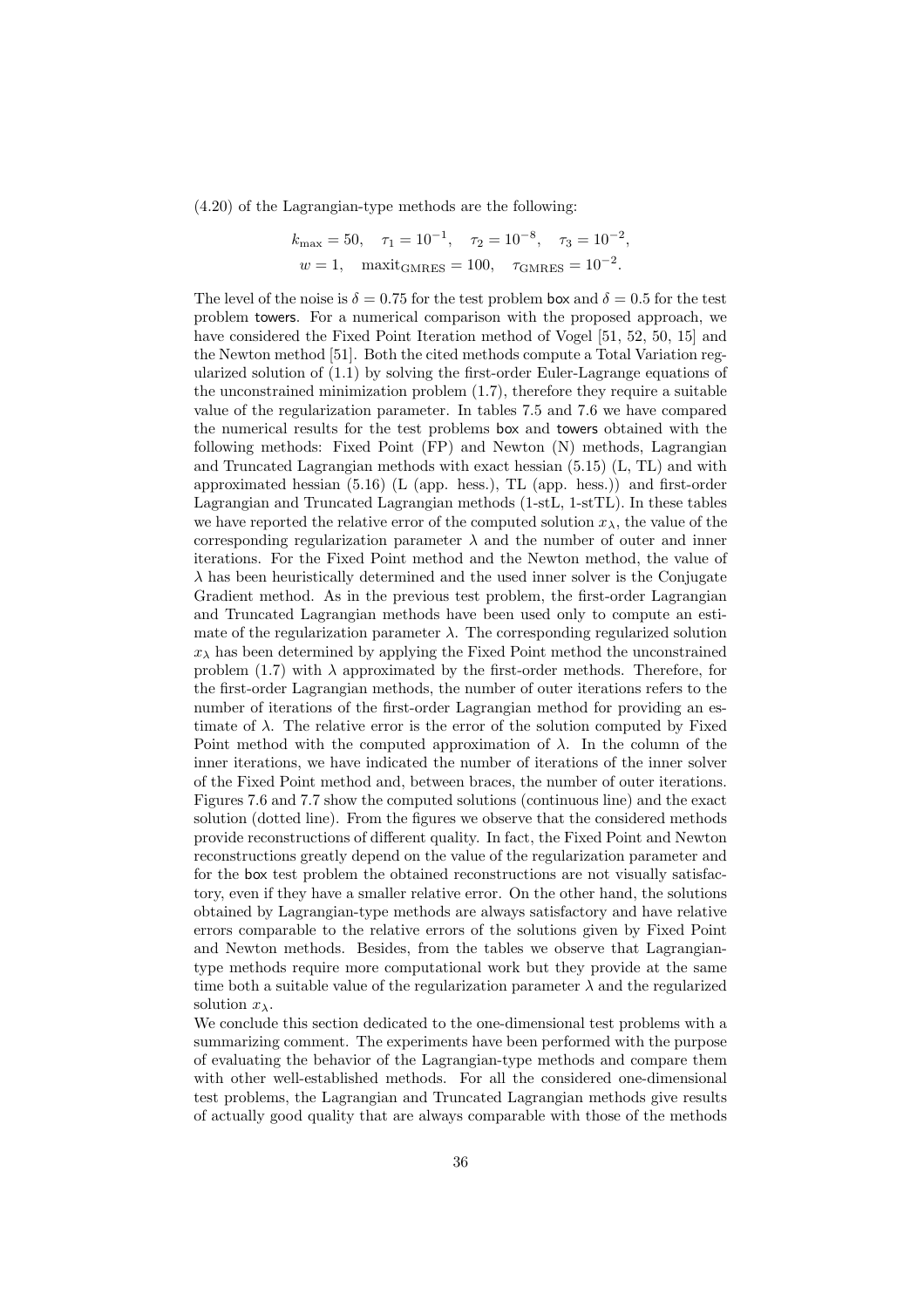known in literature. Their computational cost is reasonable considered that, given an estimate of the variance  $\sigma$ , they provide both the regularization parameter  $\lambda$  and the approximate solution  $x_{\lambda}$ .

#### 6.2 Image deblurring test problem

In this section, we present the results on an image deblurring test problem consisting in restoring the image of a satellite in space degraded by Gaussian blur and noise. The image to be restored is a computer simulation of a field experiment showing a satellite as taken from a ground based telescope. The set of data of this test problem was developed at the US Air Force Phillips Laboratory, Laser and Imaging Directorate, Kirtland US Air Force Base, New Mexico [45, 40], and has been widely used in the literature to test image deblurring algorithms. The data set is available from:

http://www.mathcs.emory.edu/~nagy/RestoreTools/index.html [39]; it consists of the true and blurred satellite images (figures  $7.8(a)$  and  $7.8(b)$ ) of  $256 \times 256$  pixels. The blurring matrix A is an ill-conditioned  $256^2 \times 256^2$  BTTB matrix and it is implicitly defined by a Point Spread Function. Therefore, the Fast Fourier Transform can be used for matrix vector multiplications with A (see section 5.2). For large size problem, such as image restoration problems where the image to be restored is usually represented by  $256 \times 256$  pixels, the L-curve and the GCV criteria are practically unusable for determining an estimate of  $\lambda$  because of their extremely high computational cost. Therefore, in large size applications,  $\lambda$  is usually chosen heuristically on the basis of preliminary experiments and experience. Our goal is to show that, even for large size applications, Lagrangian-type methods can be actually used for automatic selection of the regularization parameter. In this experiment, we have tested and compared the Lagrangian method and the Truncated Lagrangian method. As regularization functional, we have considered both Tikhonov functional (with L equal to the identity matrix) and Total Variation functional with exact (5.15) and approximated (5.16) hessian. For this test problem, the selected values of the tolerances of the stopping criteria (3.18) and (4.20) of the Lagrangian-type methods are the following:

$$
k_{\text{max}} = 50
$$
,  $\tau_1 = 10^{-3}$ ,  $\tau_2 = 10^{-8}$ ,  
 $w = 1$ , maximize<sub>MRES</sub> = 30,  $\tau_{\text{GMRES}} = 10^{-2}$ ,

for both Tikhonov and Total Variation functional. For Tikhonov functional, we have considered two different implementations of the aforementioned methods. The first one is the "standard" implementation described in section 3.2 while the second one is the implementation of the Modified Lagrangian method based on the approximation of the product  $A<sup>t</sup>A$  by a circulant matrix as described in section 5.3 (in this case  $w = 10^{14}$ ). In figure 7.8 the reconstructed images are displayed. Figures 7.8(c), 7.8(e) and 7.8(g) show the images obtained with the Lagrangian method; figures 7.8(d), 7.8(f) and 7.8(h) depict the reconstructions given by the Truncated Lagrangian method. Table 7.7 reports the value of the computed  $\lambda$ , the relative error of  $x_{\lambda}$  and the number of inner and outer iterations for the considered methods.

From the displayed images and the numerical results reported in the table, it is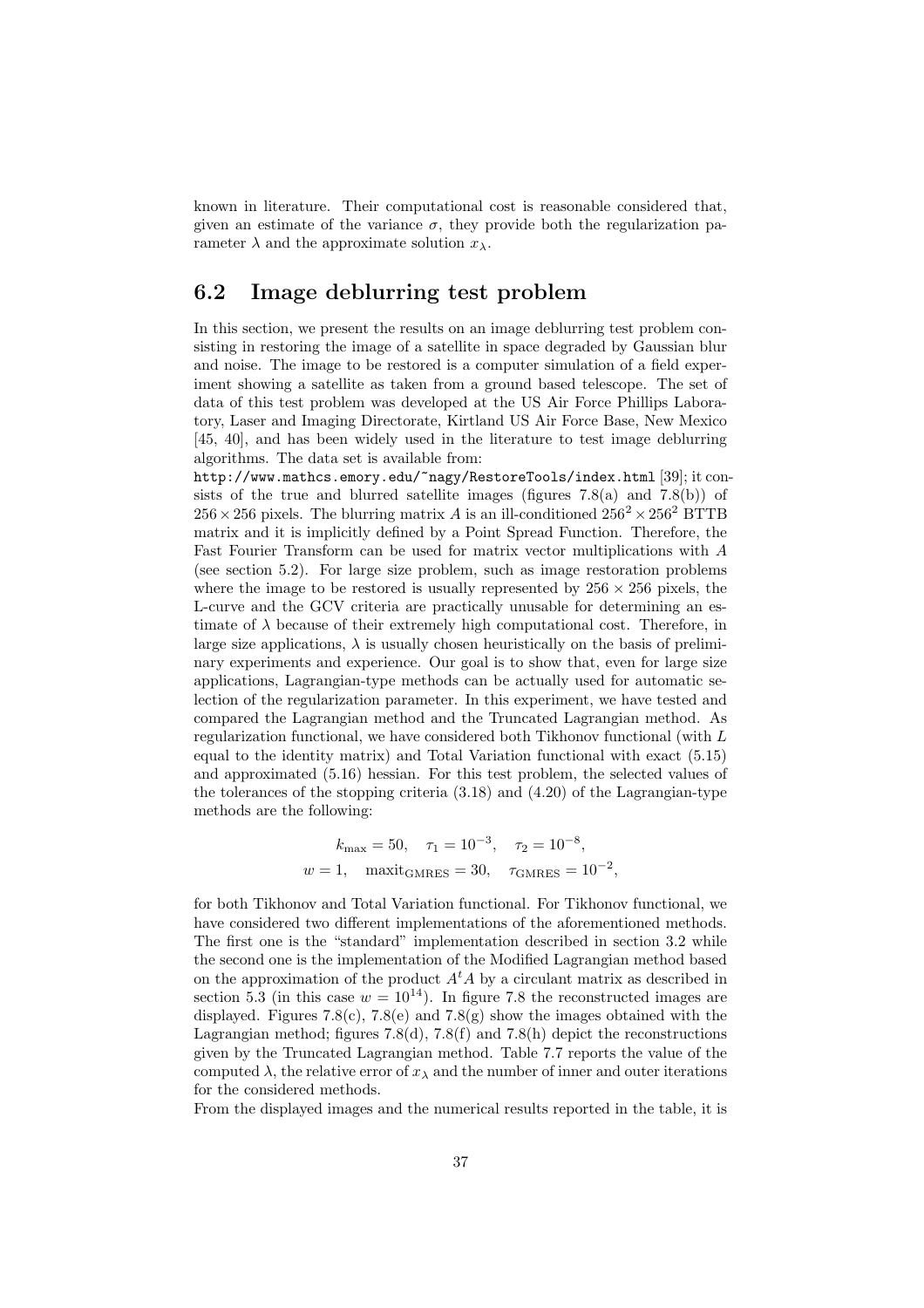evident that Lagrangian-type methods behave very well on this test problem; they gives satisfactory reconstructions at a quite low computational cost: only 37 matrix-vector products are required. Notice that the reconstructions by Tikhonov and Total Variation functionals are surprisingly very similar (figures 7.8(c)- 7.8(d) and 7.8(g)- 7.8(h)).

#### 6.3 Image denoising test problems

In this section we present the results obtained on a set of image denoising test problems. Aim of this set of test problems is to compare the behaviour of the Lagrangian and the Truncated Lagrangian methods when applied to image denoising. For this set of test problems, we have considered the Tikhonov  $(L = \nabla^2)$  and Total Variation regularization functionals.

For Tikhonov functional, the selected values of the tolerances of the stopping criteria (3.18) and (4.20) of the Lagrangian-type methods are the following:

$$
k_{\text{max}} = 50
$$
,  $\tau_1 = 10^{-1}$ ,  $\tau_2 = 10^{-8}$ ,  
maxit<sub>GMRES</sub> = 50,  $\tau_{GMRES} = 10^{-2}$ .

For Total Variation functional, the tolerances of the stopping criteria (3.18) are:

$$
k_{\text{max}} = 50
$$
,  $\tau_1 = 10^{-1}$ ,  $\tau_2 = 10^{-8}$ ,  
maxit<sub>GMRES</sub> = 50,  $\tau_{GMRES} = 10^{-2}$ ,

while the tolerances of the stopping criteria (4.20) are:

$$
k_{\text{max}} = 50
$$
,  $\tau_1 = 10^{-2}$ ,  $\tau_2 = 10^{-8}$ ,  
maxit<sub>GMRES</sub> = 50,  $\tau_{GMRES} = 10^{-4}$ .

In the first test problem, the exact satellite image of section 6.2 is used. Figure 7.9 depicts the exact, the noisy ( $\delta = 0.5$ ) and the reconstructed images.

In the second test problem, the well-known Lena image is exposed with noise  $(\delta = 0.09)$ . Figure 7.10 shows the original and noisy images together with the obtained reconstructions. In the next test problem, a real Magnetic Resonance (MR) image (figure 7.11(a)) is exposed with noise of level  $\delta = 0.2$  (figure 7.11(b)). The reconstructions are displayed in figure 7.11. The last test problem concerns a blocky image degraded by noise  $(\delta = 0.12)$ . This image is available at the url: http://www.math.uib.no/~mariusl/. The original, the noisy and the reconstructed images are shown in figure 7.12. Tables 7.8, 7.9, 7.10 and 7.11 show the relative error of the approximated solution  $x_{\lambda}$ , the computed value of the regularization parameter  $\lambda$  and the number of the performed iterations for these four test problems. As expected, the Total Variation functional is more suited for image denoising than Tikhonov functional. In fact, from the figures and the relative error values shown in the tables, it is evident that the Total Variation functional performs better than Tikhonov functional in removing noise from the images; the images obtained by Tikhonov regularization have a higher relative error and exhibit the presence of noise. Besides, the images obtained with exact and approximated hessian of the Total Variation functional are comparable in quality and computational cost.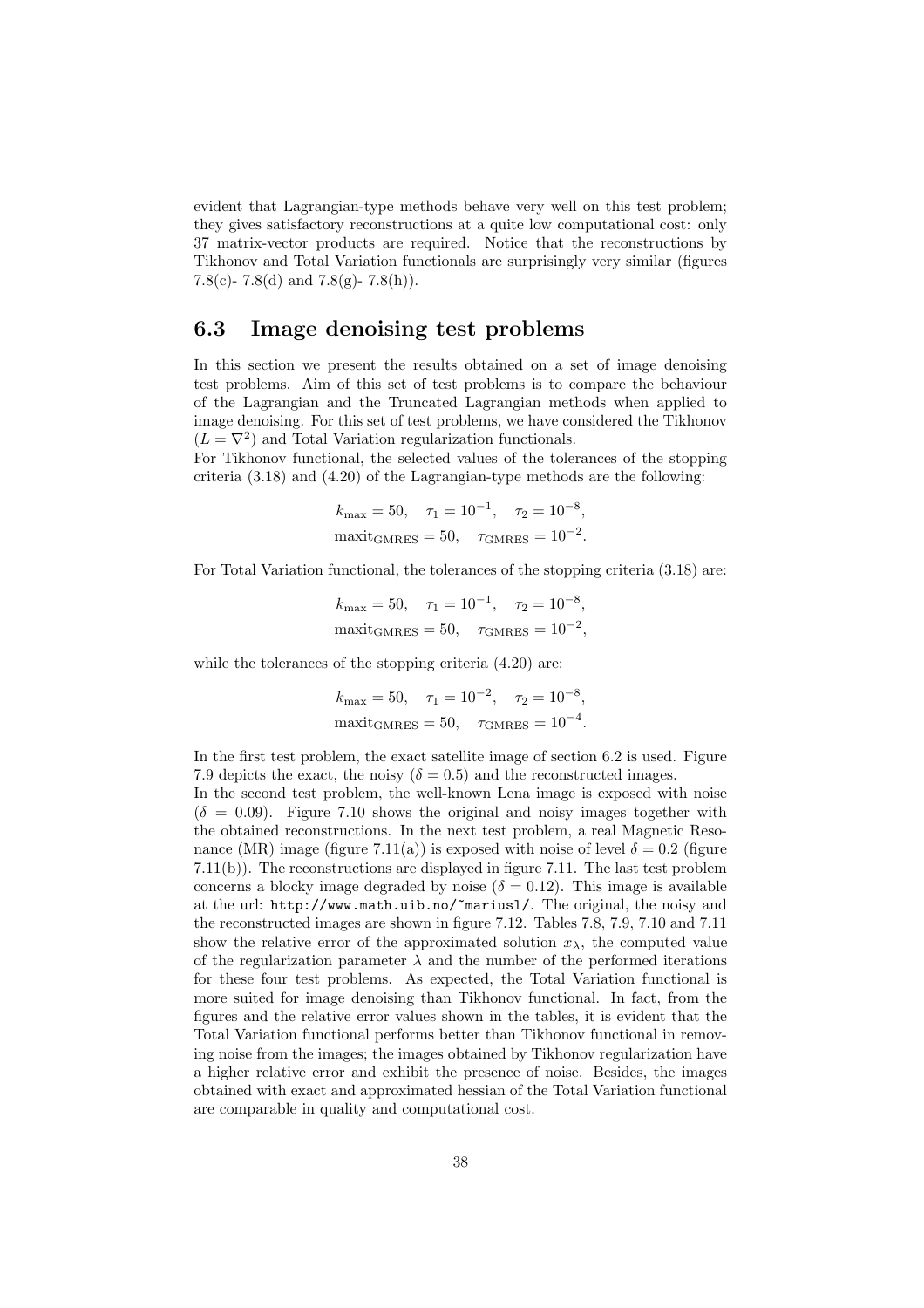As far as concerns the performance of the proposed Lagrangian-type methods, we have noticed that for this set of test problems the Lagrangian method and the new Truncated Lagrangian method perform differently.

For the satellite image, the Truncated Lagrangian method does not completely filter out the noise but it conserves all the details of the image.

The Lena and the MR images have many regions with gradual image variation and therefore they are not well suited for Total Variation regularization. As expected, the Total Variation functional transforms smooth regions into piecewise constant regions but the so called staircase effect is more evident in the images reconstructed by the Lagrangian method. Tikhonov functional does not completely remove the noise and tends to blur the images, however the images reconstructed by the Truncated Lagrangian method are less blurred than those obtained by the Lagrangian method.

Finally, for the blocky image, the images reconstructed by the two methods are visually very similar but the reconstructions given by the Truncated Lagrangian method have a smaller relative error (for the Total Variation functional).

From the reported results, it is evident that the proposed Lagrangian-type methods are efficient and effective when applied to image denoising test problems. On the whole, the considered methods have a contained computational cost: on average, they require no more than 150 matrix-vector products to provide a good denoised image and the corresponding regularization parameter. In particular, the new Truncated Lagrangian method filters out the noise very well and, at the same time, the new method is able to retain the fine details of the images as well as to preserve its smooth regions. It is well-known that both the Total Variation and the Tikhonov functionals have some drawbacks: the first one suffers from a staircase effect in regions with gradual image variation, while the second one blurs the details of the images. The results show that such defects are less evident in the images reconstructed by the Truncated Lagrangian method: the images are less flat or less blurred if obtained by the Truncated Lagrangian method rather than the Lagrangian method. Furthermore, the computational cost of the Truncated Lagrangian method is considerably smaller than those of the classic Lagrangian method. Therefore, the proposed Truncated Lagrangian method appears to be a promising technique for image denoising.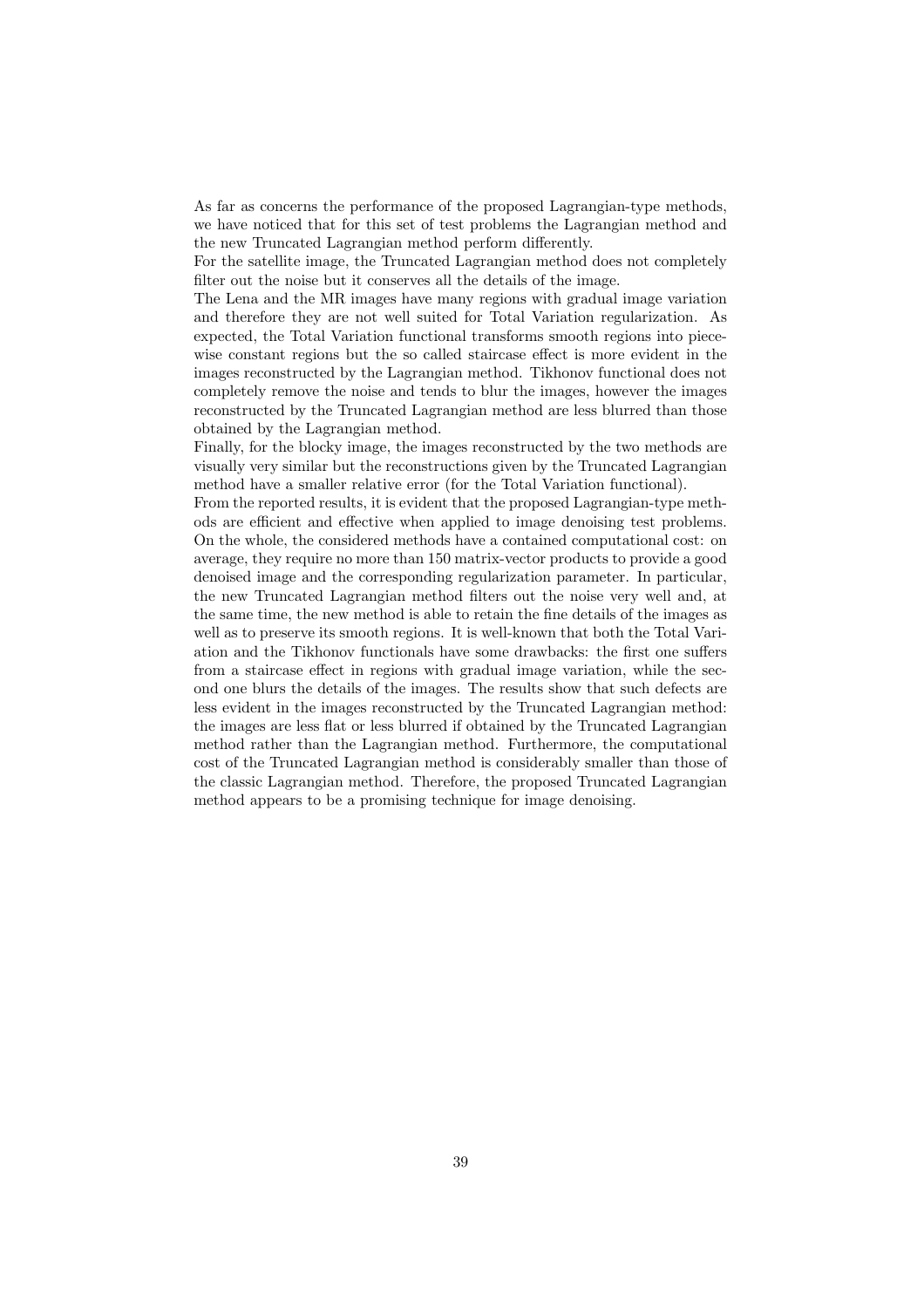# Chapter 7 Conclusions

In this work, we have considered the noise constrained formulation of the problem of the regularization of discrete ill-posed linear systems. We have analyzed the noise constrained regularization problem from a theoretical point of view and we have characterized its solution. We have analyzed the behavior of the Lagrangian method when applied to the noise constrained regularization problem. Moreover, we have introduced a novel regularization technique based on truncated iterations of the Lagrangian method. The numerous performed experiments have shown that the considered methods are effective and efficient in computing both a regularized solution of the linear system and the corresponding regularization parameter.

The analyzed Lagrangian-type methods require the error norm to be known. In our future work we intend to investigate the use of the L-curve criterium for an a-posteriori selection of the terminate index of the Truncated Lagrangian iterations.

Finally, we remark that the Lagrangian-type methods do not require neither the objective functional  $\phi(x)$  nor the constraint  $h(x)$  to be linear. Therefore, the proposed regularization approach based on iterations of Lagrangian-type methods is actually attractive for nonlinear regularization.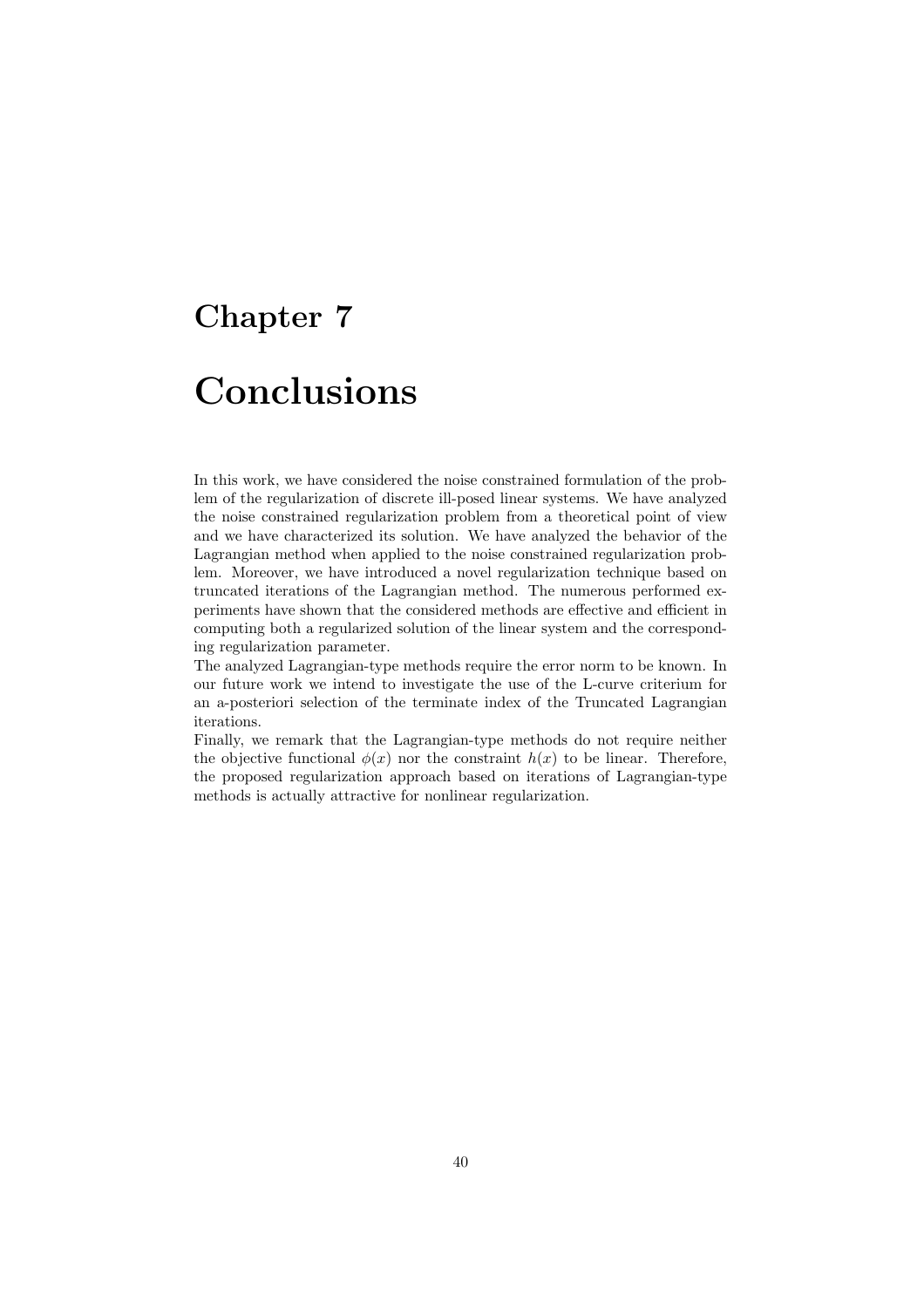| Method             | Rel. Error  |                 | outer it.      | inner it. |  |
|--------------------|-------------|-----------------|----------------|-----------|--|
| $Tikh + GCV$       | 4.6218e-002 | $6.9079e+001$   |                |           |  |
| $Tikh + L-curve$   | 1.0841e-001 | $2.3731e+002$   |                |           |  |
| $Tikh + heuristic$ | 2.8913e-002 | $2.0000e + 001$ |                |           |  |
| <b>CGLS</b>        | 2.6626e-002 |                 | 5              |           |  |
|                    | 2.9282e-002 | $2.2757e+001$   | 13             | 144       |  |
| TL.                | 2.8318e-002 | $2.3920e + 001$ | 9              | 91        |  |
| $1st-L$            | 3.1604e-002 | $8.7457e+000$   | $\overline{4}$ |           |  |
| $1st-TL$           | 3.1603e-002 | $8.7467e+000$   |                |           |  |

Table 7.1: Test problem: phillips

| Method             | Rel. Error  |               | outer it. | inner it. |            |
|--------------------|-------------|---------------|-----------|-----------|------------|
| Tikh GCV           | 3.6452e-002 | 4.2810e-001   |           |           | $\nabla^2$ |
| $Tikh + L-curve$   | 3.5122e-002 | 3.1871e-001   |           |           | $\nabla^2$ |
| $Tikh + heuristic$ | 3.3225e-002 | 1.0000e-001   |           |           | $\nabla^2$ |
| <b>CGLS</b>        | 1.6602e-001 |               | 3         |           |            |
|                    | 5.7800e-002 | 7.8523e-003   |           | 695       | $\nabla^2$ |
| TL.                | 3.2199e-002 | 7.9387e-002   | 14        | 1402      | $\nabla^2$ |
| $1st-L$            | 4.6671e-002 | $1.6604e+000$ | 5         |           | $\nabla^2$ |
| $1st-TL$           | 4.6671e-002 | $1.6604e+000$ | 5         |           | $\nabla^2$ |

Table 7.2: Test problem: baart

| Method             | Rel. Error  |                 | outer it. | inner it. |  |
|--------------------|-------------|-----------------|-----------|-----------|--|
| $Tikh + GCV$       | 3.8349e-002 | $5.0772e+004$   |           |           |  |
| $Tikh + L-curve$   | 4.1591e-002 | $1.2939e+005$   |           |           |  |
| $Tikh + heuristic$ | 3.7763e-002 | $6.6667e+004$   |           |           |  |
| <b>CGLS</b>        | 4.7917e-002 |                 | 8         |           |  |
|                    | 4.3629e-002 | $1.3208e+004$   | 22        | 182       |  |
| TL.                | 4.5340e-002 | $7.0868e+003$   | 18        | 140       |  |
| $1st-L$            | 1.6595e-001 | $3.5276e + 001$ | 8         |           |  |
| $1st-TL$           | 1.6595e-001 | $3.5276e + 001$ | 8         |           |  |

Table 7.3: Test problem: shaw

| Method             | Rel. Error  |               | outer it.      | inner it. |  |
|--------------------|-------------|---------------|----------------|-----------|--|
| $Tikh + GCV$       | 5.1613e-002 | $1.6777e+006$ |                |           |  |
| $Tikh + L-curve$   | 2.5826e-001 | $2.8474e+007$ |                |           |  |
| $Tikh + heuristic$ | 4.0180e-002 | $6.6667e+005$ |                |           |  |
| <b>CGLS</b>        | 4.5846e-002 |               | 21             |           |  |
|                    | 5.6880e-002 | $1.6934e+005$ | 21             | 446       |  |
| TL.                | 7.0751e-002 | $9.8693e+004$ | 18             | 341       |  |
| $1st-L$            | 9.6490e-001 | $1.1095e+000$ | $\overline{2}$ |           |  |
| $1st$ - $TL$       | 9.6490e-001 | $1.1095e+000$ | $\mathfrak{D}$ |           |  |

Table 7.4: Test problem: heat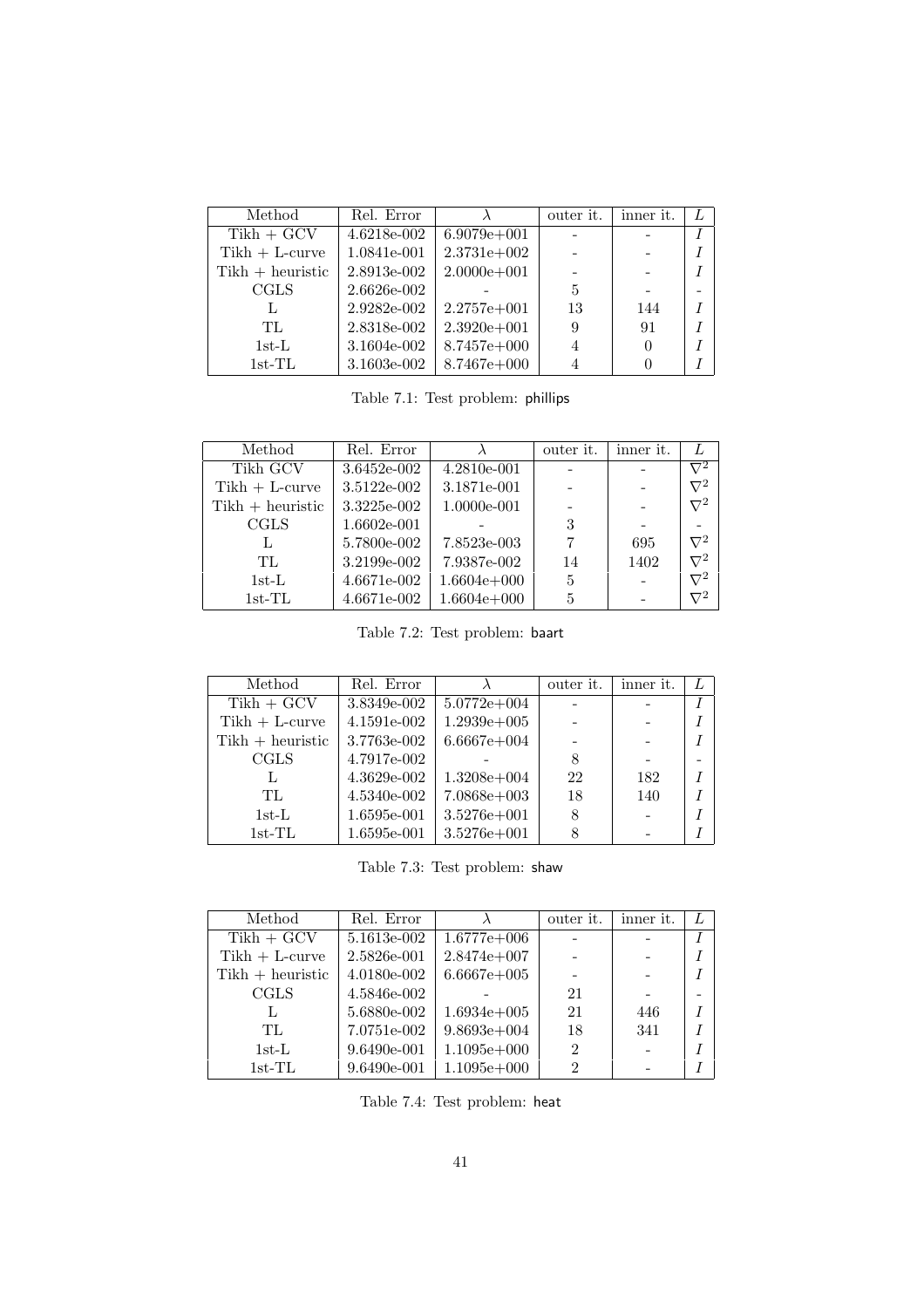| Method           | Rel. Error  |                 | outer it. | inner it.                    |
|------------------|-------------|-----------------|-----------|------------------------------|
| FP               | 8.1876e-002 | $1.0000e + 002$ | 36        | 973                          |
| N                | 8.3591e-002 | $1.0000e + 002$ | 86        | 5153                         |
| L                | 9.2849e-002 | $9.9545e+001$   | 23        | 2300                         |
| TL.              | 8.3654e-002 | $9.7977e+001$   | 26        | 2563                         |
| $L$ (app. hess.) | 7.8005e-002 | $9.9368e + 001$ | 22        | 2200                         |
| TL (app. hess.)  | 8.3070e-002 | $9.7596e + 001$ | 12        | 1200                         |
| $1st-L$          | 8.2771e-002 | $1.0000e + 002$ | 41        | 769 (24 outer it.)           |
| $1st$ -TL        | 8.2754e-002 | $1.0001e+002$   | 42        | 764 $(24 \text{ outer it.})$ |

Table 7.5: Test problem: box

| Method                                        | Rel. Error  |                 | outer it. | inner it.            |
|-----------------------------------------------|-------------|-----------------|-----------|----------------------|
| FP                                            | 1.1656e-001 | $1.0000e + 002$ | 29        | 815                  |
| N                                             | 1.1392e-001 | $1.0000e + 002$ | 74        | 4081                 |
| L                                             | 1.1855e-001 | $9.9359e + 001$ | 22        | 2165                 |
| TL                                            | 1.1850e-001 | $9.8638e + 001$ | 24        | 2400                 |
| $L$ (app. hess.)                              | 1.2221e-001 | $9.9128e + 001$ | 25        | 2500                 |
| $\left(\text{app.} \text{hess.}\right)$<br>TL | 1.2154e-001 | $9.7574e+001$   | 30        | 3000                 |
| $1st-L$                                       | 1.1610e-001 | $1.0000e + 002$ | 50        | $658$ (23 outer it.) |
| $1st$ -TL                                     | 1.1568e-001 | $1.0001e+002$   | 50        | $660$ (23 outer it.) |

Table 7.6: Tets problem: towers

| Method           | Rel. Error  |               | outer it.      | inner it. | reg. |
|------------------|-------------|---------------|----------------|-----------|------|
|                  | 3.6764e-001 | $6.5536e+004$ | 2              | 37        | Tikh |
| TL.              | 3.6764e-001 | $6.5536e+004$ | $\overline{2}$ | 37        | Tikh |
| L(fft)           | 4.1395e-001 | $8.0689e+002$ | 13             |           | Tikh |
| TL(fft)          | 3.7907e-001 | $1.8922e+003$ | 9              |           | Tikh |
| Ι,               | 3.6730e-001 | $6.5536e+004$ | $\overline{2}$ | 37        | TV   |
| TL.              | 3.6730e-001 | $6.5536e+004$ | 2              | 37        | TV   |
| $L$ (app. hess.) | 3.6730e-001 | $6.5536e+004$ | $\overline{2}$ | 37        | TV   |
| (app. hess.)     | 3.6730e-001 | $6.5536e+004$ | 2              | 37        | TV   |

Table 7.7: Test problem: deblurring a satellite image

| Method           | Rel. Error  |               | outer it. | inner it. | reg. |
|------------------|-------------|---------------|-----------|-----------|------|
|                  | 2.3898e-001 | $6.6269e-001$ | 6         | 99        | Tikh |
| TL.              | 2.6711e-001 | 9.4191e-001   | 2         | 19        | Tikh |
|                  | 1.6666e-001 | 4.3674e-002   | 11        | 147       | TV   |
| TL.              | 2.6879e-001 | 4.5496e-001   | 2         | 19        | TV   |
| $L$ (app. hess.) | 1.6903e-001 | 4.4778e-002   | 10        | 121       | TV   |
| (app. hess.)     | 2.4949e-001 | 4.8883e-001   |           | 19        | ТV   |

Table 7.8: Test problem: denoising a satellite image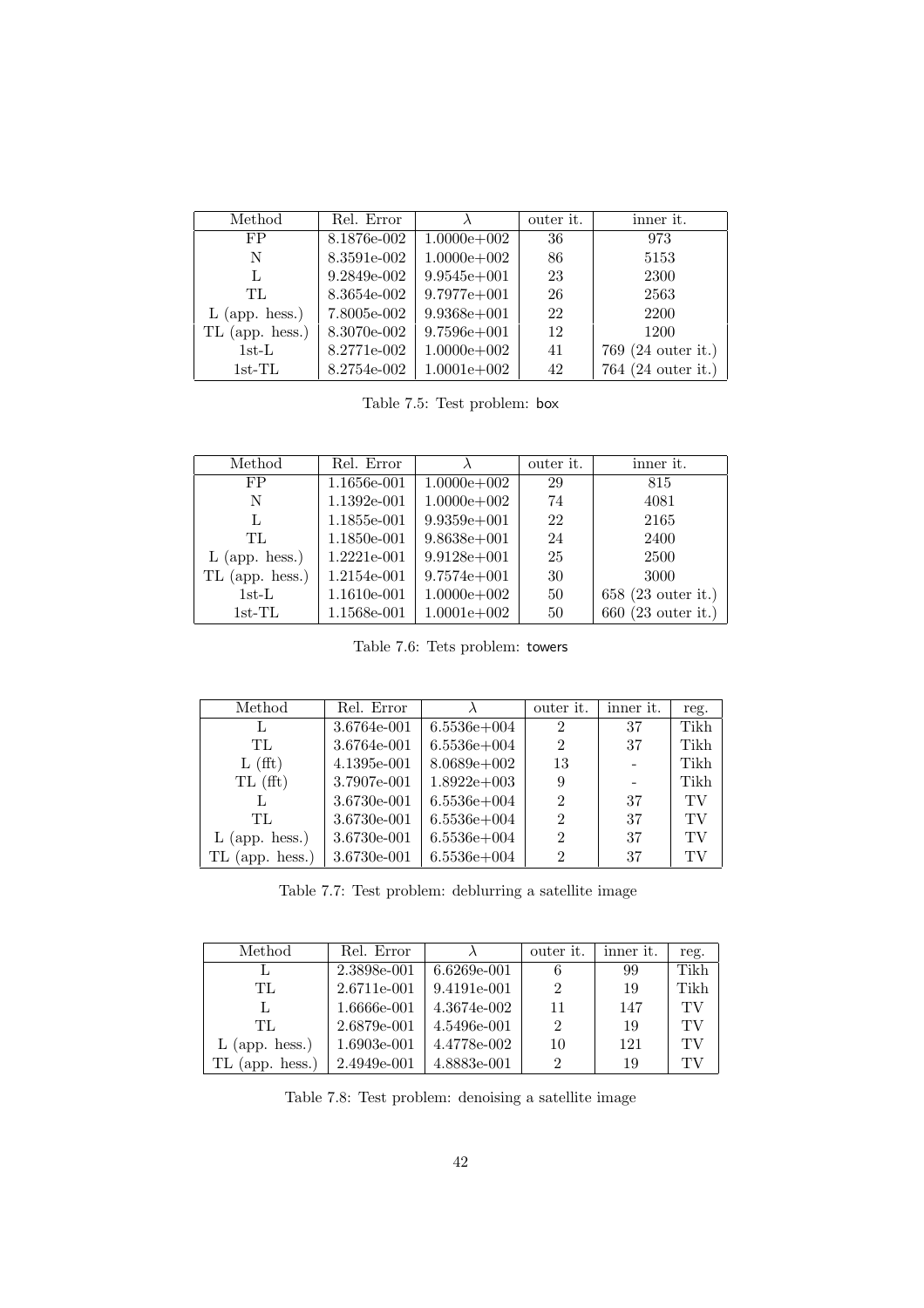| Method           | Rel. Error  |               | outer it. | inner it. | reg. |
|------------------|-------------|---------------|-----------|-----------|------|
|                  | 6.5752e-002 | $3.1413e+000$ |           | 98        | Tikh |
| TL.              | 6.6226e-002 | $6.2345e+000$ |           | 97        | Tikh |
|                  | 5.3317e-002 | 9.5027e-002   | 12        | 118       | TV   |
| TL.              | 5.3088e-002 | 1.2105e-001   |           | 48        | TV   |
| $L$ (app. hess.) | 5.3160e-002 | 9.4114e-002   |           | 55        | TV   |
| $(ap.$ hess.)    | 5.3450e-002 | 1.2368e-001   |           | 48        | TV   |

Table 7.9: Test problem: denoising the Lena image

| Method           | Rel. Error  |               | outer it. | inner it. | reg. |
|------------------|-------------|---------------|-----------|-----------|------|
|                  | 1.3437e-001 | $2.2992e+000$ |           | 120       | Tikh |
| TL.              | 1.2767e-001 | $6.2838e+000$ | 6         | 76        | Tikh |
|                  | 1.2179e-001 | 1.0308e-001   | 12        | 139       | TV   |
| TL.              | 1.2232e-001 | 2.4368e-001   | 3         | 33        | TV   |
| $L$ (app. hess.) | 1.2181e-001 | 1.0255e-001   |           | 56        | TV   |
| (app. hess.)     | 1.2024e-001 | 2.5827e-001   | 3         | 33        | ТV   |

Table 7.10: Test problem: denoising a MR image

| Method                                  | Rel. Error  |                 | outer it. | inner it. | reg. |
|-----------------------------------------|-------------|-----------------|-----------|-----------|------|
|                                         | 1.1170e-001 | $9.0030e + 000$ |           | 85        | Tikh |
| TL.                                     | 1.1534e-001 | $1.2004e+001$   |           | 77        | Tikh |
|                                         | 8.1718e-002 | 1.4433e-001     | 11        | 95        | TV   |
| TL.                                     | 7.0494e-002 | 2.2867e-001     |           | 53        | TV   |
| $L$ (app. hess.)                        | 8.1966e-002 | 1.4526e-001     | 8         | 57        | TV   |
| $\left(\text{app.} \text{hess.}\right)$ | 7.2142e-002 | 2.5129e-001     |           | 52        | ТV   |

Table 7.11: Test problem: denoising a blocky image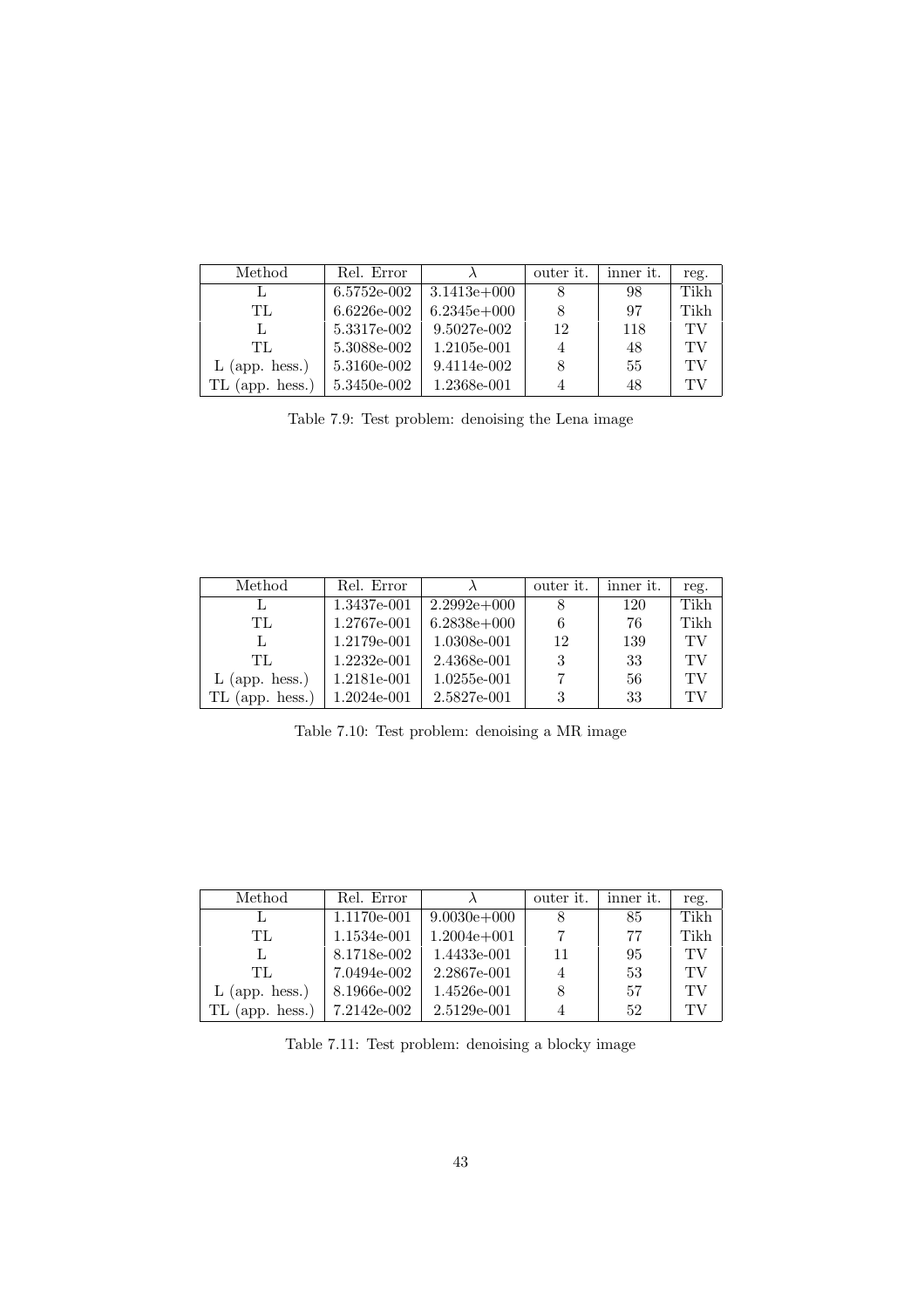

Figure 7.1: Test problem: phillips. Computed solutions (continuous line) and exact solution (dotted line).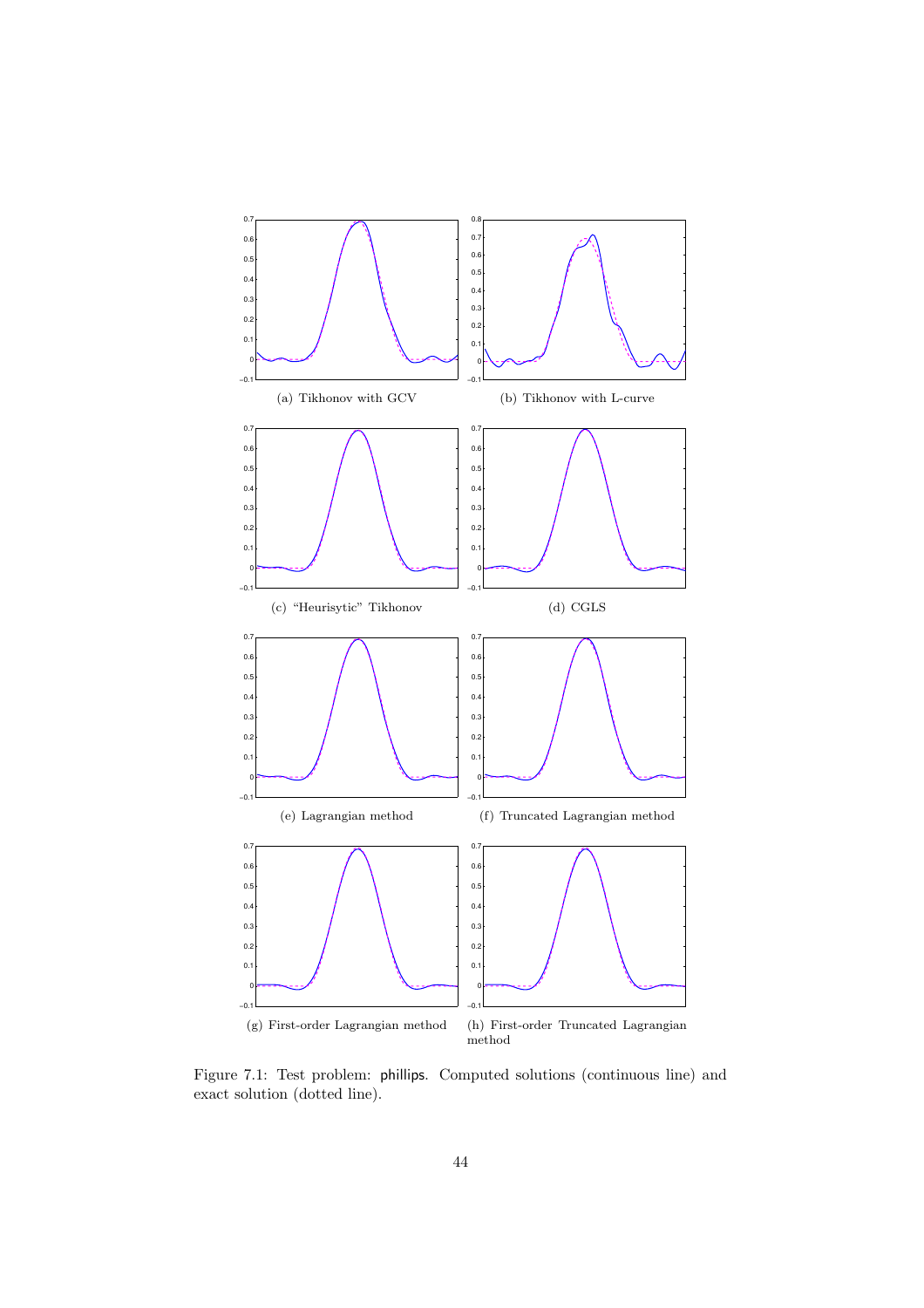

Figure 7.2: Test problem: baart. Computed solutions (continuous line) and exact solution (dotted line).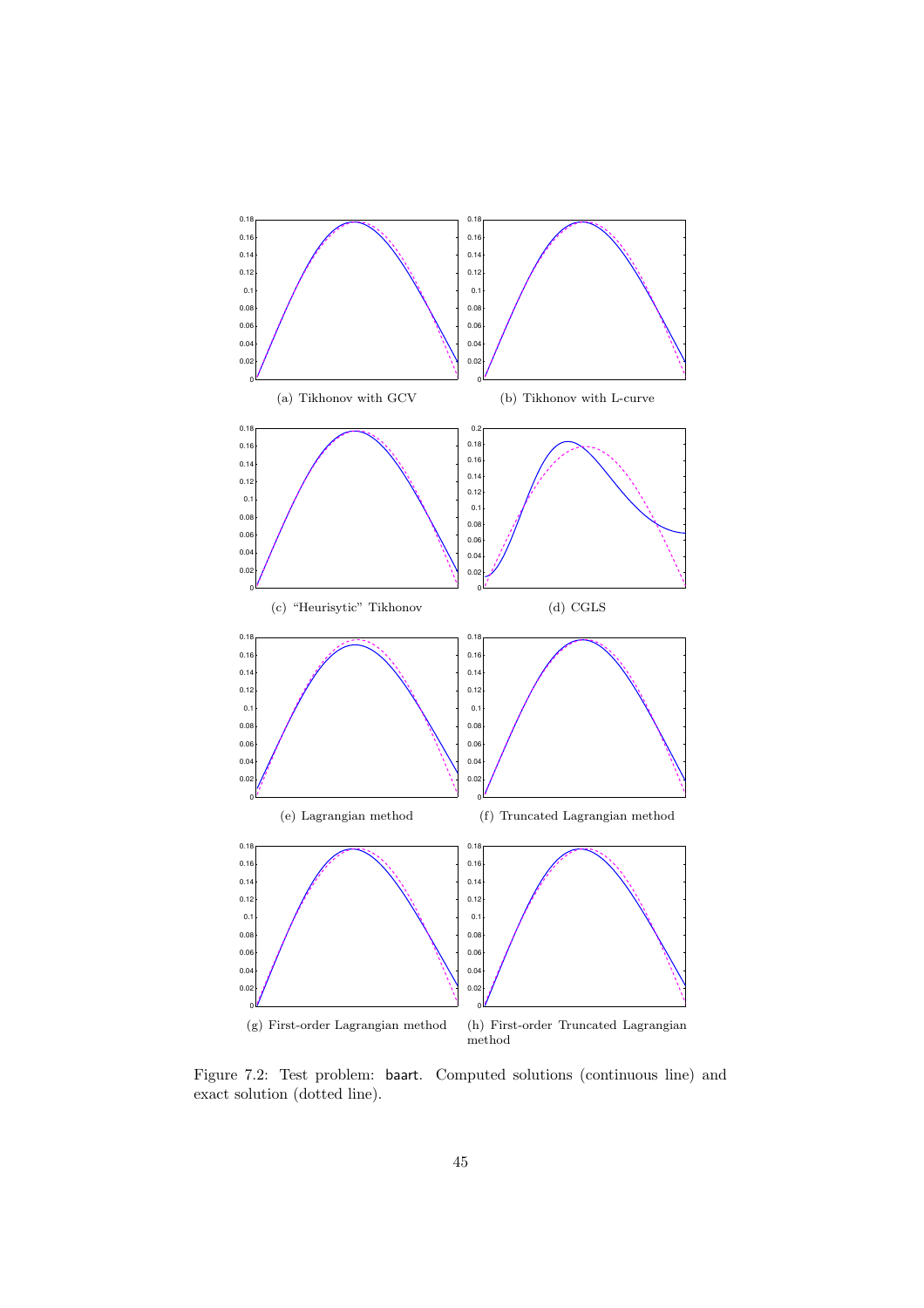

Figure 7.3: Test problem: shaw. Computed solutions (continuous line) and exact solution (dotted line).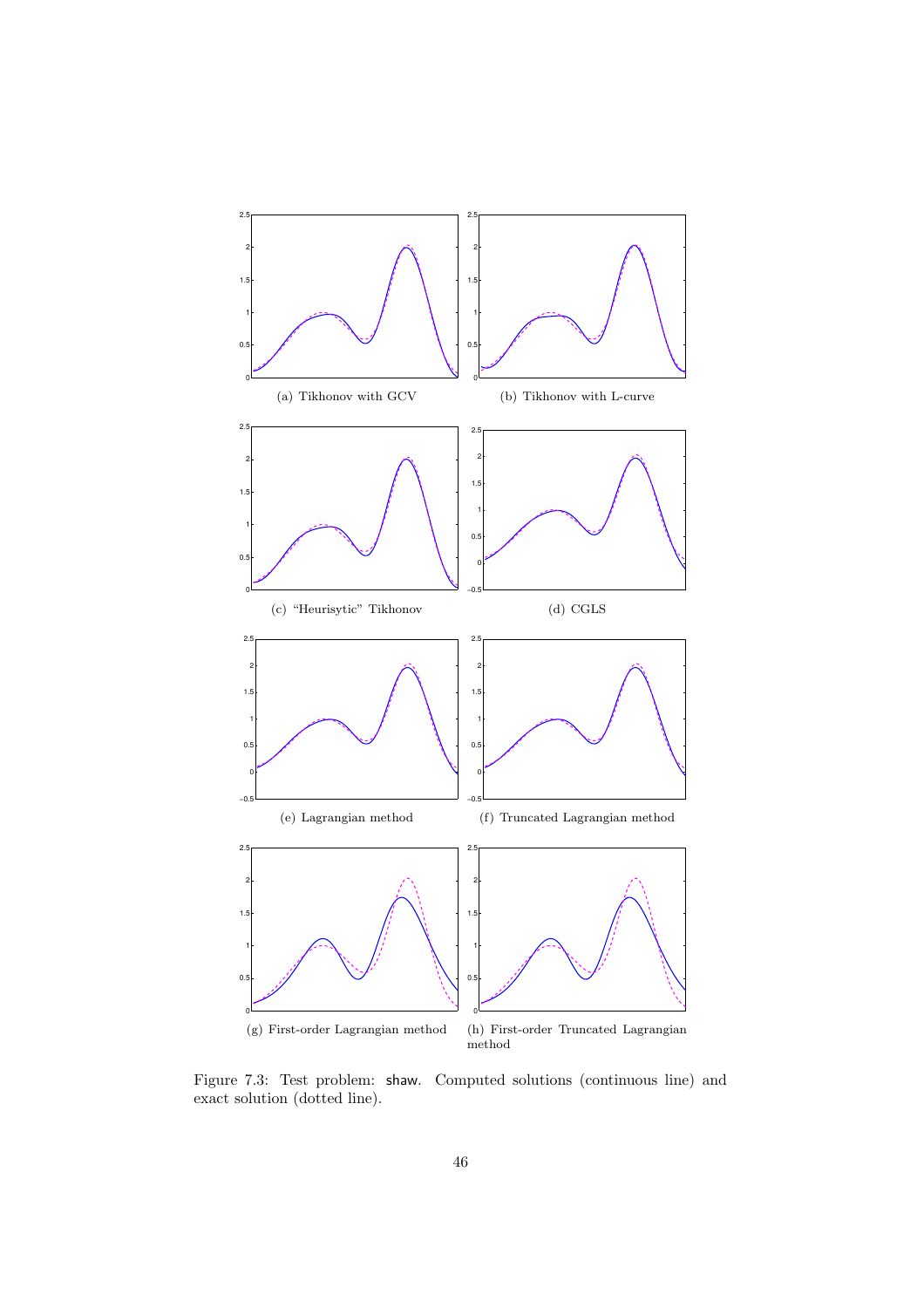

Figure 7.4: Test problem: heat. Computed solutions (continuous line) and exact solution (dotted line).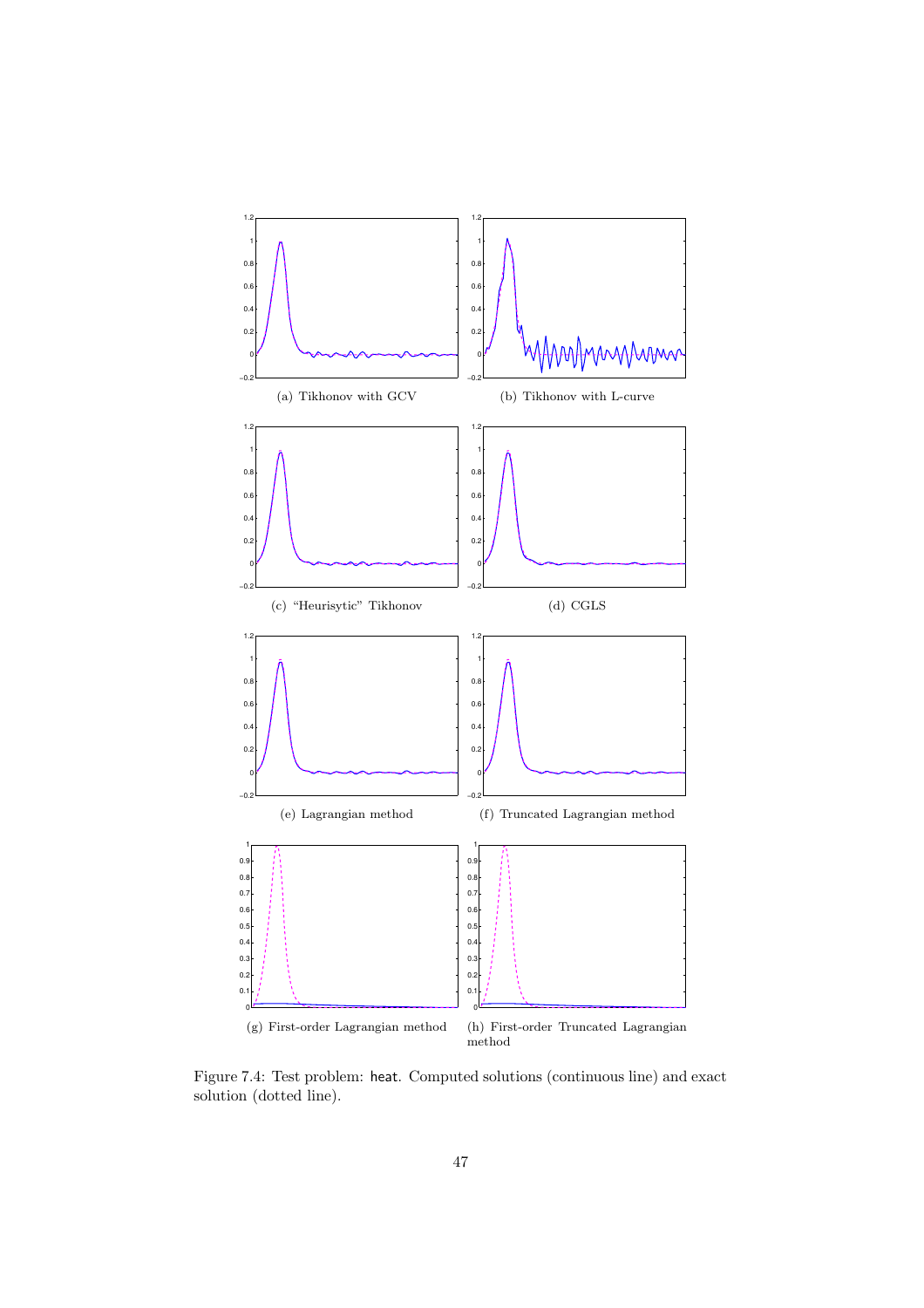

Figure 7.5: Exact signals (top line) and noisy signals (bottom line).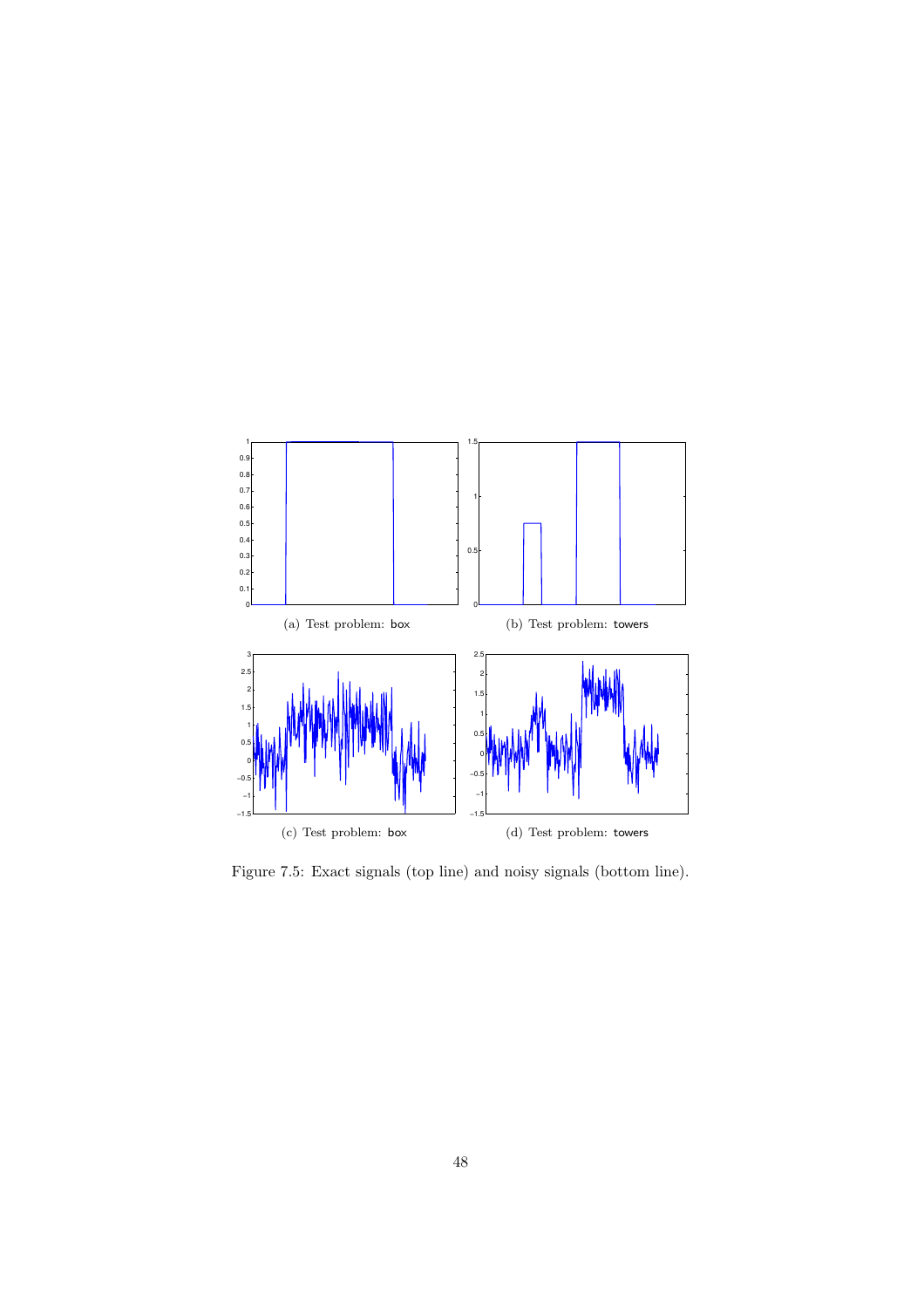

Figure 7.6: Test problem: box. Computed solutions (continuous line) and exact solution (dotted line).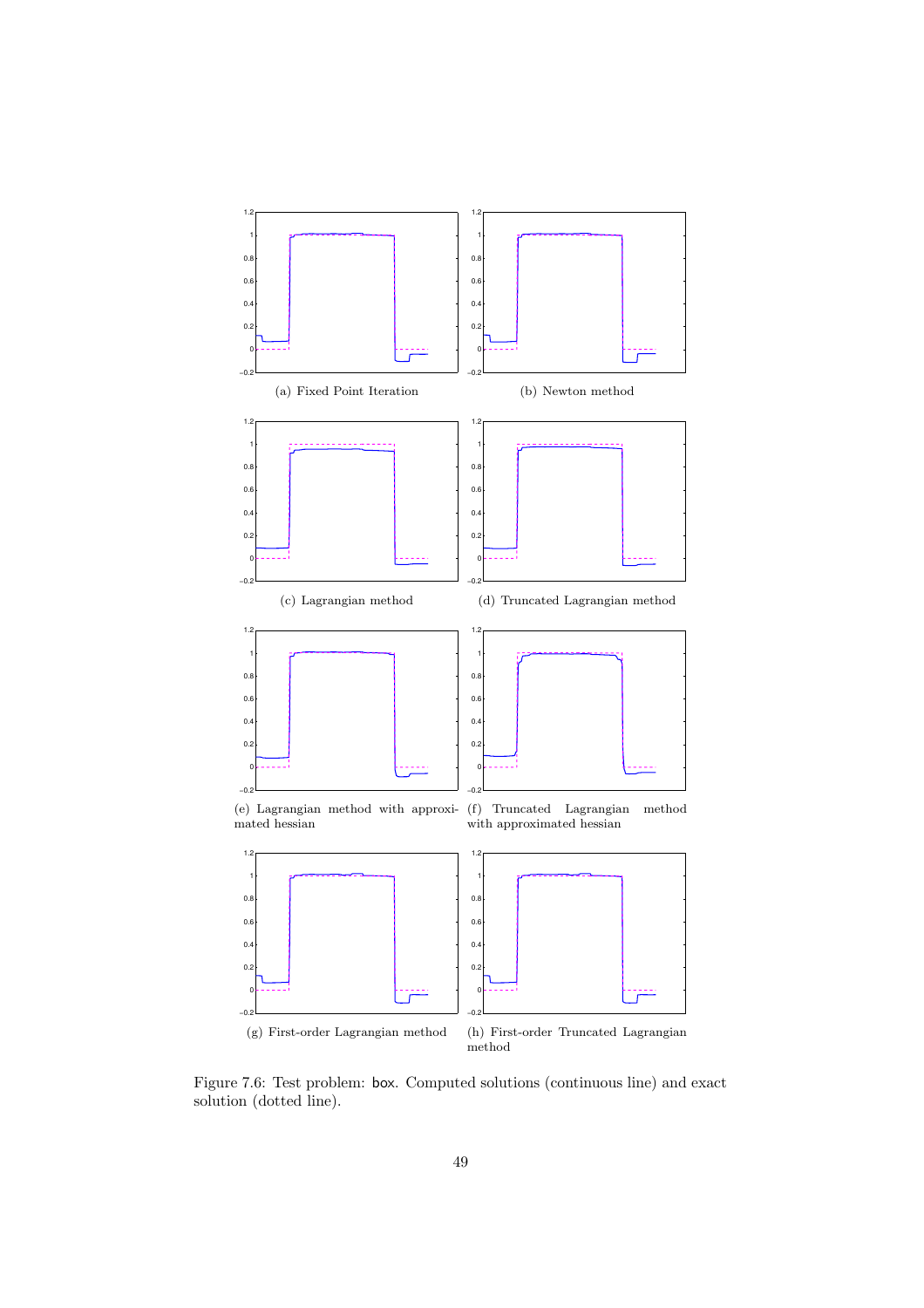

Figure 7.7: Test problem: towers. Computed solutions (continuous line) and exact solution (dotted line).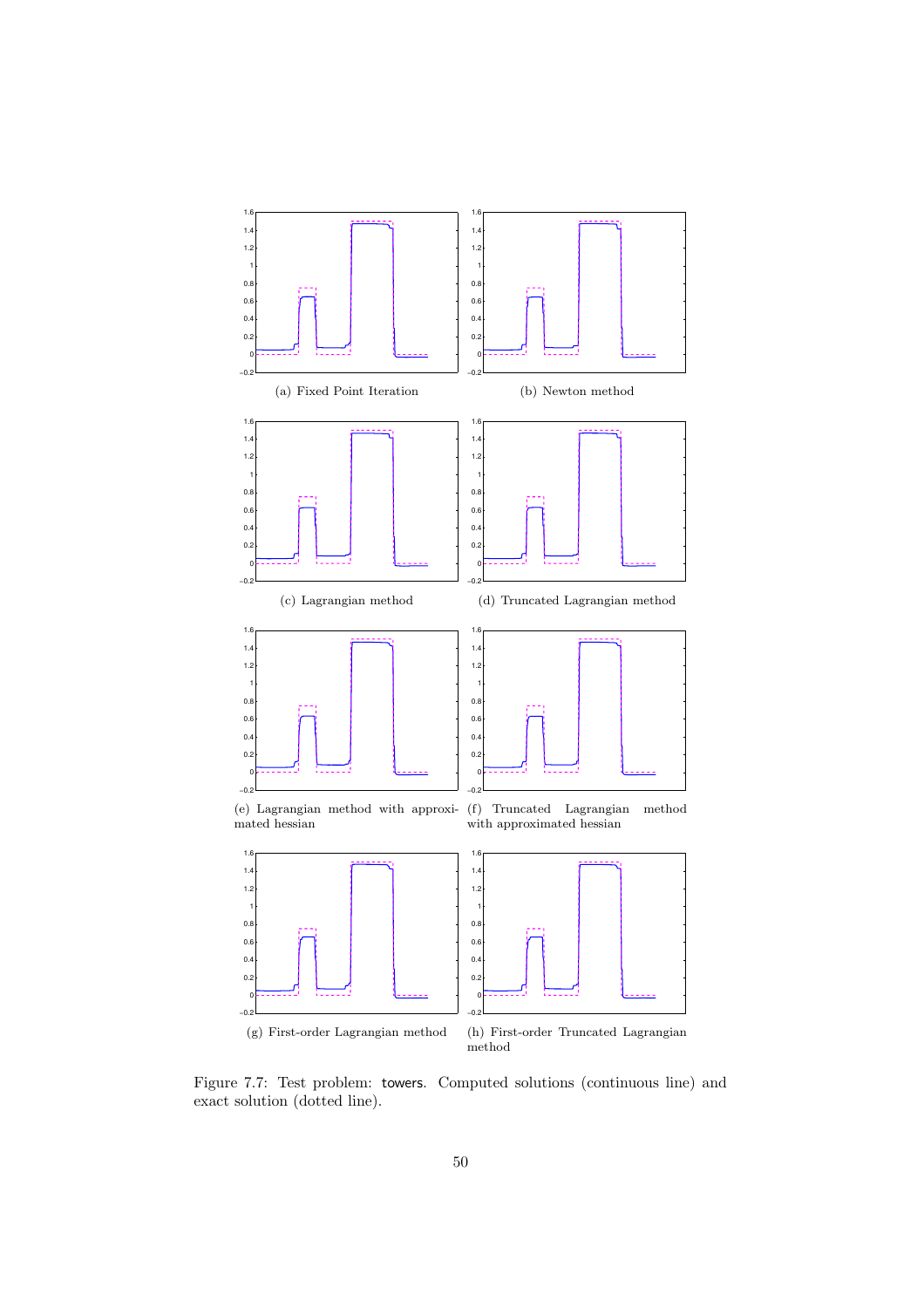



(a) Exact image (b) Noisy and blurred image



(c) Tikhonov regularization: Lagrangian method



(e) Tikhonov regularization: Lagrangian method (circulant matrix approximation)



(f) Tikhonov regularization: Truncated Lagrangian method (circulant matrix approximation)



(g) Total Variation regularization: La-(h) Total Variation regularization: grangian method



Truncated Lagrangian method

Figure 7.8: Test problem: deblurring a satellite image.

(d) Tikhonov regularization: Truncated Lagrangian method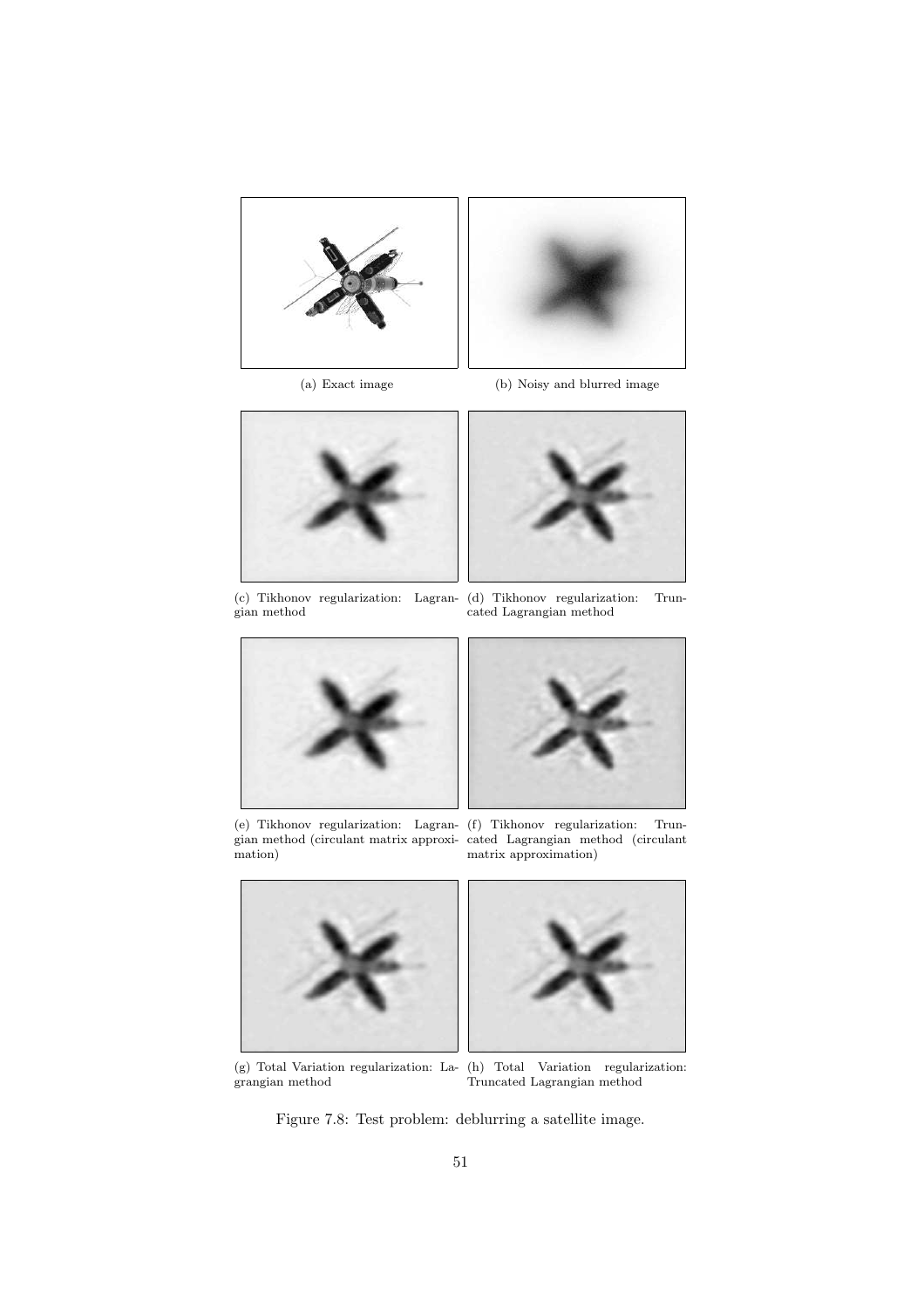

(a) Exact image (b) Noisy image



(c) Tikhonov regularization: Lagrangian method



(d) Tikhonov regularization: Truncated Lagrangian method



(e) Total Variation regularization: Lagrangian method



(f) Total Variation regularization: Truncated Lagrangian method



(g) Total Variation regularization: Lagrangian method (approximated hessian)



(h) Total Variation regularization: Truncated Lagrangian method (approximated hessian)

Figure 7.9: Test problem: denoising a satellite image.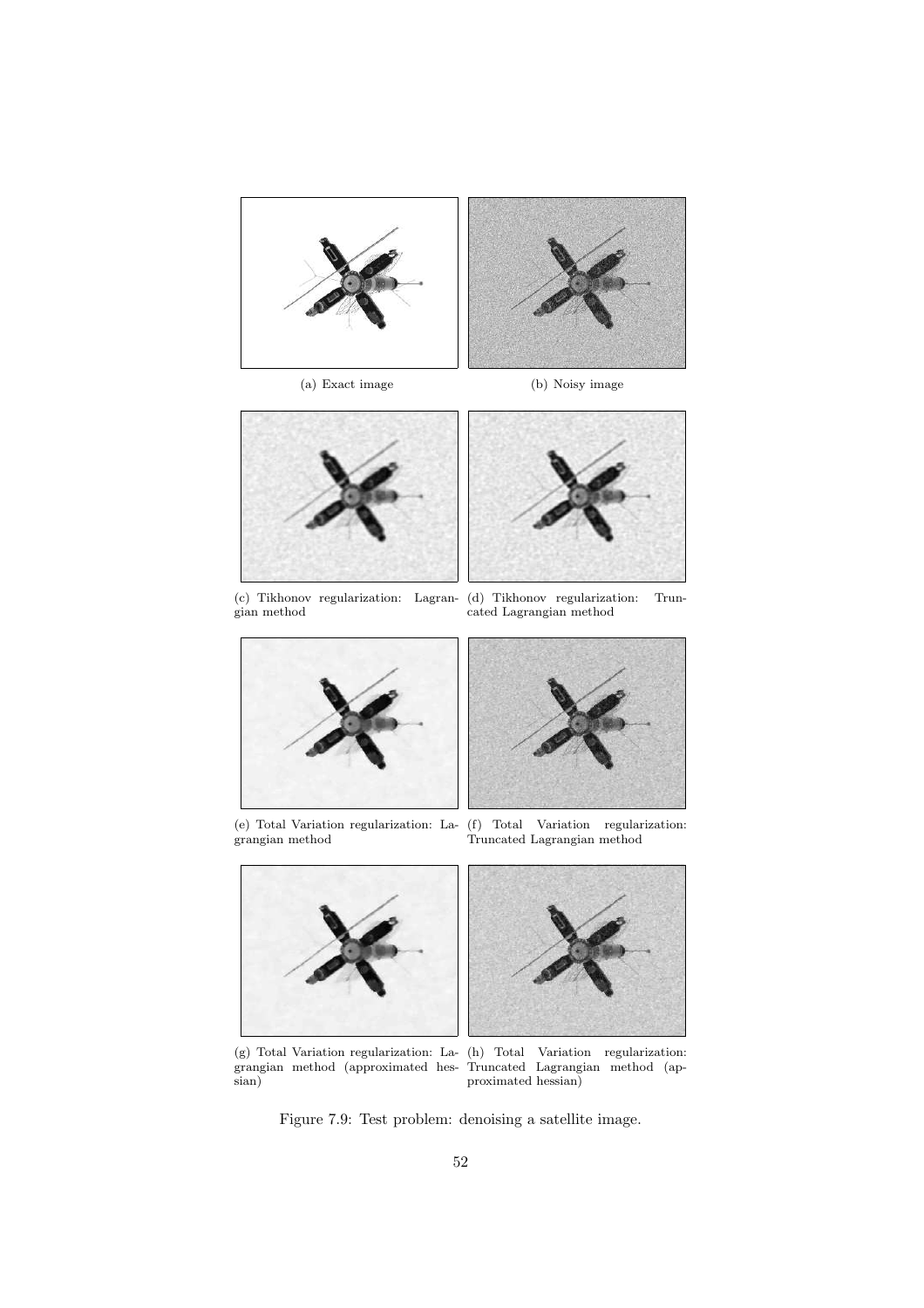

(a) Exact image (b) Noisy image





(c) Tikhonov regularization: Lagrangian method



(d) Tikhonov regularization: Truncated Lagrangian method



(e) Total Variation regularization: Lagrangian method



(f) Total Variation regularization: Truncated Lagrangian method



(g) Total Variation regularization: Lagrangian method (approximated hessian)



(h) Total Variation regularization: Truncated Lagrangian method (approximated hessian)

Figure 7.10: Test problem: denoising the Lena image.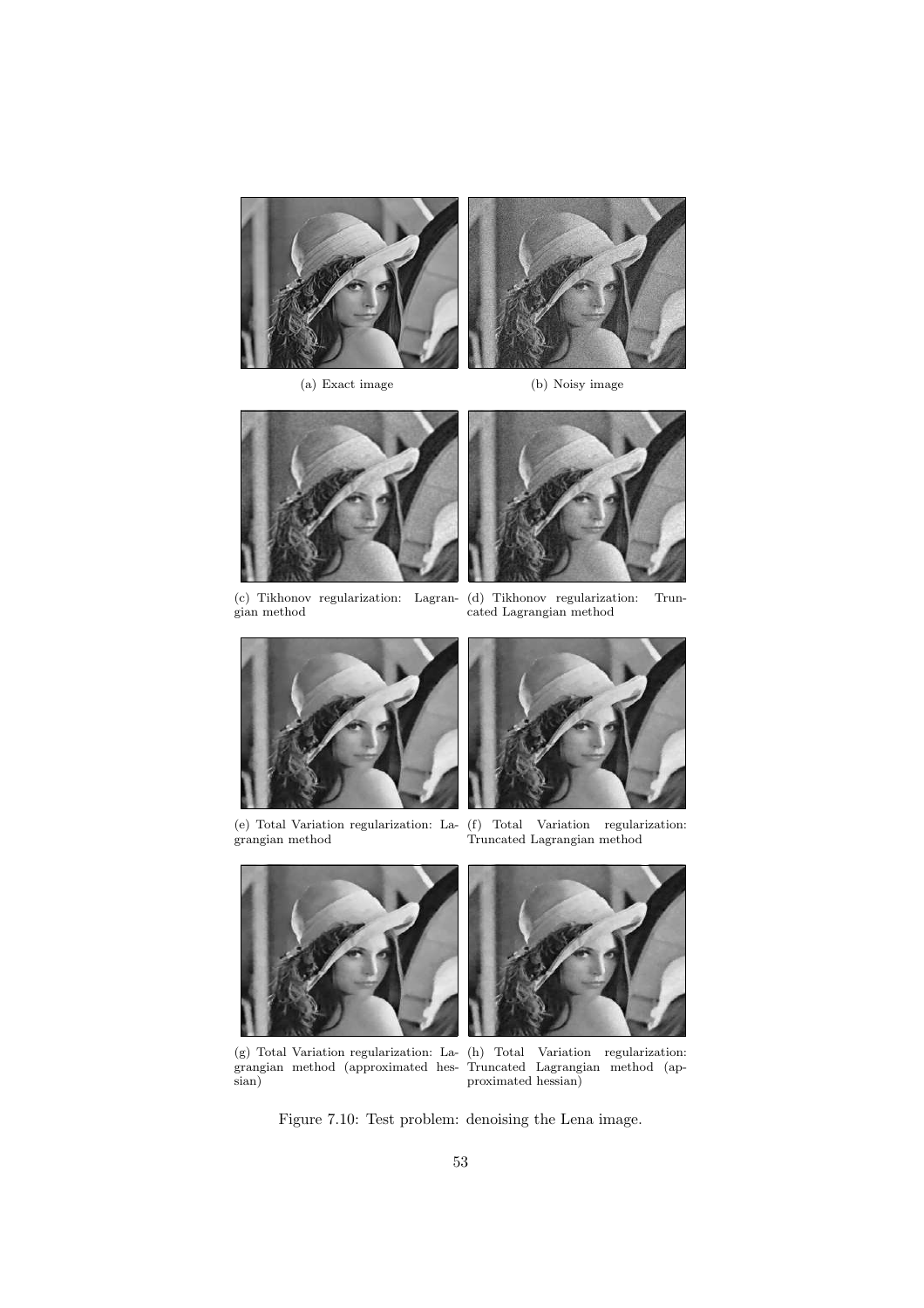





(c) Tikhonov regularization: Lagrangian method



(d) Tikhonov regularization: Truncated Lagrangian method



(e) Total Variation regularization: Lagrangian method



(f) Total Variation regularization: Truncated Lagrangian method



(g) Total Variation regularization: Lagrangian method (approximated hessian)



(h) Total Variation regularization: Truncated Lagrangian method (approximated hessian)

Figure 7.11: Test problem: denoising a MR image.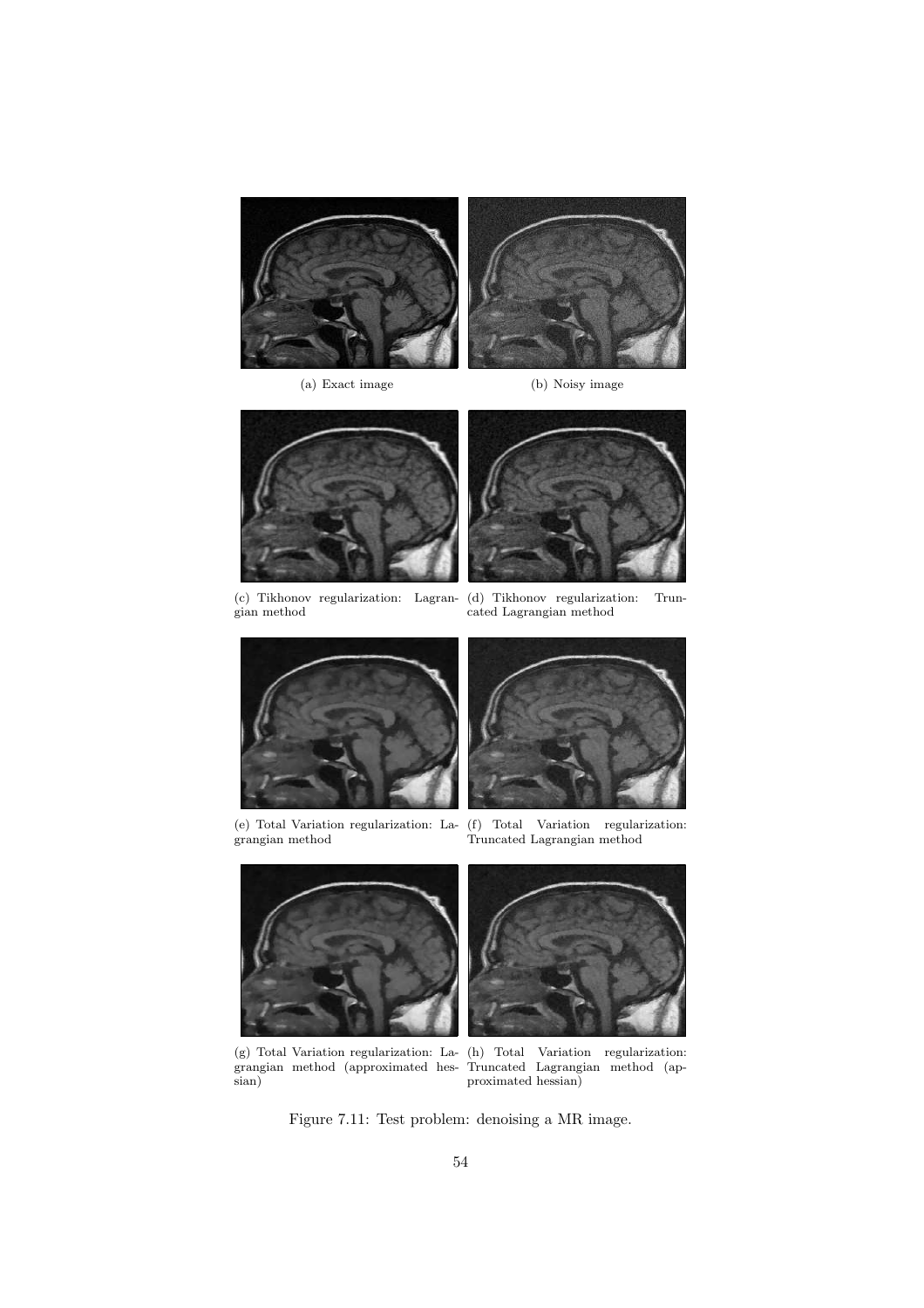

(g) Total Variation regularization: La-(h) Total Variation regularization: grangian method (approximated hes-Truncated Lagrangian method (apsian)

proximated hessian)

Figure 7.12: Test problem: denoising a blocky image.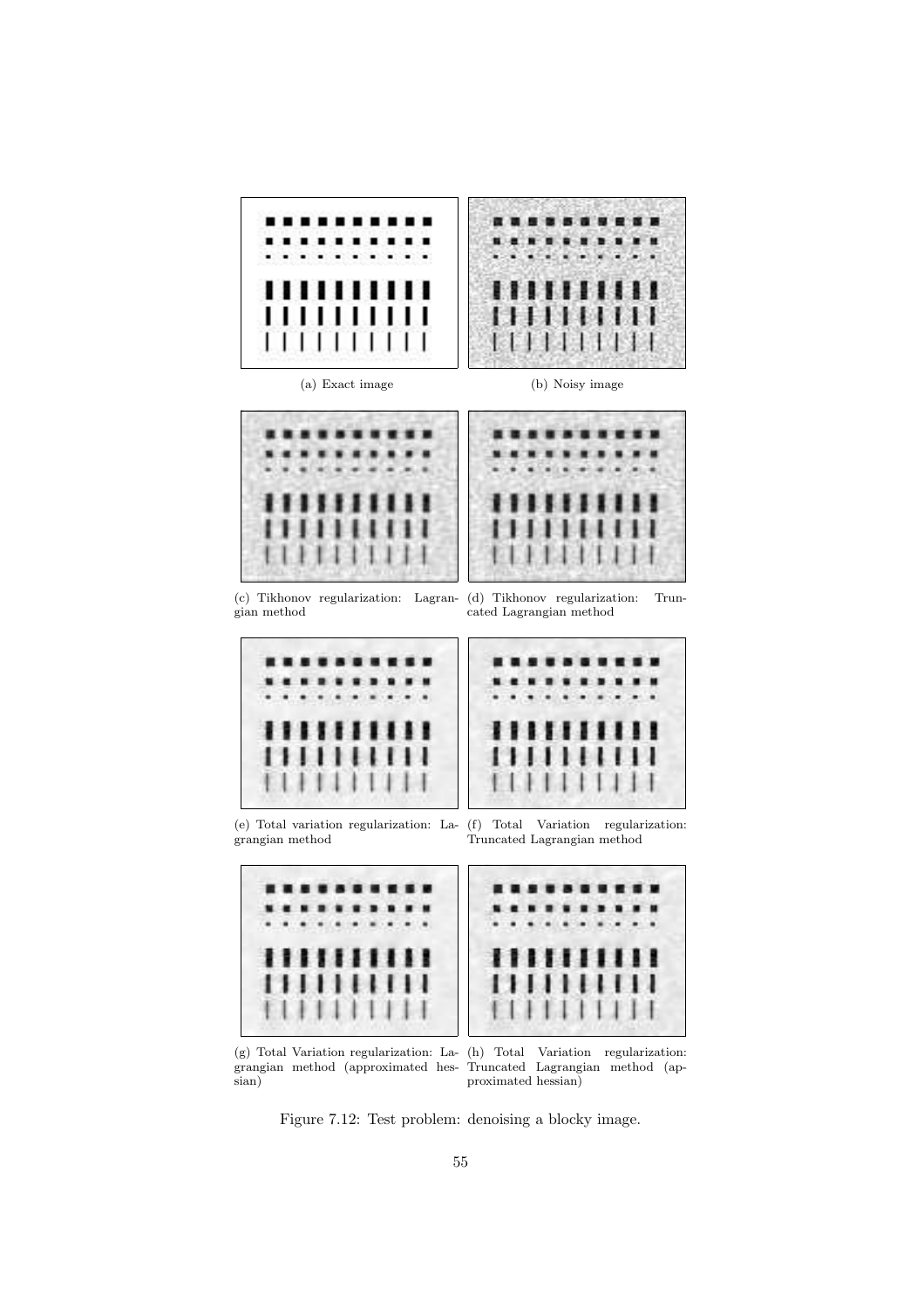## Bibliography

- [1] R. Acar and C. R. Vogel. Analysis of total variation penalty methods. Inv. Prob., 10:1217–1229, 1994.
- [2] J. Baumeister. Stable Solution of Inverse Problems. Vieweg, Braunschweig, 1986.
- [3] M. Bertero and P. Boccacci. Introduction to Inverse Problems in Imaging. IOP Publishing, Bristol, 1998.
- [4] D. Bertsekas. Constrained Optimization and Lagrange Multiplier Methods. Academic Press, 1982.
- [5] D. Bertsekas. Nonlinear Programming. Athena Scientific, (2nd Edition), 1999.
- [6] A. Bjorck. Numerical methods for least squares problems. SIAM, Philadelphia, 1996.
- [7] P. Blomgren and T. F. Chan. Modular solvers for image restoration problems using the discrepancy principle. Numerical Linear Algebra with Applications, 9(5):347–358, 2002.
- [8] D. Calvetti, G. Golub, and L. Reichel. Estimation of the L-curve via Lanczos bidiagonalization. BIT, 39:603–619, 1999.
- [9] D. Calvetti and L. Reichel. Tikhonov regularization of large linear problems. BIT, 43:263–283, 2003.
- [10] D. Calvetti and L. Reichel. Tikhonov regularization with a solution constraint. SIAM J. Sci. Comput., 26(1):224–239, 2004.
- [11] T. Chan, J. Olkin, and D. Cooley. Solving quadratically constrained least squares using black box solvers. BIT, 32(3):481–495, 1992.
- [12] T. F. Chan, R. H. Chan, and H. M. Zhou. Continuation method for total variation denoising problems. Proceedings to the SPIE Symposium on Advanced Signal Processing: Algorithms, Architectures, and Implementations, 2563:314–325, July 1995. Ed. F. Luk.
- [13] T. F. Chan, G. H. Golub, and P. Mulet. A nonlinear primal-dual method for total variation-based image restoration. SIAM J. Sci. Comput., 20(6):1964– 1977, 1999.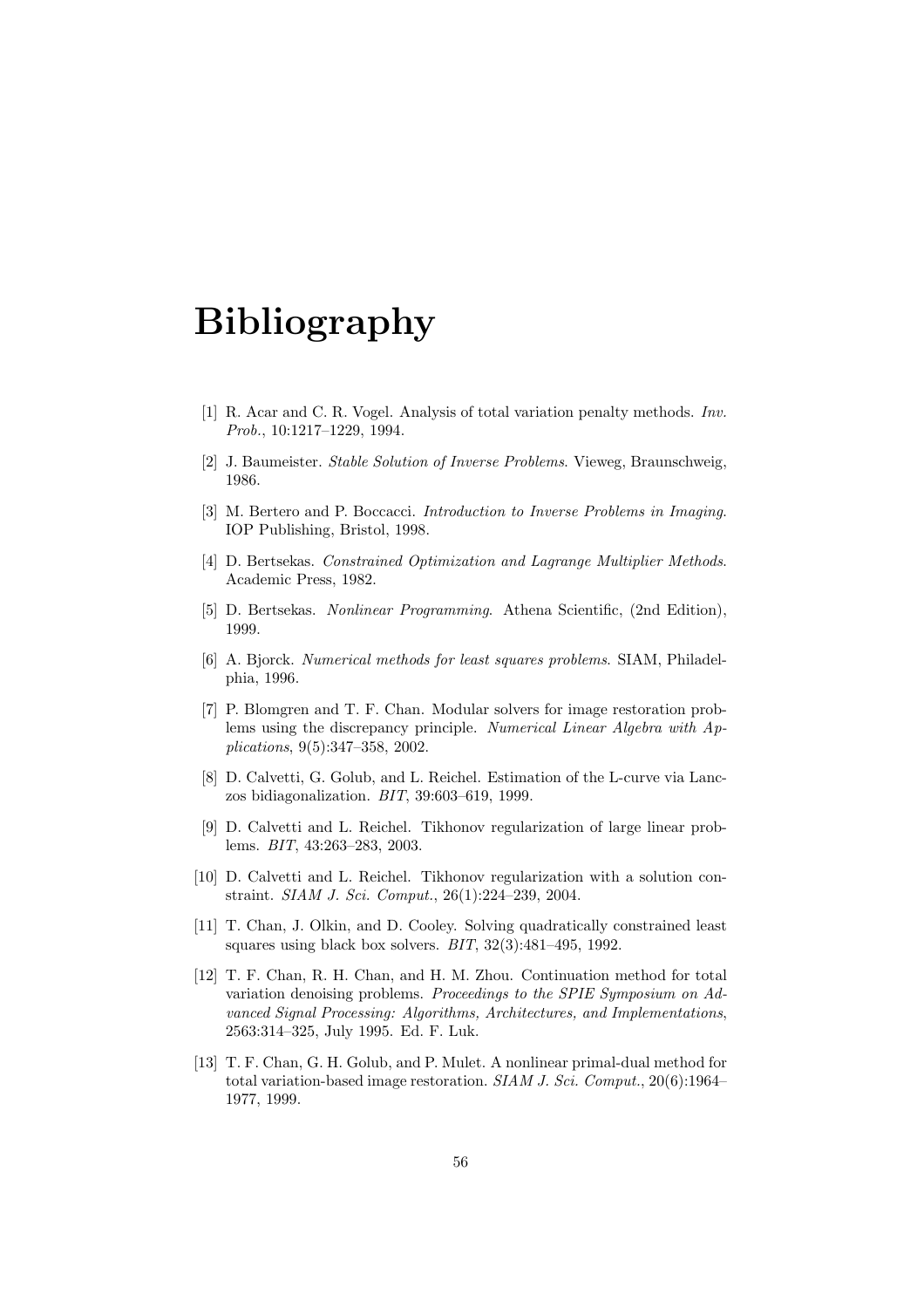- [14] D. Dementiev and J. G. Nagy. Bound constrained regularization for illposed problems. BIT, 40(4):1–4, 2000.
- [15] D. Dobson and C.R. Vogel. Convergence of an iterative method for total variation denoising. SIAM J. Numer. Anal., 34:1779–1791, 1997.
- [16] D. C. Dobson and F. Santosa. Recovery of blocky images from noisy and blurred data. SIAM J. Appl. Math., 56:1181–1198, 1996.
- [17] L. Eld´en. Algorithms for the regularization of ill-conditioned least squares problems. BIT, 17:134–145, 1977.
- [18] H. W. Engl. Regularization methods for the stable solution of inverse problems. Surveys on Mathematics for Industry, 3:71–143, 1993.
- [19] H. W. Engl, M. Hanke, and A. Neubauer. Regularization of inverse problems. Kluwer Academic Publishers, Dordrecht, 1996.
- [20] H. Gfrer. An a posteriori parameter choice for ordinary and iterated tikhonov regularization of ill-posed problems leading to optimal convergence rates. Math. Comput., 49:507–522, 1987.
- [21] G. Golub, M. Heath, and G. Wahba. Generalized cross-validation as a method for choosing a good ridge parameter. Technometrics, 21:215–223, 1979.
- [22] G. H. Golub and U. von Matt. Quadratically constrained least squares and quadratic problems. Numer. Math., 59:561–580, 1991.
- [23] C. W. Groetsch. The theory of Tikhonov regularization for Fredholm equations of the first kind. Pitman, Boston, 1983.
- [24] C. W. Groetsch. Inverse Problems in the Mathematical Sciences. Vieweg, Bruanschweig, 1993.
- [25] S. Gutman. Identification of discontinuous parameters in flow equations. SIAM J. Control Optim., 28:1049–1060, 1990.
- [26] J. Hadamard. Lectures on Cauchy's problem in linear partial differential equations. New Haven, CT: Yale University Press.
- [27] J. Hadamard. Bull. Univ. Princeton, 13(49), 1902.
- [28] M. Hanke. *Conjugate Gradient Type Methods for Ill-Posed Problems*. Pitman Research Notes in Mathematics, Longman House, Harlow, Essex, 1995.
- [29] M. Hanke and P. C. Hansen. Regularization methods for large-scale problems. Surveys on Mathematics for Industry, 3:253–315, 1993.
- [30] M. Hanke and G. Nagy. Restoration of atmospherically blurred images by symmetric indefinite conjugate gradient techniques. Inv. Prob., 12:157–173, 1996.
- [31] P. C. Hansen. Analysis of discrete ill-posed problems by means of the L-curve. SIAM Rev., 34(4):561–580, 1992.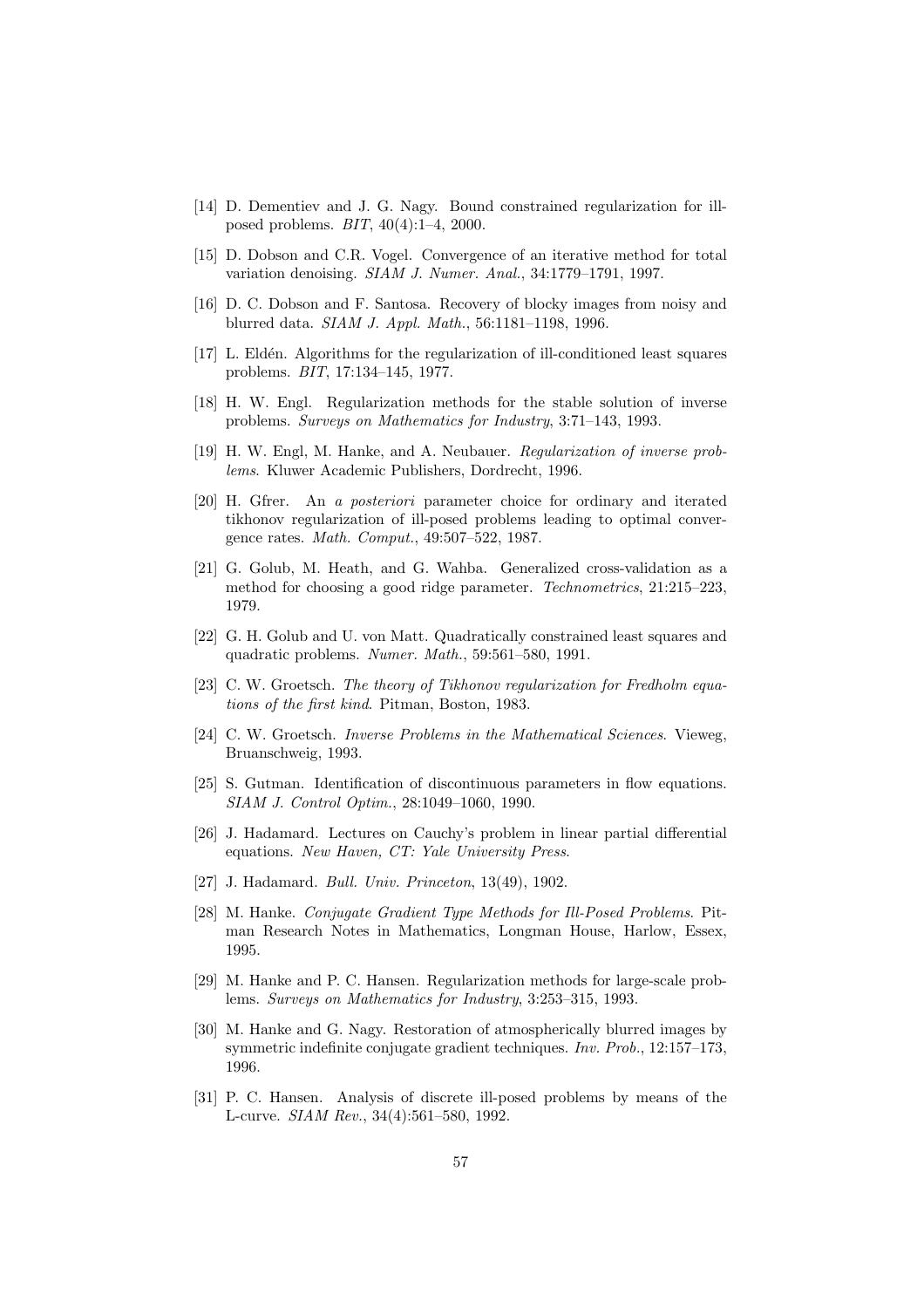- [32] P. C. Hansen. Regularization tools: A Matlab package for analysis and solution of discrete ill-posed problems. Numer. Alg., 6:1–35, 1994.
- [33] P. C. Hansen. Rank-Deficient and Discrete Ill-Posed Problems. SIAM, Philadelphia, 1998.
- [34] M. E. Kilmer and D. P. O'Leary. Choosing regularization parameters in iterative methods for ill-posed problems. SIAM J. Matrix Anal. Appl., 22:1204–1221, 2001.
- [35] K. Kunisch and Z. Jun. Iterative choices of regularization parameter in linear inverse problems. Inv. Prob., 14:1247–1264, 1998.
- [36] D. G. Luenberger. Linear and nonlinear programming. Kluwer Academic Publishers , (2nd Ed.), 2003.
- [37] V. A. Morozov. On the solution of functional equations by the method of regularization. Soviet Math. Dokl., 7:414, 1966.
- [38] V. A. Morozov. *Methods for solving incorrectly posed problems*. Springer-Verlag, New York, 1984.
- [39] J. G. Nagy, K. Palmer Lee, and L. Perrone. Iterative methods for image restoration: a Matlab object oriented approach. Numer. Alg., 36:73–93, 2003.
- [40] J. G. Nagy, R. J. Plemmons, and T. C. Torgersen. Iterative image restoration using approximate inverse preconditioners. IEEE Trans. Image Proc., 5(7):1151–1162, 1996.
- [41] A. Neumaier. Solving ill-conditioned and singular linear systems: a tutorial on regularization. SIAM Rev., 40:636–666, 1998.
- [42] J. Nocedal and S. J. Wright. Numerical optimization. Springer-Verlag New York, Inc., 1999.
- [43] K. Riley. Two-Level Preconditioners for Regularized Ill-Posed Problems. PhD thesis, July 1999.
- [44] K. Riley and C. R. Vogel. Two-level preconditioners for ill-conditioned linear systems with semidefinite regularization. Submitted to Journal of Computational and Applied Mathematics.
- [45] M. C. Roggemann and B. Welsh. Imaging through torbolence. CRC Press, Boca Raton, Florida, 1996.
- [46] M. Rojas. A large-scale trust-region approach to the regularization of discrete ill-posed problems. Ph.d. thesis, technical report 98-19, Department of Computational and Applied Mathematics, Rice University,, 1998.
- [47] M. Rojas and D. C. Sorensen. A trust-region approach to the regularization of large-scale discrete forms of ill-posed problems. SIAM J. Sci. Comput., 26(3):1843–1861, 2002.
- [48] D. Sorensen. Minimization of a large-scale quadratic function subject to a spherical constraint. SIAM J. Optim., 7:141–161, 1997.